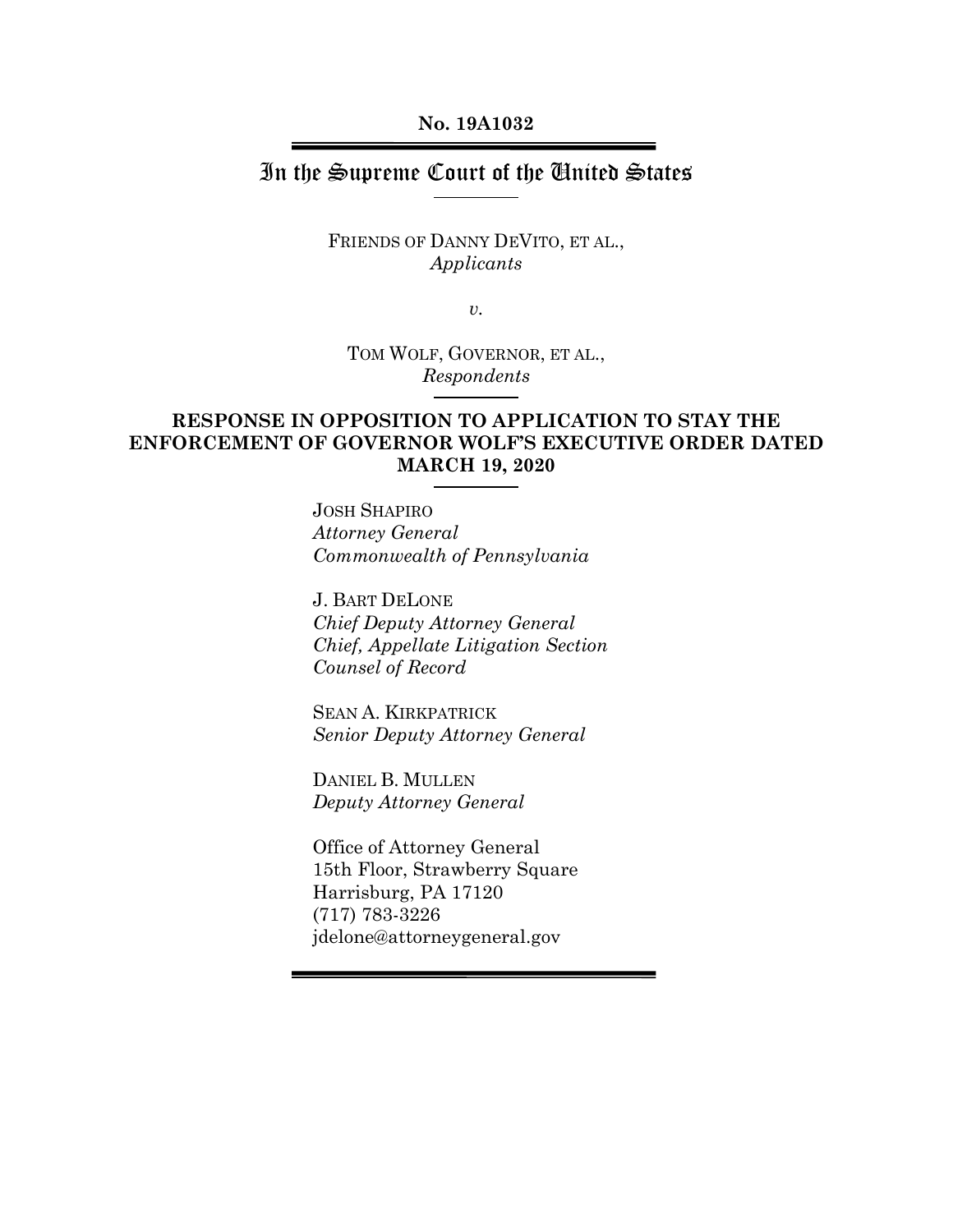# **TABLE OF CONTENTS**

| I.   | Applicants do not attempt to establish the demanding standard |                                                                                                                                              |  |  |
|------|---------------------------------------------------------------|----------------------------------------------------------------------------------------------------------------------------------------------|--|--|
| II.  |                                                               | Applicants have failed to establish that their legal rights are<br>"indisputably clear," or that there is any merit to any of their claims11 |  |  |
|      | A.                                                            | The Governor's Order constituted a lawful exercise of the                                                                                    |  |  |
|      | <b>B.</b>                                                     | There has been no violation of Applicants' First Amendment                                                                                   |  |  |
|      | C.                                                            | There has been no violation of the Equal Protection Clause 19                                                                                |  |  |
|      | D.                                                            | There has been no "taking" of Applicants' properties under the                                                                               |  |  |
|      | Ε.                                                            |                                                                                                                                              |  |  |
| III. |                                                               | Applicants fail to establish that an injunction is necessary in aid of this                                                                  |  |  |
| IV.  |                                                               | Applicants' petition for a writ of certiorari presents an exceedingly                                                                        |  |  |
|      |                                                               |                                                                                                                                              |  |  |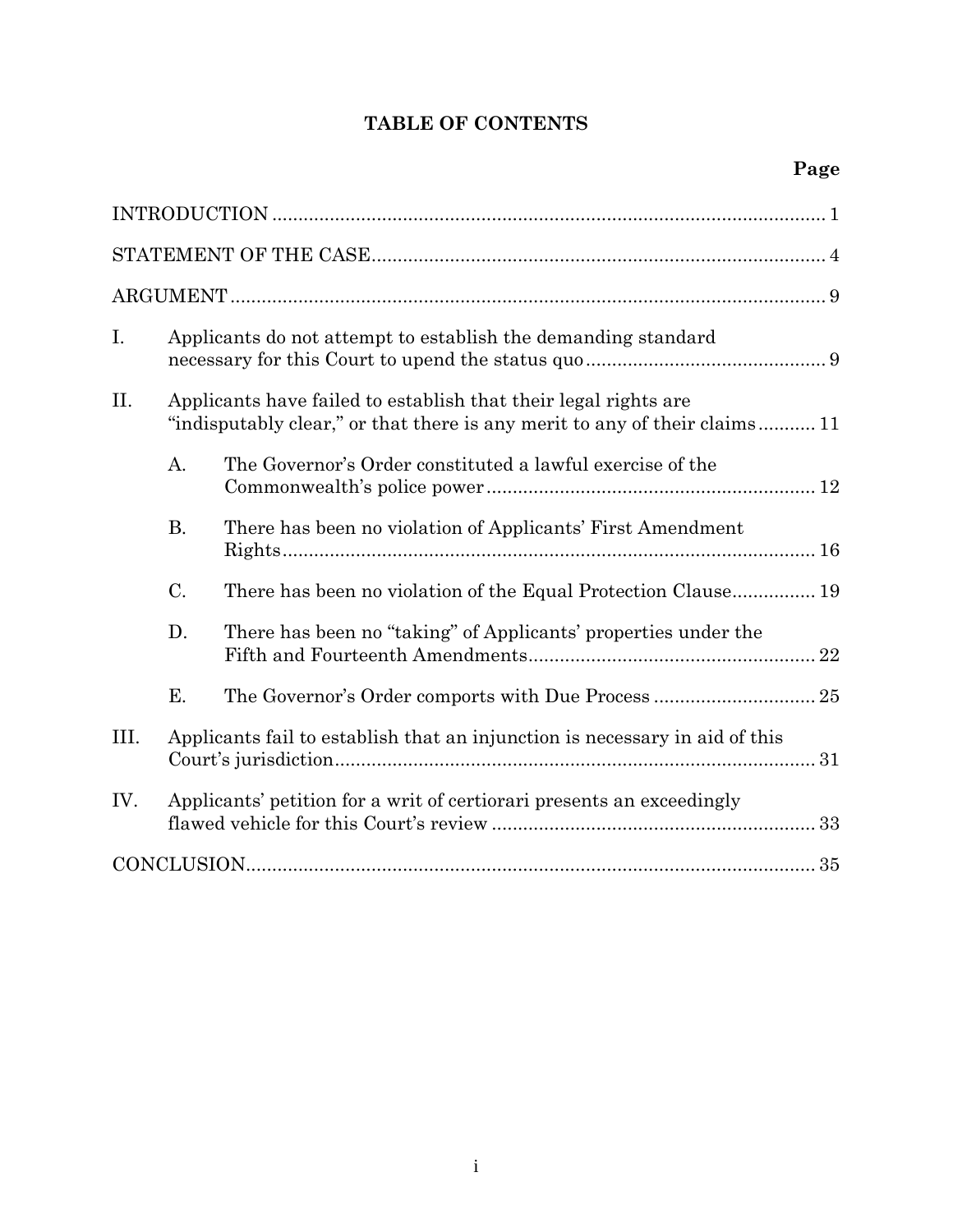# **TABLE OF AUTHORITIES**

# Cases

| Cafeteria and Restaurant Workers Union, Local 473 v. McElroy, |  |
|---------------------------------------------------------------|--|
| Carey v. Piphus,                                              |  |
| City of Dallas v. Stanglin,                                   |  |
| City of New Orleans v. Dukes,                                 |  |
| City of Renton v. Playtime Theatres, Inc.,                    |  |
| Clark v. Cmty. for Creative Non-Violence,                     |  |
| Cruzan v. Missouri Dept. of Health,                           |  |
| District of Columbia v. Brooke,                               |  |
| Friends of Danny DeVito v. Wolf,                              |  |
| Gilbert v. Homar,                                             |  |
| Goldblatt v. Town of Hempstead, N.Y.,                         |  |
| Halbert v. Michigan,                                          |  |
| Hamilton v. Kentucky Distilleries & Warehouse Co.,            |  |
| Hill v. Colorado,                                             |  |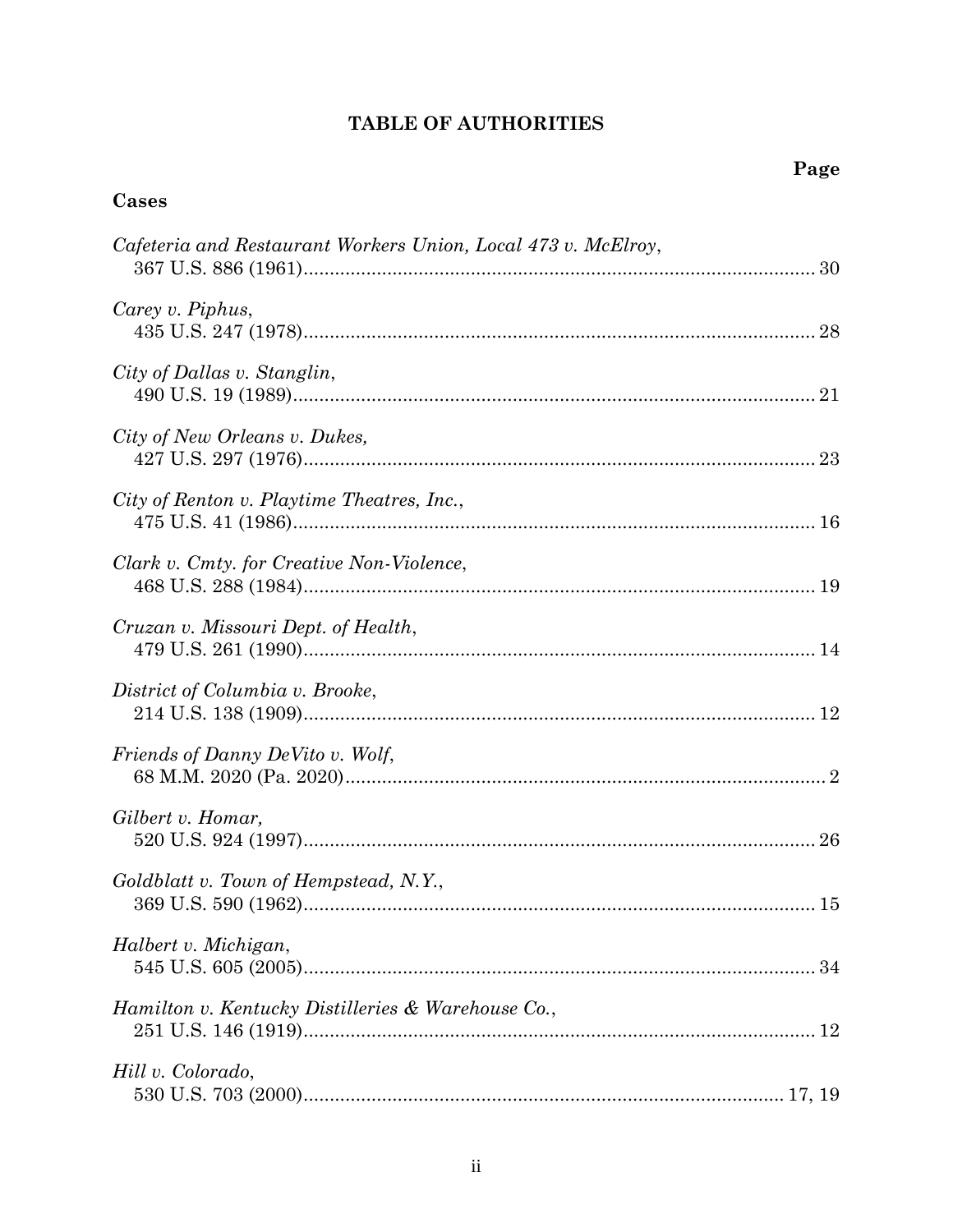| Hillsborough Cty. v. Automated Med. Laboratories, Inc.,   |  |
|-----------------------------------------------------------|--|
| Hobby Lobby Stores, Inc. v. Sebelius,                     |  |
| Hodel v. Virginia Surface Min. & Reclamation Ass'n, Inc., |  |
| In re Bruno,                                              |  |
| Jacobson v. Massachusetts,                                |  |
| Johnson v. United States,                                 |  |
| Jones v. Barnes,                                          |  |
| Jones v. N. Carolina Prisoners' Labor Union, Inc.,        |  |
| Keystone Bituminous Coal Ass'n v. DeBenedictis,           |  |
| Lawton v. Steele,                                         |  |
| Lucas v. S.C. Coastal Council,                            |  |
| Lux v. Rodrigues,                                         |  |
| Manigault v. Springs,                                     |  |
| Mathews v. Eldridge,                                      |  |
| McCarthy v. Briscoe,                                      |  |
| Miller v. Schoene,                                        |  |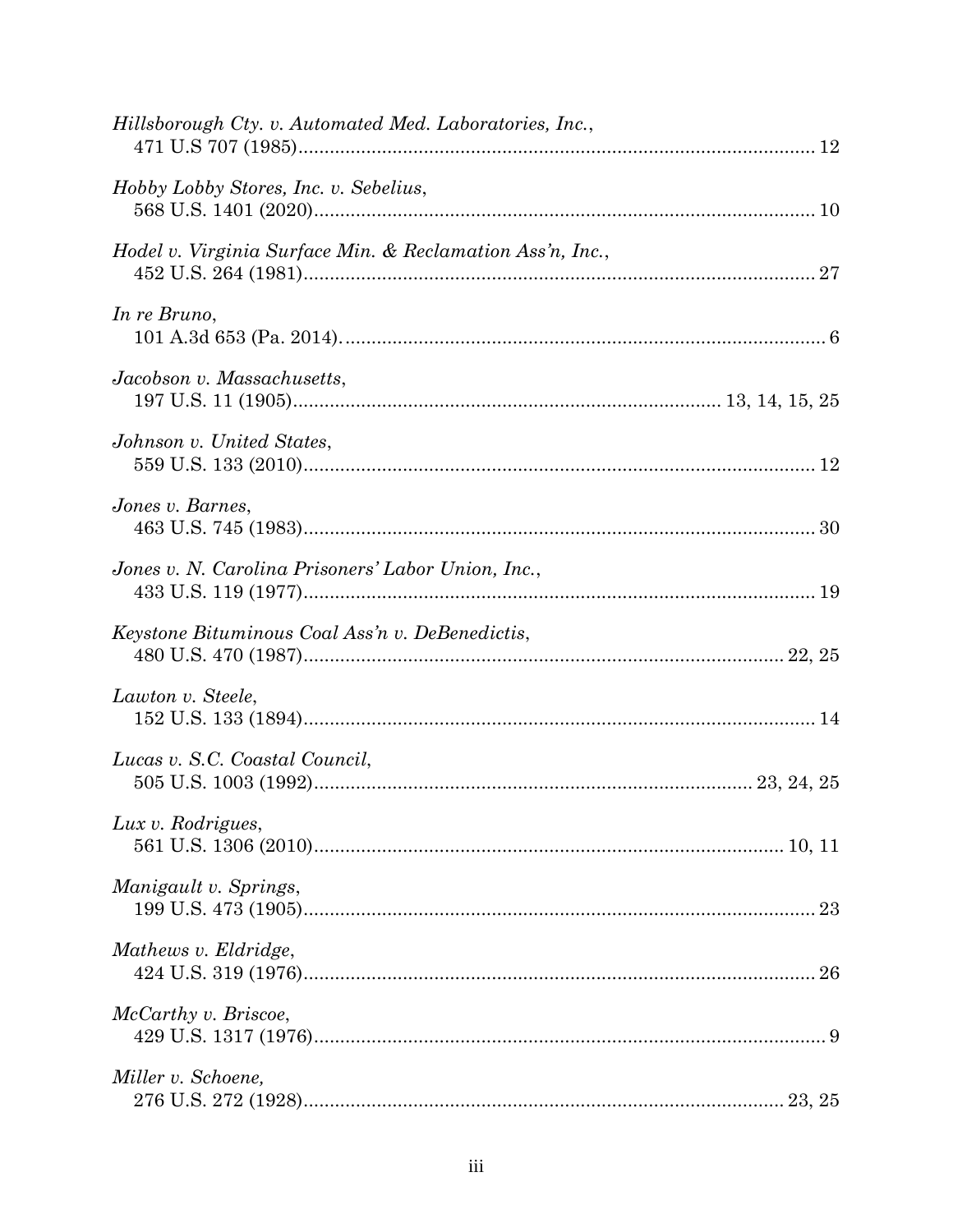| Morrissey v. Brewer,                                             |  |
|------------------------------------------------------------------|--|
| Nken v. Holder,                                                  |  |
| Ohio Citizens for Responsible Energy, Inc., v. NRC,              |  |
| Packingham v. North Carolina,                                    |  |
| Prince v. Massachusetts,                                         |  |
| Reno v. American Civil Liberties Union,                          |  |
| Rostker v. Goldberg,                                             |  |
| Sean Logue v. Wolf,                                              |  |
| Tahoe-Sierra Pres. Council, Inc. v. Tahoe Reg'l Planning Agency, |  |
| Turner Broadcasting System, Inc. v. FCC,                         |  |
| Walker v. Martin,                                                |  |
| Ward v. Rock Against Racism,                                     |  |
| Washington State Department of Licensing v. Cougar Den, Inc.,    |  |
| Whitmore v. Arkansas,                                            |  |
| Williams v. Zbaraz,                                              |  |
| Williamson v. Lee Optical of Oklahoma, Inc.,                     |  |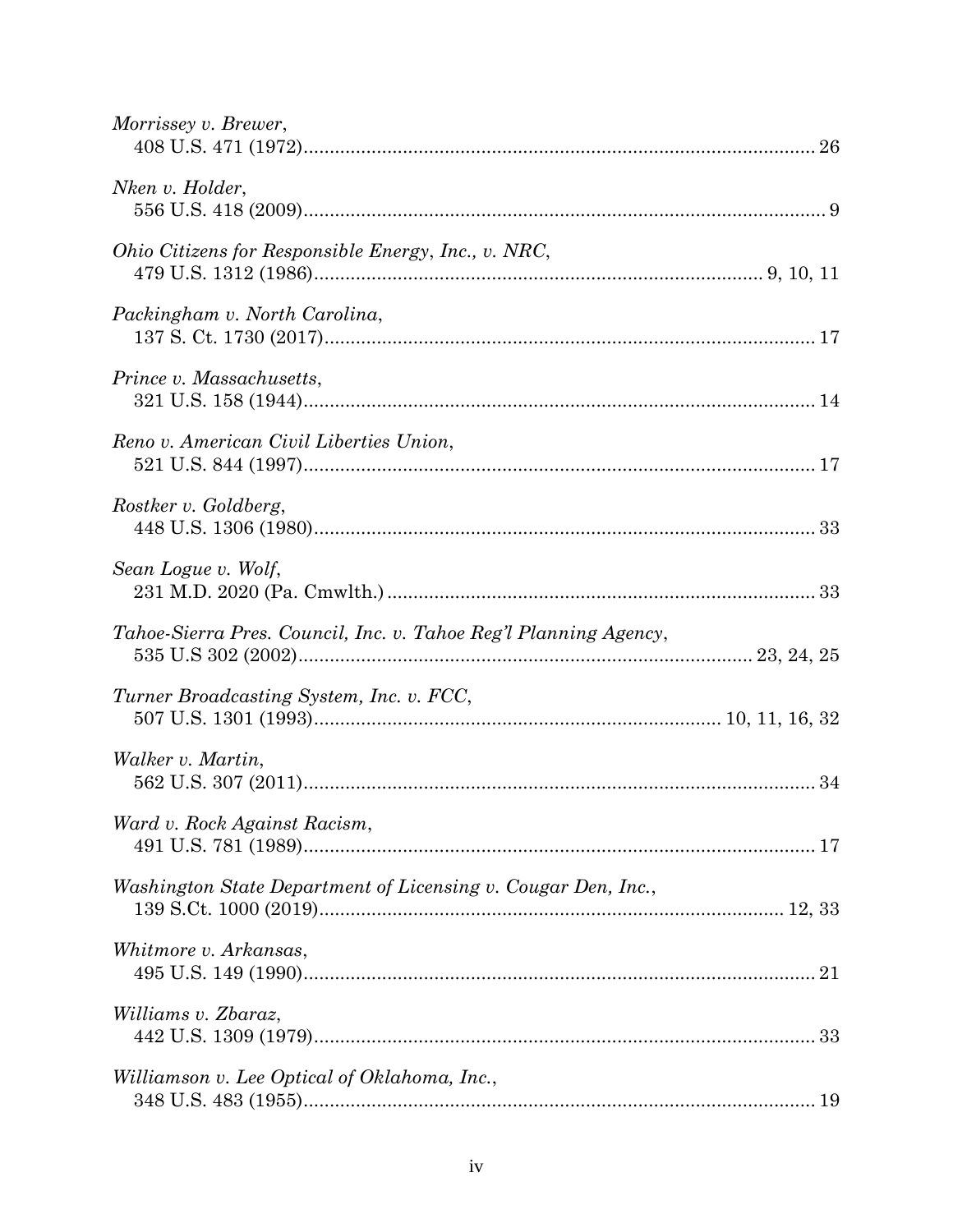| Zucht v. King,                                                                                                                                                                                                            |
|---------------------------------------------------------------------------------------------------------------------------------------------------------------------------------------------------------------------------|
| <b>Constitutional Provisions</b>                                                                                                                                                                                          |
|                                                                                                                                                                                                                           |
|                                                                                                                                                                                                                           |
| <b>Federal Statutes</b>                                                                                                                                                                                                   |
|                                                                                                                                                                                                                           |
|                                                                                                                                                                                                                           |
| <b>State Statutes</b>                                                                                                                                                                                                     |
|                                                                                                                                                                                                                           |
|                                                                                                                                                                                                                           |
|                                                                                                                                                                                                                           |
|                                                                                                                                                                                                                           |
|                                                                                                                                                                                                                           |
|                                                                                                                                                                                                                           |
| <b>Other Authorities</b>                                                                                                                                                                                                  |
| "Cases in the U.S.," Centers for Disease Control and Prevention,<br>https://www.cdc.gov/coronavirus/2019-ncov/cases-updates/cases-in-<br>us.html?fbclid=<br>IwAR2YGdSiJ1zk6mktakCLsCqjU-tEq9XsvLMK2fGG0vmHPIsAdMgl8C13cOU |
| "COVID-19 Data for Pennsylvania," Pa. Dept. of Health,<br>https://www.health.pa.gov/topics/disease/coronavirus/Pages/Cases.aspx (last                                                                                     |
| Executive Office of the President, Office of Management and Budget's North<br>American Industry Classification Manual,<br>https://www.census.gov/eos/www/naics/2017NAICS/                                                 |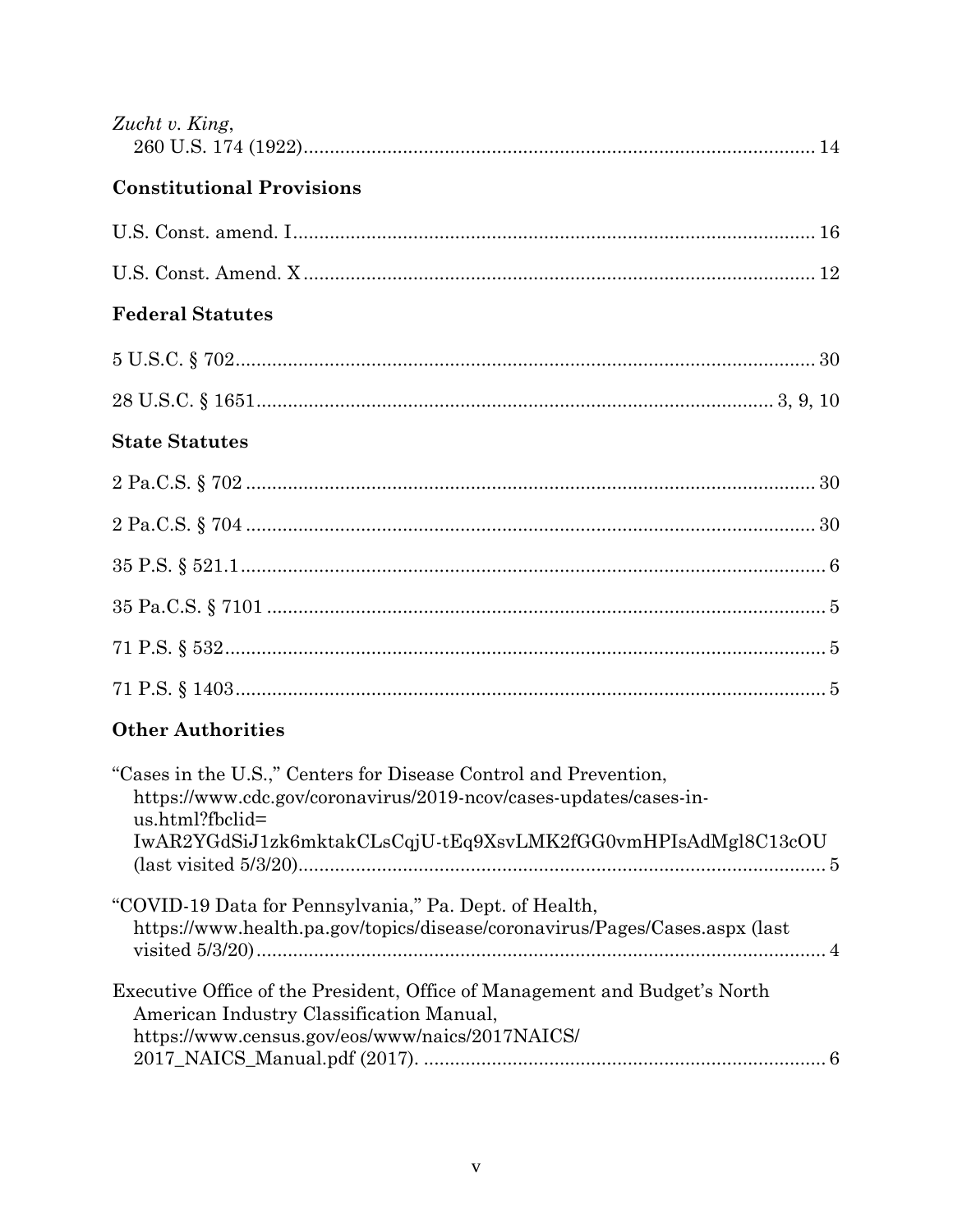| Factsheet: America's Wars, U.S. Department of Veterans Affairs,<br>https://www.va.gov/opa/publications/factsheets/fs_americas_wars.pdf (last visited                                                                                                                                                                                    |
|-----------------------------------------------------------------------------------------------------------------------------------------------------------------------------------------------------------------------------------------------------------------------------------------------------------------------------------------|
| Pennsylvania Supreme Court March 18, 2020 Order closing all courts to the public,<br>http://www.pacourts.us/assets/files/page-1305/file-8634.pdf  16                                                                                                                                                                                    |
| Thomas Wm. Mayo, Wendi Campbell Rogaliner, and Elicia Grilley Green, "To<br>Shield Thee From Diseases of the World': The Past, Present, and Possible Future<br>of Immunization Policy," 13 J. Health & Life Sci. L. 3, 14 (Feb. 2020) 13                                                                                                |
| Thomas Wm. Mayo, Wendi Campbell Rogaliner, and Elicia Grilley Green, "To<br>Shield Thee From Diseases of the World': The Past, Present, and Possible Future<br>of Immunization Policy," 13 J. Health & Life Sci. L. 3, 9 (Feb. 2020) 14                                                                                                 |
| U.S. Census Bureau, North American Industry Classification System,                                                                                                                                                                                                                                                                      |
| U.S. Supreme Court closing its building to the public until further notice,<br>https://www.supremecourt.gov/announcements/COVID-19.aspx 16                                                                                                                                                                                              |
| U.S. Supreme Court Press Release detailing how the Court will hear May<br>arguments telephonically,<br>https://www.supremecourt.gov/publicinfo/press/pressreleases/pr_04-13-2016                                                                                                                                                        |
| <b>Press Releases and News Sources</b>                                                                                                                                                                                                                                                                                                  |
| "Coronavirus Disease 2019 (COVID-19): How to Protect Yourself & Others," Center<br>for Disease Control and Prevention, https://www.cdc.gov/coronavirus/2019-<br>ncov/prevent-getting-<br>sick/prevention.html?CDC_AA_refVal=https%3A%2F%2Fwww.cdc.gov%2Fcorona<br>virus%2F2019-ncov%2Fprepare%2Fprevention.html (last visited 5/2/20) 5 |
| "Gov. Wolf Announces Reopening of 24 Counties Beginning May 8," Pennsylvania<br>Governor's website, https://www.governor.pa.gov/newsroom/gov-wolf-announces-                                                                                                                                                                            |
| "Governor Announces May 1 Statewide Reopening of Limited Outdoor Recreational<br>Activities to Help Pennsylvanians Maintain Positive Physical, Mental Health,"<br>Governor of Pennsylvania's website, https://www.governor.pa.gov/?p=2846231                                                                                            |
| "Process to Reopen Pennsylvania," Governor of Pennsylvania's Website,<br>https://www.governor.pa.gov/process-to-reopen-pennsylvania/ (last visited 5/2/20)                                                                                                                                                                              |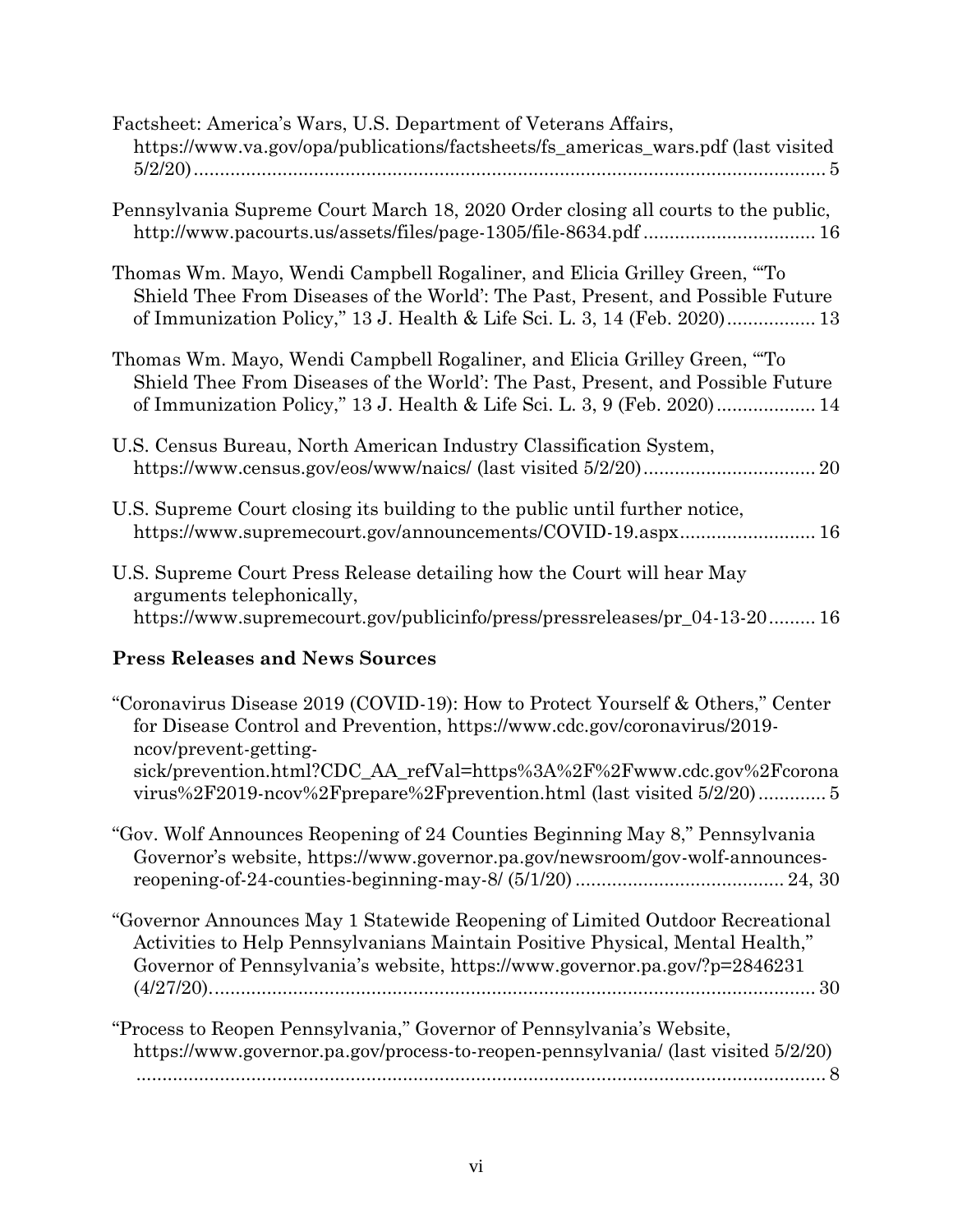| "Responding to COVID-19 in Pennsylvania," Commonwealth of Pennsylvania<br>Website, https://www.pa.gov/guides/responding-to-covid-19/#PhasedReopening                                                                                                                                                                   |
|------------------------------------------------------------------------------------------------------------------------------------------------------------------------------------------------------------------------------------------------------------------------------------------------------------------------|
| "State Data and Policy Actions to Address Coronavirus," Kaiser Family Foundation,<br>https://www.kff.org/health-costs/issue-brief/state-data-and-policy-actions-to-                                                                                                                                                    |
| David Murrell, "Meet Danny DeVito, the Guy Challenging Tom Wolf's Business<br>Shutdown Order," Philadelphia Magazine, https://www.phillymag.com/news/<br>2020/03/26/coronavirus-business-shutdown-danny-devito/ (last visited 4/28/20). 18                                                                             |
| Heidi Shierholz, "When is the right time to reopen the US economy? Our panelists"<br>verdict," The Guardian,<br>https://www.theguardian.com/commentisfree/2020/apr/16/when-is-the-right-time-                                                                                                                          |
| Jamie Martines, et al., "Protesters in Pittsburgh demand Gov. Wolf to reopen<br>businesses amid coronavirus pandemic," Pittsburgh Tribune Review,<br>https://triblive.com/local/pittsburgh-allegheny/protesters-gather-in-pittsburgh-<br>demanding-gov-wolf-reopen-businesses-amid-coronavirus-pandemic/ (last visited |
| Pa Dept. of Health, COVID-19 Trajectory Animations,<br>https://www.health.pa.gov/topics/disease/coronavirus/Pages/Data-                                                                                                                                                                                                |
| Pew Research Center, https://www.people-press.org/2020/04/16/covid-19-and-the-                                                                                                                                                                                                                                         |
| Ross Kerber, et al., "Reopening economy too early could backfire for humans and<br>markets, investors say," Reuters, https://www.reuters.com/article/us-health-                                                                                                                                                        |
| Steven Marroni, et al., "Protest of Gov. Wolf's coronavirus shutdown at Capitol:<br>Recap," PennLive.com, https://www.pennlive.com/news/8d1601-protest-of-gov-                                                                                                                                                         |

wolf-s-coronavirus-shutdown-at-capitol-live-updates.html (last visited 4/28/20). 18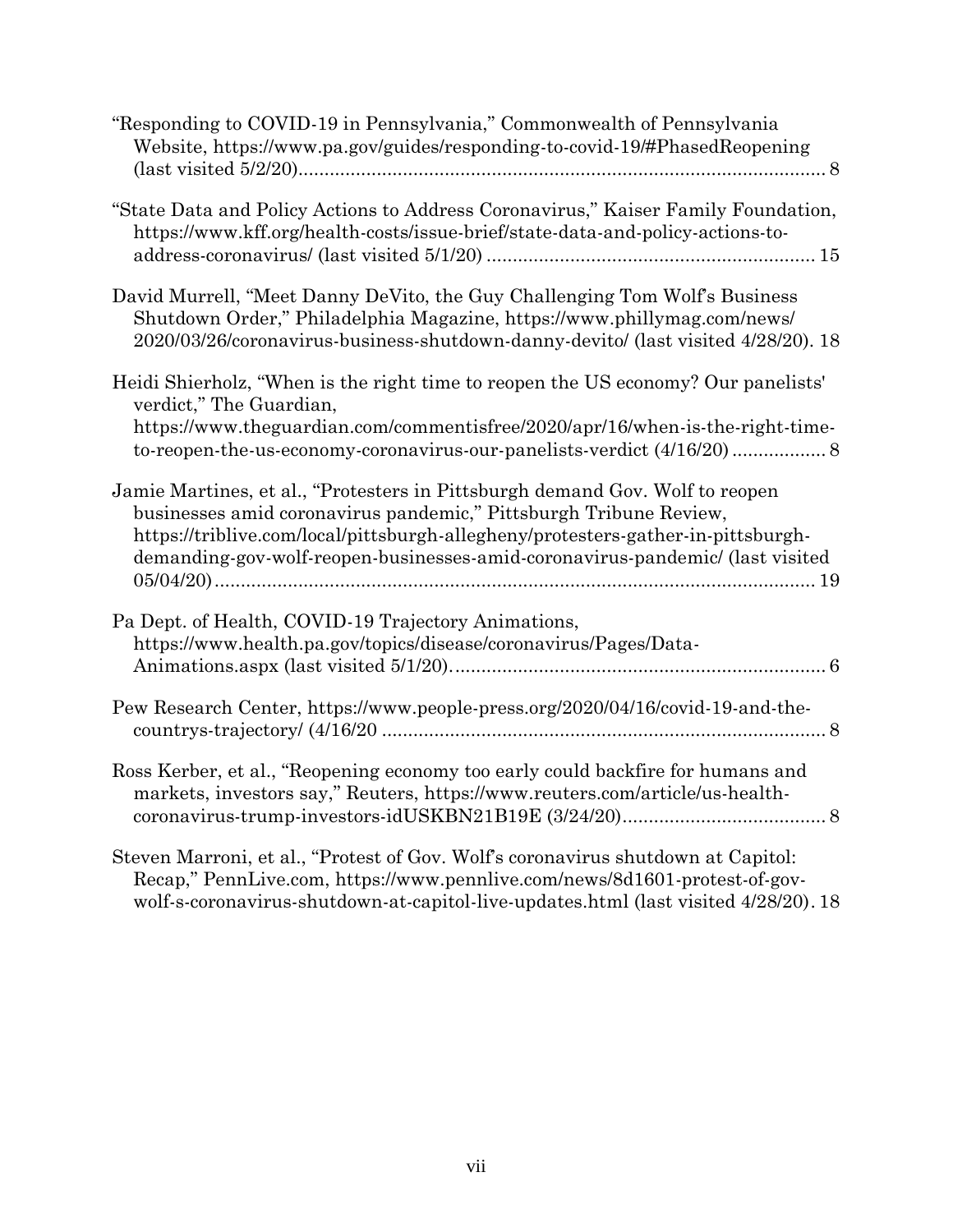Applicants are: (1) Friends of Danny DeVito, a candidate committee for Pennsylvania house of representatives; (2) Kathy Gregory, a licensed real estate agent; (3) B&J Laundry, a laundromat; (4) Blueberry Hill Public Golf Course & Lounge; and (5) Caledonia Land Company, a timber company. Respondents are Pennsylvania Governor Tom Wolf and Secretary of Health Dr. Rachel Levine. The Pennsylvania Office of Attorney General, on behalf of Respondents, respectfully files this memorandum in opposition to Applicants' application.

#### **INTRODUCTION**

<span id="page-8-0"></span>This Court has recognized as fundamental, that persons and property are subject to various constraints necessary to serve the general welfare, and that a state's inherent police powers to protect that welfare are correspondingly broad. Under Pennsylvania law, the Governor is responsible for employing the most efficient and practical means for the prevention and suppression of any disease. In the context of the COVID-19 pandemic, this required delicate balancing: Close too few businesses, and COVID-19 would continue to spread uninterrupted, collapsing our health care system. Close too many businesses, and people would be unable to access life-sustaining supplies. Striking that balance is not only consistent with constitutional principles, it is necessary to their protection.

On March 19, 2020, Governor Wolf entered an Executive Order directing all non-life sustaining businesses in Pennsylvania to temporarily close their physical locations so that those locations would not serve as centers for contagion. The Supreme Court of Pennsylvania unanimously agreed that the Governor, under

1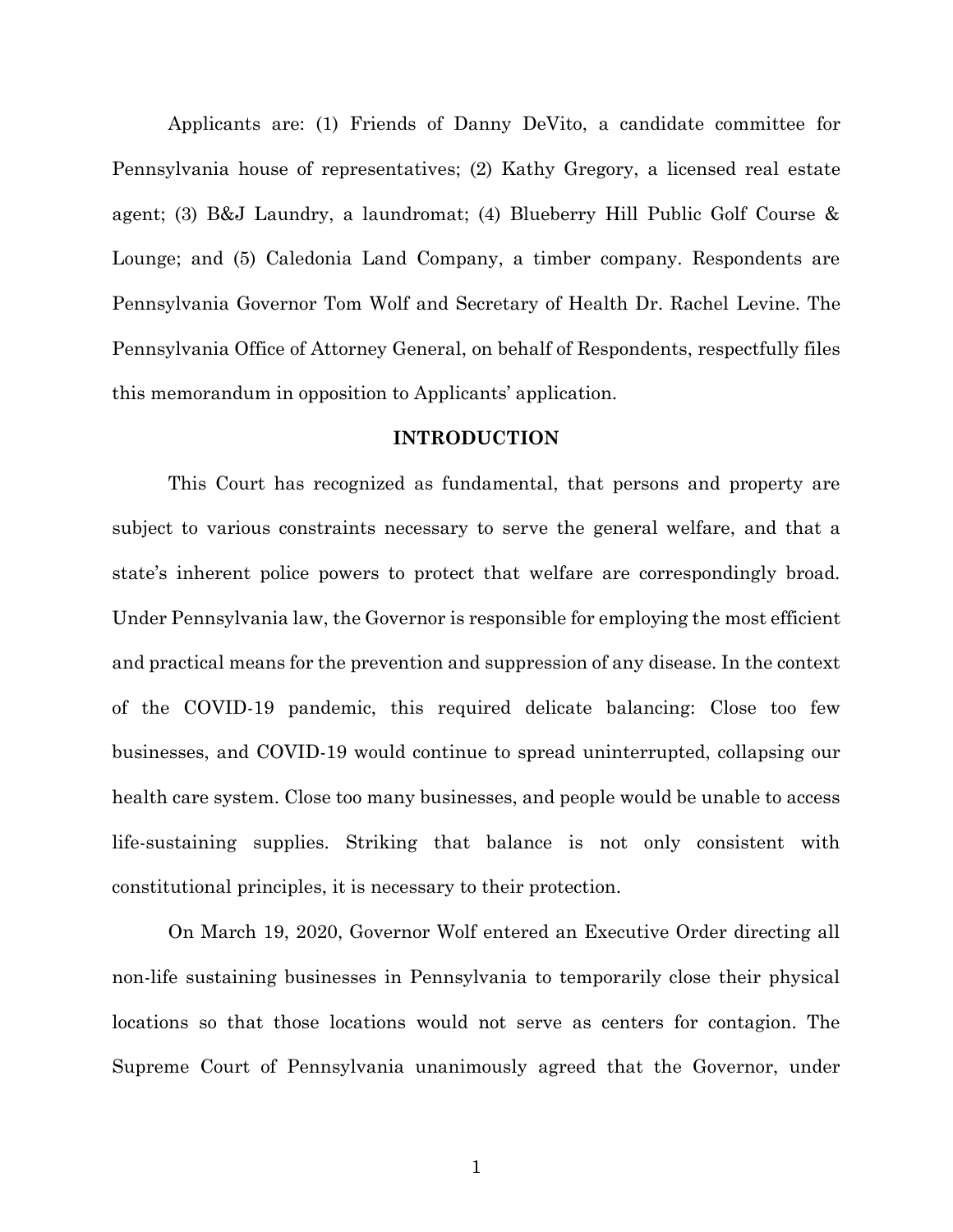Pennsylvania law, had authority to enter the Executive Order, that the Order was a lawful exercise of Pennsylvania's police power, and that the Order did not violate Applicants' constitutional rights. *Friends of Danny DeVito v. Wolf*, 68 M.M. 2020 (Pa. 2020). <sup>1</sup> Because of the Governor's Order enforcing social distancing, Pennsylvania slowed the spread of the virus and reduced its death toll.

Despite this, Applicants seek to upend the status quo and force Pennsylvania to prematurely reopen all business locations, regardless of public health data and contrary to the phased reopening currently underway based on that data. Such a premature precipitous action, according to experts, will cost lives.

In every conceivable respect, their application is remarkable: it is devoid of any reference to this Court's legal standards for granting relief; it is premised upon a misapprehension of this Court's criteria for granting petitions for writs of certiorari; and it reflects an indifference towards the more than 60,000 lives lost to the COVID-19 pandemic so far.

Though Applicants style their filing with this Court as an application to stay, that is not what they seek. Rather, they ask this Court to halt enforcement of

<sup>&</sup>lt;sup>1</sup> Three Justices of the Pennsylvania Supreme Court would have declined to exercise extraordinary King's Bench jurisdiction, and would have, in the alternative, allowed for the development of a factual record at the trial court level. The court, however, was unanimous in rejecting Applicants' claims on the merits. *See Concurring and Dissenting Opinion*, at 1-2 ("[S]ince the merits are now being explored, I lend my support to the majority's conclusion that the present public-health crisis may properly be regarded as a 'disaster emergency,' triggering the Governor's special powers to respond. \* \* \* I believe judicial notice can appropriately be taken concerning the severity of the current emergency and the need for strong countermeasures").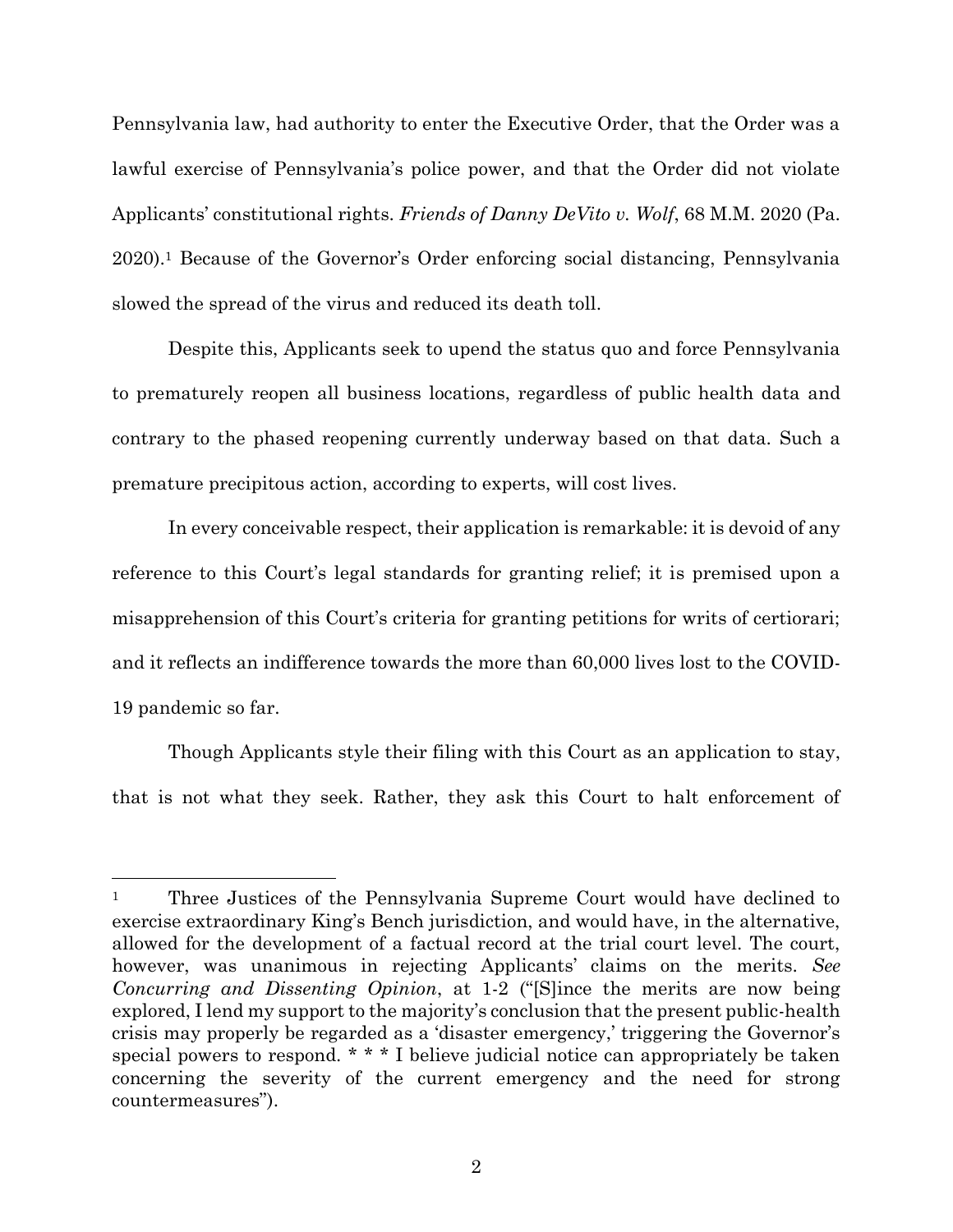Governor Wolf's March 19, 2020 Executive Order pending review and disposition of their petition for a writ of certiorari. Applicants thus request an injunction from this Court, a rarely granted form of relief that requires them to establish that the legal rights at issue are indisputably clear.

Applicants not only fail to satisfy this demanding standard, but they seem unaware that they bear any burden whatsoever. In their application, Applicants did not mention any decision from this Court, or any of this Court's well-established criteria for evaluating injunctions. Nor did Applicants mention the All Writs Act, 28 U.S.C. § 1651, the only source of authority for this Court to issue an injunction. These failures alone are a sufficient basis for denying the application.

Applicants' request is even more remarkable in light of their petition for a writ of certiorari. There, Applicants ask this Court to review the Pennsylvania Supreme Court's interpretation of Pennsylvania constitutional and statutory provisions, including provisions that court deemed unnecessary for its decision.

Insofar as Applicants bring claims that do arise under Federal law, though Applicants couch them as legal challenges, much of what they argue amounts to public policy disagreements as to how the Governor used his authority. The Pennsylvania Supreme Court applied well-established principles to conclude that the Governor had that authority. Applicants do not challenge the principles themselves; they merely disagree with that court's conclusions. Finally, Applicants misrepresent the nature of the Governor's Executive Order and the manner in which it has been enforced.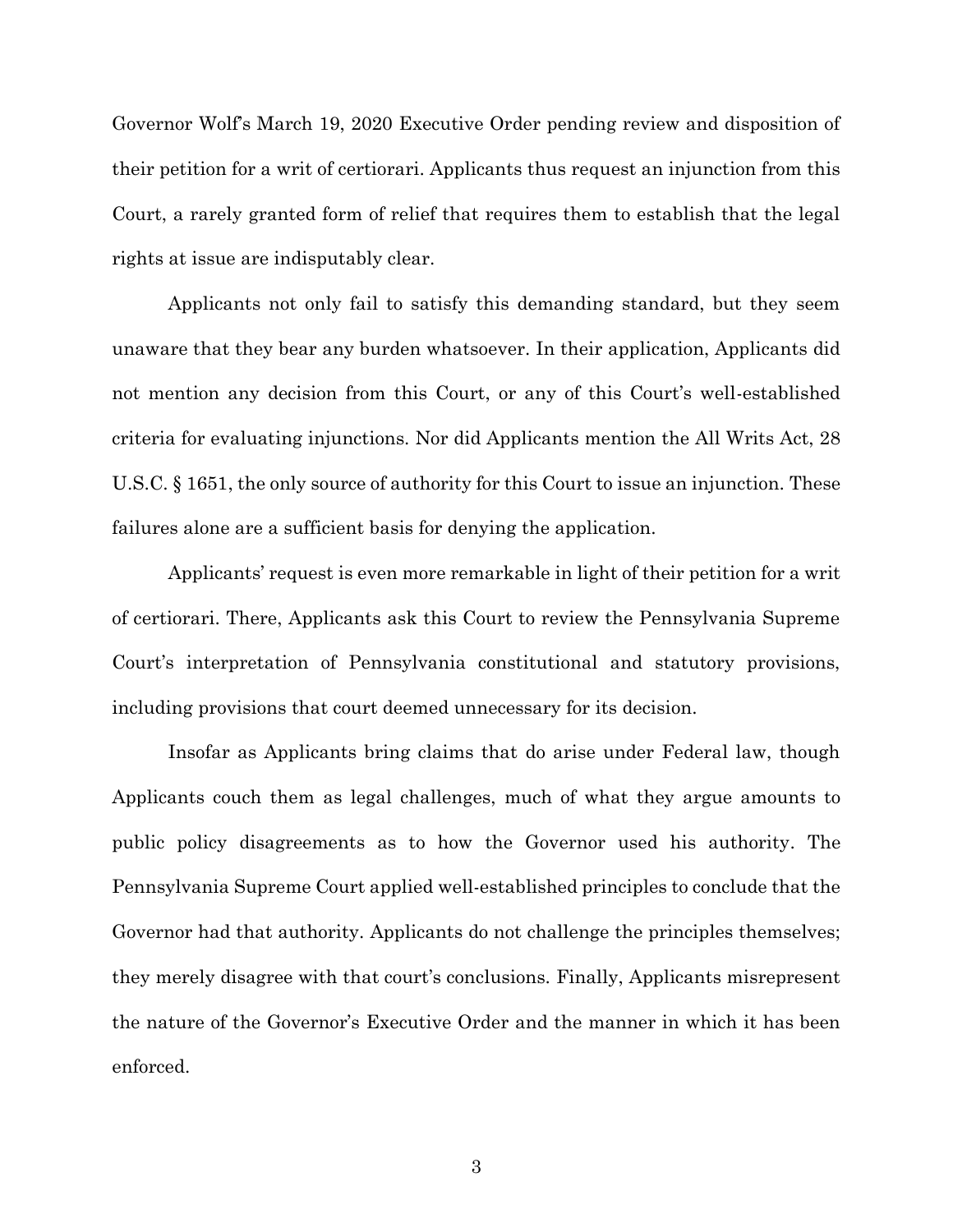Applicants, none of whom are public health experts, assert that the most efficient and practical means to suppress COVID-19 is to determine which Pennsylvanians have the disease and quarantine only them; that Pennsylvania should limit the geographic scope of its shut-down to those counties in which the disease is most prevalent; and that they are beyond the reach of the pandemic because there have been no confirmed cases at their physical locations. This unscientific belief ignores that between 25% and 50% of individuals infected with the virus are asymptomatic, and that the disease has an incubation period of up to 14 days. *Majority Opinion*, at 26. As the Pennsylvania Supreme Court explained, Applicants' "argument ignores the nature of this virus and the manner in which it is transmitted. \* \* \* [A]ny location (including [Applicants'] businesses) where two or more people can congregate is within the disaster area." *Ibid*. More fundamentally, such public policy prescriptions, as ill-founded as they are, are not legal grounds for challenging the Governor's Order. The application should be denied.

#### **STATEMENT OF THE CASE**

<span id="page-11-0"></span>What began as two presumptive positive cases of COVID-19 in Pennsylvania on March 6, 2020, has grown to 49,267 cases and 2,444 deaths in Pennsylvania in less than two months.<sup>2</sup> Throughout the United States, there have been over one million confirmed cases of COVID-19, and 64,283 people have died from the pandemic; that's

<sup>2</sup> "COVID-19 Data for Pennsylvania," Pa. Dept. of Health, <https://www.health.pa.gov/topics/disease/coronavirus/Pages/Cases.aspx> (last visited 5/3/20).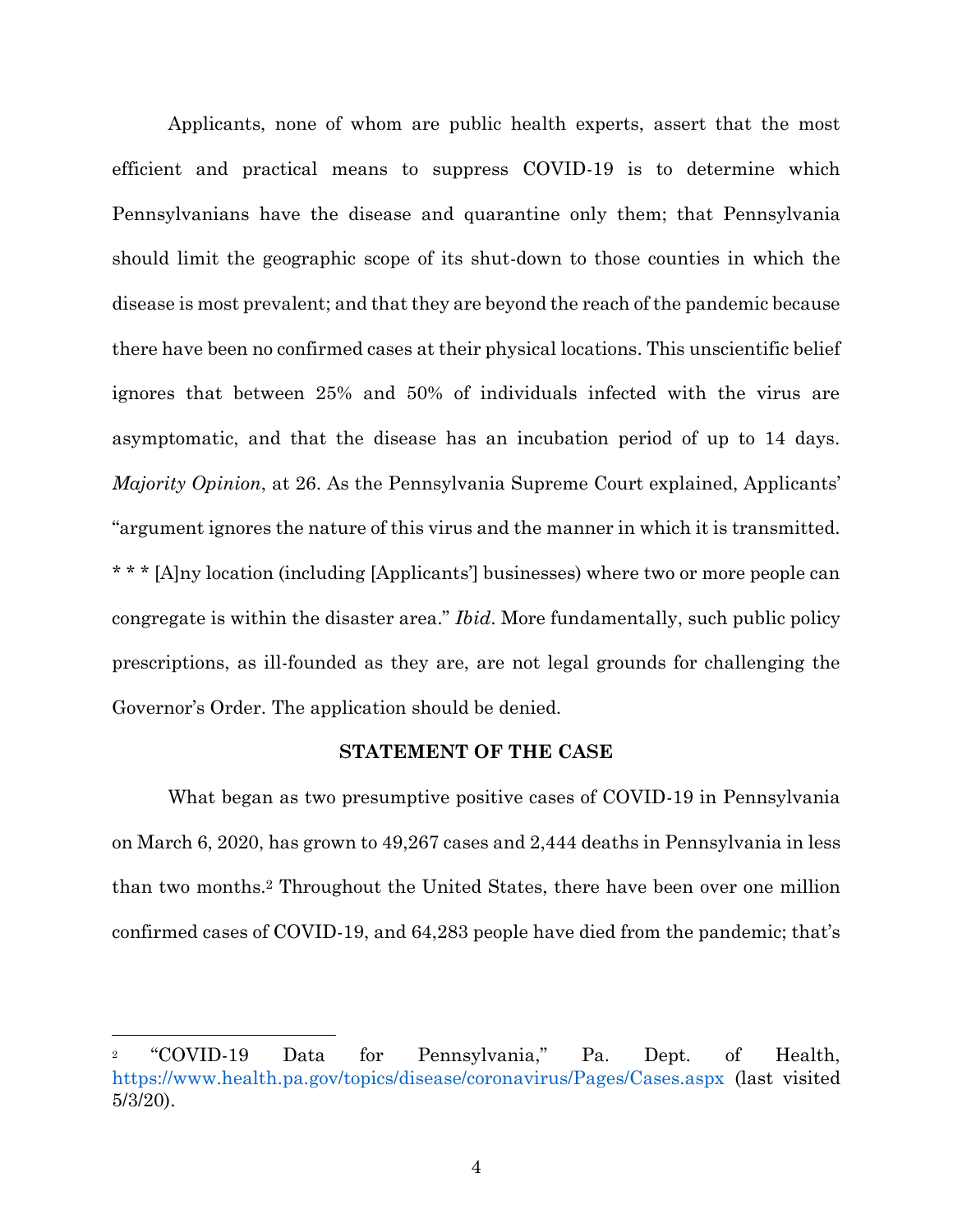more American deaths in two months than the 58,220 Americans who died over the course of two decades in the Vietnam War.<sup>3</sup>

Because COVID-19 spreads primarily from person-to-person, medical experts, scientists, and public health officials agree that there is only one proven method of preventing further spread of the virus: limiting person-to-person interactions through social distancing.<sup>4</sup> Given this consensus, the physical locations of non-life sustaining businesses present the opportunity for unnecessary gatherings, personal contact, and interactions that will transmit the virus, and with it, sickness and death. Thus, on March 19, 2020, Governor Wolf issued an Executive Order temporarily closing physical locations of non-life sustaining businesses within the Commonwealth. In addition to his inherent powers under the Pennsylvania Constitution as the Commonwealth's chief executive, the Governor's Executive Order invoked three separate state statutory grounds for his authority: the Emergency Management Services Code (Pennsylvania Emergency Code), 35 Pa.C.S. § 7101 *et seq*.; Sections 532(a) and 1404(a) of the Administrative Code, which outline the powers and

<sup>3</sup> "Cases in the U.S.," Centers for Disease Control and Prevention, [https://www.cdc.gov/coronavirus/2019-ncov/cases-updates/cases-in-us.html?fbclid=](https://www.cdc.gov/coronavirus/2019-ncov/cases-updates/cases-in-us.html?fbclid=IwAR2YGdSiJ1zk6mktakCLsCqjU-tEq9XsvLMK2fGG0vmHPIsAdMgl8C13cOU) [IwAR2YGdSiJ1zk6mktakCLsCqjU-tEq9XsvLMK2fGG0vmHPIsAdMgl8C13cOU](https://www.cdc.gov/coronavirus/2019-ncov/cases-updates/cases-in-us.html?fbclid=IwAR2YGdSiJ1zk6mktakCLsCqjU-tEq9XsvLMK2fGG0vmHPIsAdMgl8C13cOU) (last visited 5/3/20); Factsheet: America's Wars, U.S. Department of Veterans Affairs, [https://www.va.gov/opa/publications/factsheets/fs\\_americas\\_wars.pdf](https://www.va.gov/opa/publications/factsheets/fs_americas_wars.pdf) (last visited 5/2/20).

<sup>4</sup> "Coronavirus Disease 2019 (COVID-19): How to Protect Yourself & Others," Center for Disease Control and Prevention, [https://www.cdc.gov/coronavirus/2019](https://www.cdc.gov/coronavirus/2019-ncov/prevent-getting-sick/prevention.html?CDC_AA_refVal=https%3A%2F%2Fwww.cdc.gov%2Fcoronavirus%2F2019-ncov%2Fprepare%2Fprevention.html) [ncov/prevent-getting-sick/prevention.html?CDC\\_AA\\_refVal=https%3A%2F%2F](https://www.cdc.gov/coronavirus/2019-ncov/prevent-getting-sick/prevention.html?CDC_AA_refVal=https%3A%2F%2Fwww.cdc.gov%2Fcoronavirus%2F2019-ncov%2Fprepare%2Fprevention.html) [www.cdc.gov%2Fcoronavirus%2F2019-ncov%2Fprepare%2Fprevention.html](https://www.cdc.gov/coronavirus/2019-ncov/prevent-getting-sick/prevention.html?CDC_AA_refVal=https%3A%2F%2Fwww.cdc.gov%2Fcoronavirus%2F2019-ncov%2Fprepare%2Fprevention.html) (last visited 5/2/20).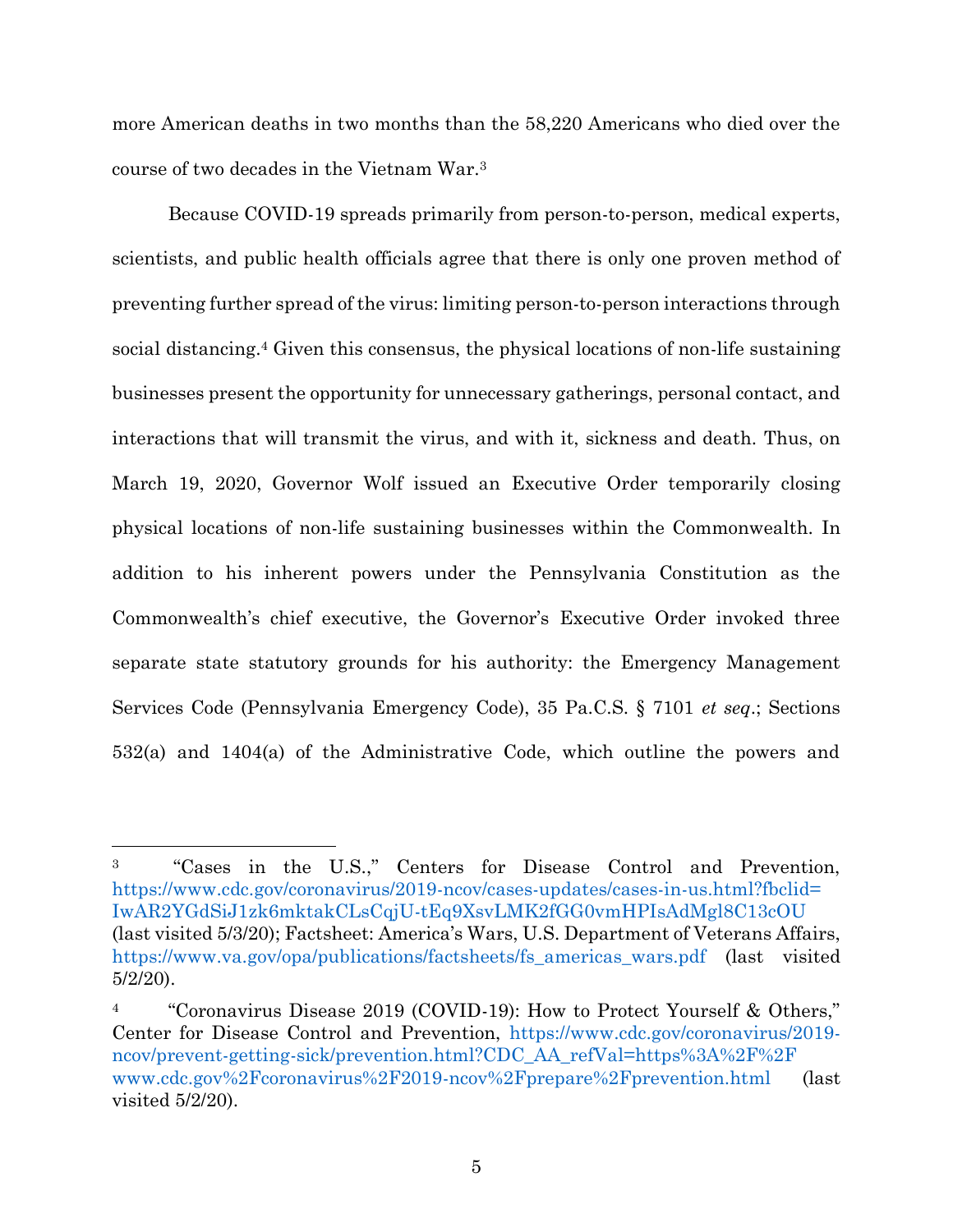responsibilities of the Department of Health, 71 P.S. § 532; 71 P.S. § 1403(a); and the Disease Prevention and Control Law, 35 P.S. § 521.1 *et seq.*

Pursuant to his Executive Order, the Governor released a list identifying which businesses were considered life-sustaining and which were not. In making these classifications, the Governor relied upon: (a) the North American Industry Classification System (NAICS), which was developed by the Office of Management and Budget;<sup>5</sup> and (b) the Department of Homeland Security's Cybersecurity and Infrastructure Security Agency (CISA). Further, the Governor established a waiver process whereby businesses originally categorized as non-life sustaining could be recategorized as life-sustaining.<sup>6</sup> Because of these efforts to enforce social distancing, Pennsylvania has slowed the spread of the virus.<sup>7</sup>

On March 24, 2020, Applicants filed an Emergency Application in the Pennsylvania Supreme Court pursuant to that court's King's Bench Jurisdiction, asking the Court to strike down the Executive Order in its entirety.<sup>8</sup> Applicants

<sup>5</sup> Executive Office of the President, Office of Management and Budget's North American Industry Classification Manual, [https://www.census.gov/eos/www/](https://www.census.gov/eos/www/naics/2017NAICS/2017_NAICS_Manual.pdf) [naics/2017NAICS/2017\\_NAICS\\_Manual.pdf](https://www.census.gov/eos/www/naics/2017NAICS/2017_NAICS_Manual.pdf) (2017).

<sup>6</sup> As explained more fully *infra*, the Pennsylvania Supreme Court concluded that the waiver process "constitute[d] an attempt to identify businesses that may have been mis-categorized as non-life-sustaining." *Majority Opinion*, at 43.

<sup>7</sup> Pa Dept. of Health, COVID-19 Trajectory Animations, <https://www.health.pa.gov/topics/disease/coronavirus/Pages/Data-Animations.aspx> (last visited 5/1/20).

<sup>8</sup> The Pennsylvania Supreme Court's King's Bench authority is a sparingly used form of jurisdiction that gives it broad equitable powers to assert plenary jurisdiction over matters of public importance, even when there is no case pending in a lower court. *In re Bruno*, 101 A.3d 653, 670 (Pa. 2014).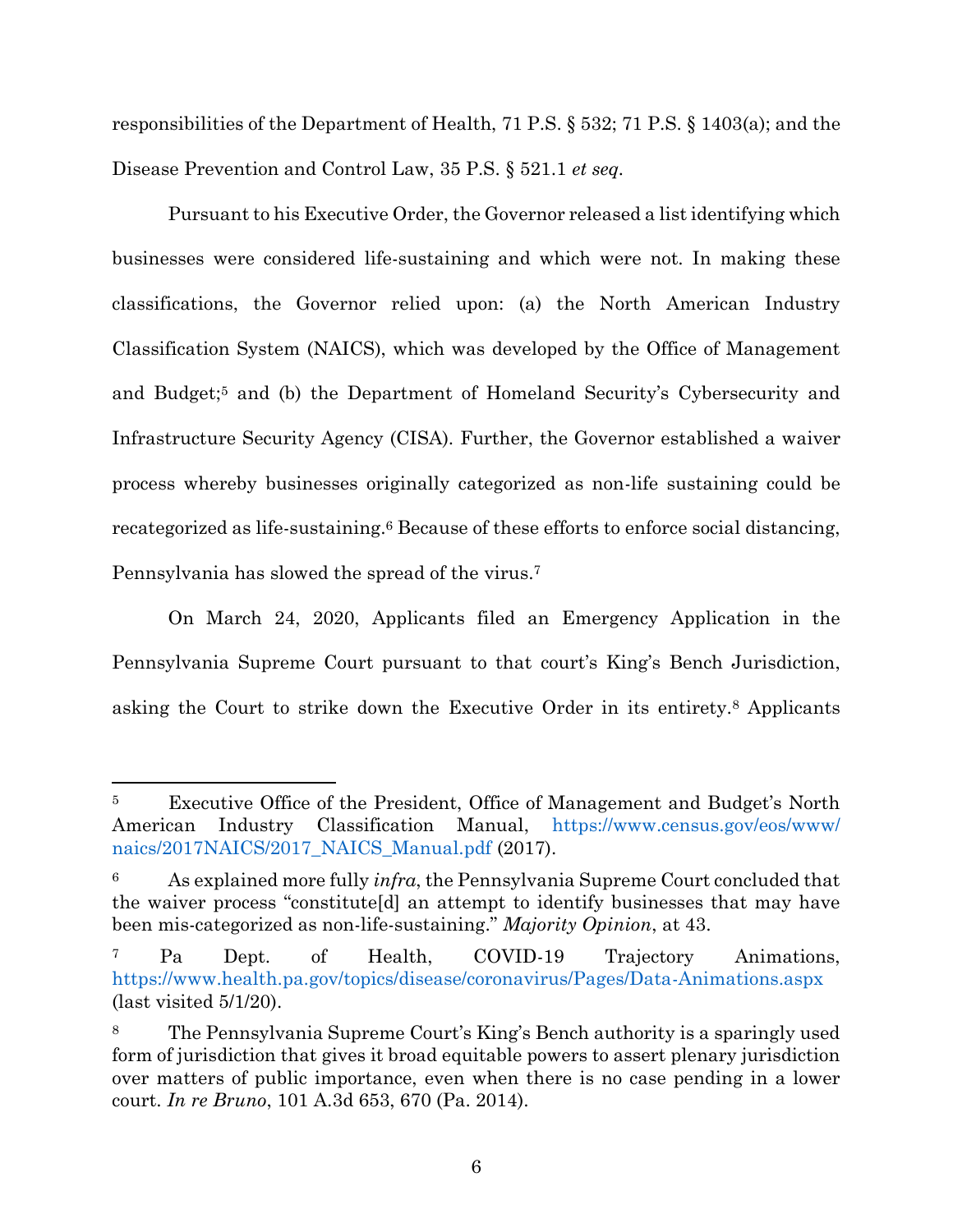argued that: (a) Governor Wolf exceeded his statutory and constitutional authority under Pennsylvania law; (b) that the Order violated the First Amendment; (c) that the Order violated the Equal Protection Clause of the Fourteenth Amendment; (d) that the Order constituted an unlawful taking; and (e) that the Order and attendant waiver process failed to comport with Due Process.

The Pennsylvania Supreme Court unanimously rejected each of Applicants' challenges. *See Majority Opinion*, at 51; *see also Concurring and Dissenting Opinion*, at 1-2 (dissenting with respect to jurisdiction, but concurring on the merits). With respect to the Governor's authority, that court held that the Emergency Code granted the Governor expansive powers to meet the needs of the Commonwealth during the COVID-19 pandemic disaster. *Majority Opinion*, at 20-24; *see also Concurring and Dissenting Opinion*, at 2.<sup>9</sup> Further, that court determined that the power vested in the Governor by the Pennsylvania General Assembly was "firmly grounded" in the Commonwealth's inherent police power to promote public health and safety, and that the protection of millions of Pennsylvanians from a deadly pandemic was the "sine qua non of a proper exercise of police power." *Majority Opinion*, at 20, 27-29. Regarding Applicants' remaining claims, that court held that Applicants failed to

<sup>&</sup>lt;sup>9</sup> Because the court concluded that the Pennsylvania Emergency Code provided the Governor with sufficient authority for his Executive Order, that court found it unnecessary to reach the additional state statutes raised in Applicants' challenge. *See Majority Opinion*, at 20 n.10. Applicants nonetheless ask this Court to grant certiorari so that it can interpret those state-law provisions in the first instance. *See* Pet. for Writ of Cert., at 6.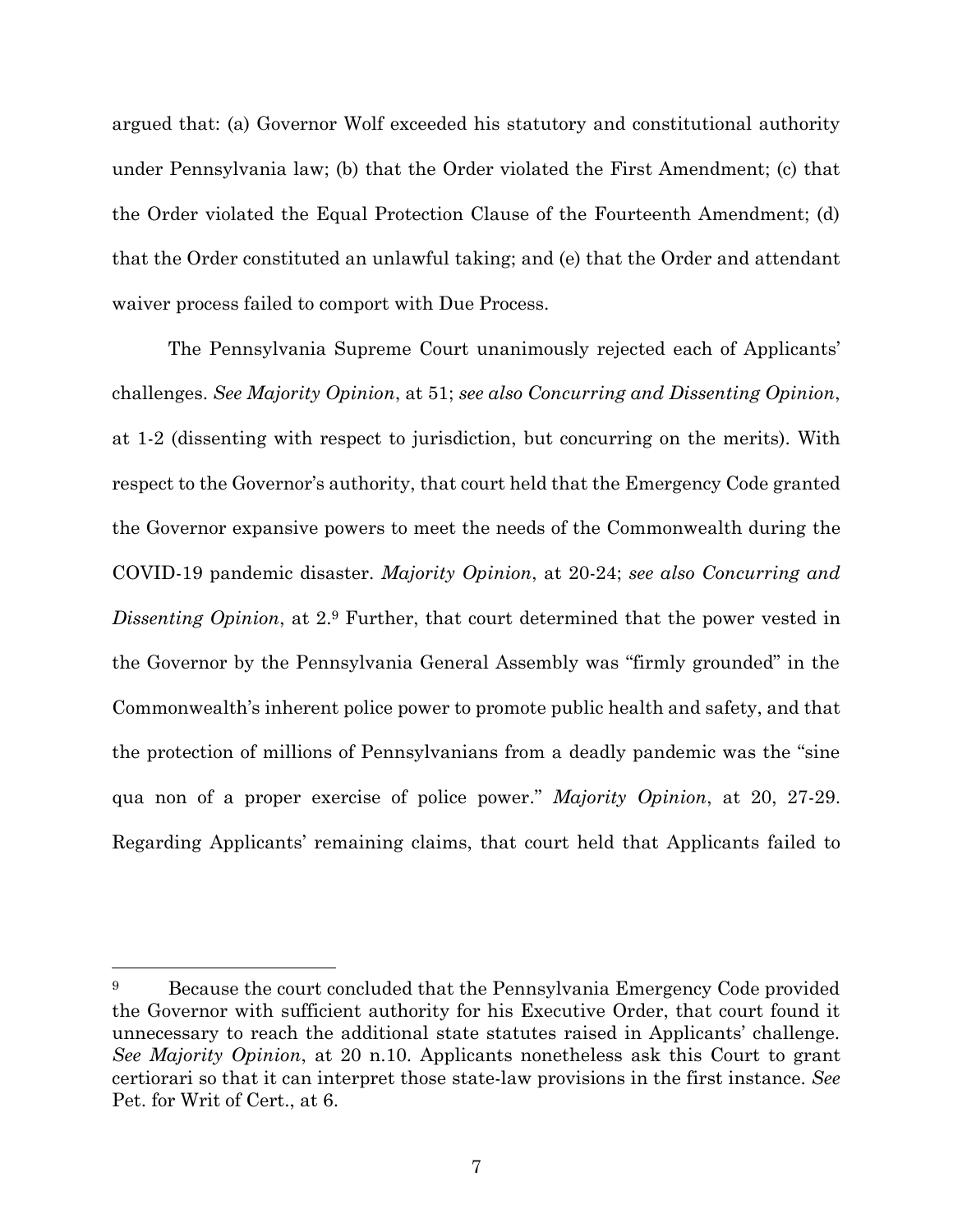"establish any basis for relief based upon their constitutional challenges." *Majority Opinion*, at 50.

The Commonwealth is in the process of a phased reopening of closed physical locations.<sup>10</sup> This carefully structured reopening, crafted in partnership with Carnegie Mellon University and using the Federal government's Opening Up America Guidelines, is data-driven and reliant upon quantifiable criteria for a targeted, evidence-based, regional approach. <sup>11</sup> Reopenings that are not structured around social distancing and public health guidance would result in a spike of cases.<sup>12</sup> Applicants seek to upend this carefully planned process and force the Commonwealth to prematurely hasten the reopening of all physical locations, a move that experts have declared will further hurt our state economy and cost lives.<sup>13</sup>

<sup>10</sup> "Responding to COVID-19 in Pennsylvania," Commonwealth of Pennsylvania Website,<https://www.pa.gov/guides/responding-to-covid-19/#PhasedReopening> (last visited 5/2/20).

<sup>11</sup> "Process to Reopen Pennsylvania," Governor of Pennsylvania's Website, <https://www.governor.pa.gov/process-to-reopen-pennsylvania/> (last visited 5/2/20).

<sup>12</sup> *Ibid*.

<sup>13</sup> See Heidi Shierholz, "When is the right time to reopen the US economy? Our panelists' verdict," The Guardian, [https://www.theguardian.com/commentisfree/2020/apr/16/when-is-the-right-time-to](https://www.theguardian.com/commentisfree/2020/apr/16/when-is-the-right-time-to-reopen-the-us-economy-coronavirus-our-panelists-verdict)[reopen-the-us-economy-coronavirus-our-panelists-verdict](https://www.theguardian.com/commentisfree/2020/apr/16/when-is-the-right-time-to-reopen-the-us-economy-coronavirus-our-panelists-verdict) (4/16/20); Ross Kerber, et al., "Reopening economy too early could backfire for humans and markets, investors say," Reuters, [https://www.reuters.com/article/us-health-coronavirus-trump](https://www.reuters.com/article/us-health-coronavirus-trump-investors-idUSKBN21B19E)[investors-idUSKBN21B19E](https://www.reuters.com/article/us-health-coronavirus-trump-investors-idUSKBN21B19E) (3/24/20). A majority of Americans are "concerned restrictions on public activities will be lifted 'too quickly.'" Pew Research Center, <https://www.people-press.org/2020/04/16/covid-19-and-the-countrys-trajectory/> (4/16/20).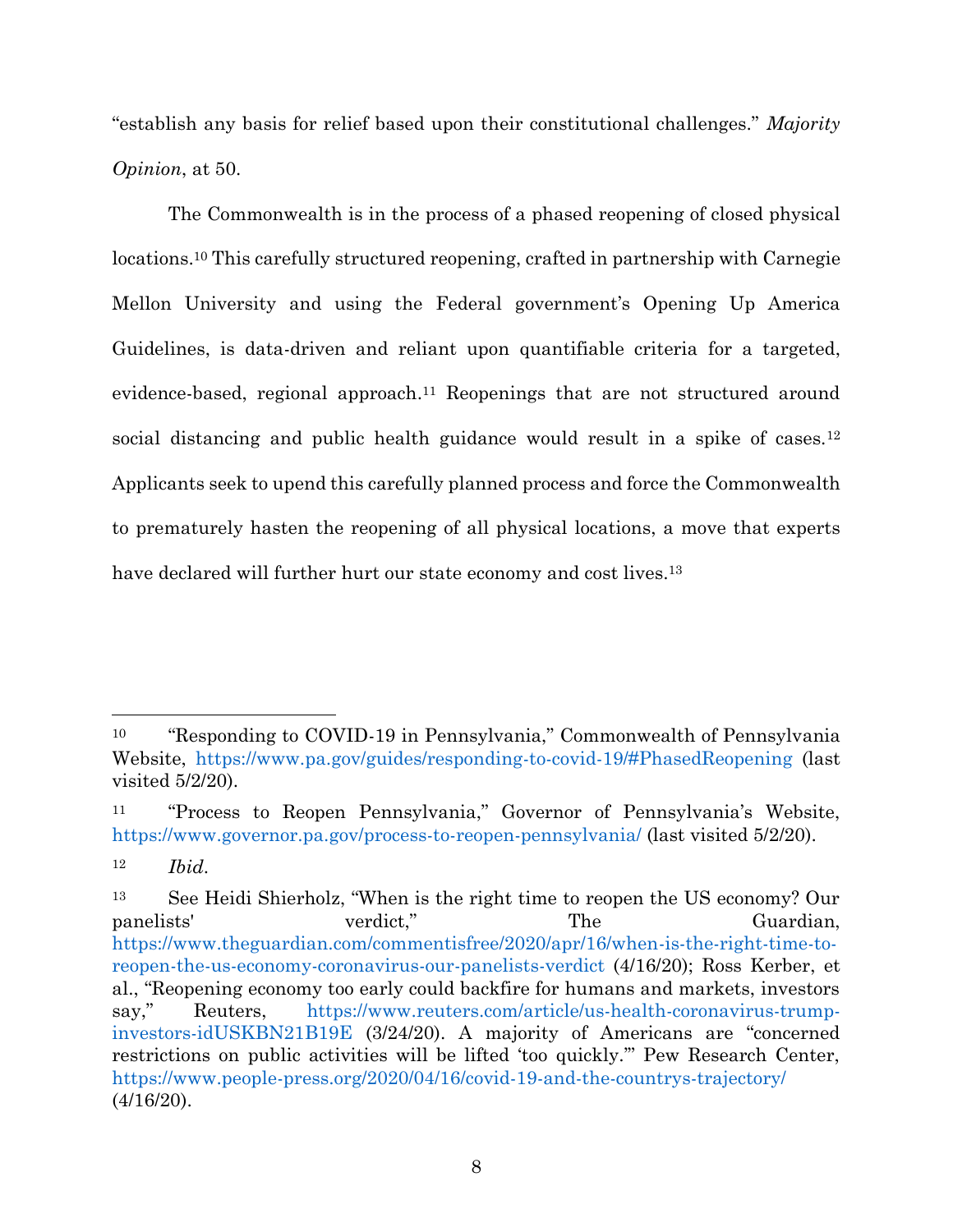#### **ARGUMENT**

## <span id="page-16-1"></span><span id="page-16-0"></span>**I. Applicants do not attempt to establish the demanding standard necessary for this Court to upend the status quo**

Applicants style their filing with this Court as an application for a stay under Supreme Court Rule 23. That filing explicitly asks this Court to halt enforcement of the Governor's March 19, 2020 Executive Order. Application, at p. 8. Applicants' labeling of their filing notwithstanding, it should be construed for what it is, a request for an injunction under Supreme Court Rule 21. *See McCarthy v. Briscoe*, 429 U.S. 1317, n.1 (1976) (Powell, J., in chambers) ("Although the application is styled 'Application for a partial stay \* \* \*,' the applicants actually seek affirmative relief. I have therefore treated the papers as an application for an injunction pursuant to 28 U.S.C. 1651").

In *Nken v. Holder*, 556 U.S. 418, 428 (2009), this Court clarified that "[a]n injunction and a stay have typically been understood to serve different purposes." While an injunction is directed towards the conduct of a particular party and is a means by which a court prohibits some specified act, a stay, by contrast, "operates upon the judicial proceeding itself" by halting or postponing some portion of the proceeding, or by temporarily divesting a judicial order of enforceability. *Ibid.* Stated another way, a stay "simply *suspends judicial alteration* of the status quo, while injunctive relief *grants judicial intervention* that has been withheld by lower courts." *Id.* at 429 (citing *Ohio Citizens for Responsible Energy*, *Inc., v. NRC*, 479 U.S. 1312, 1313 (1986) (Scalia J., in chambers); *Brown v. Gilmore*, 533 U.S. 1301, 1303 (2001) (Rehnquist, C.J., in chambers) ("Applicants are seeking not merely a stay of a lower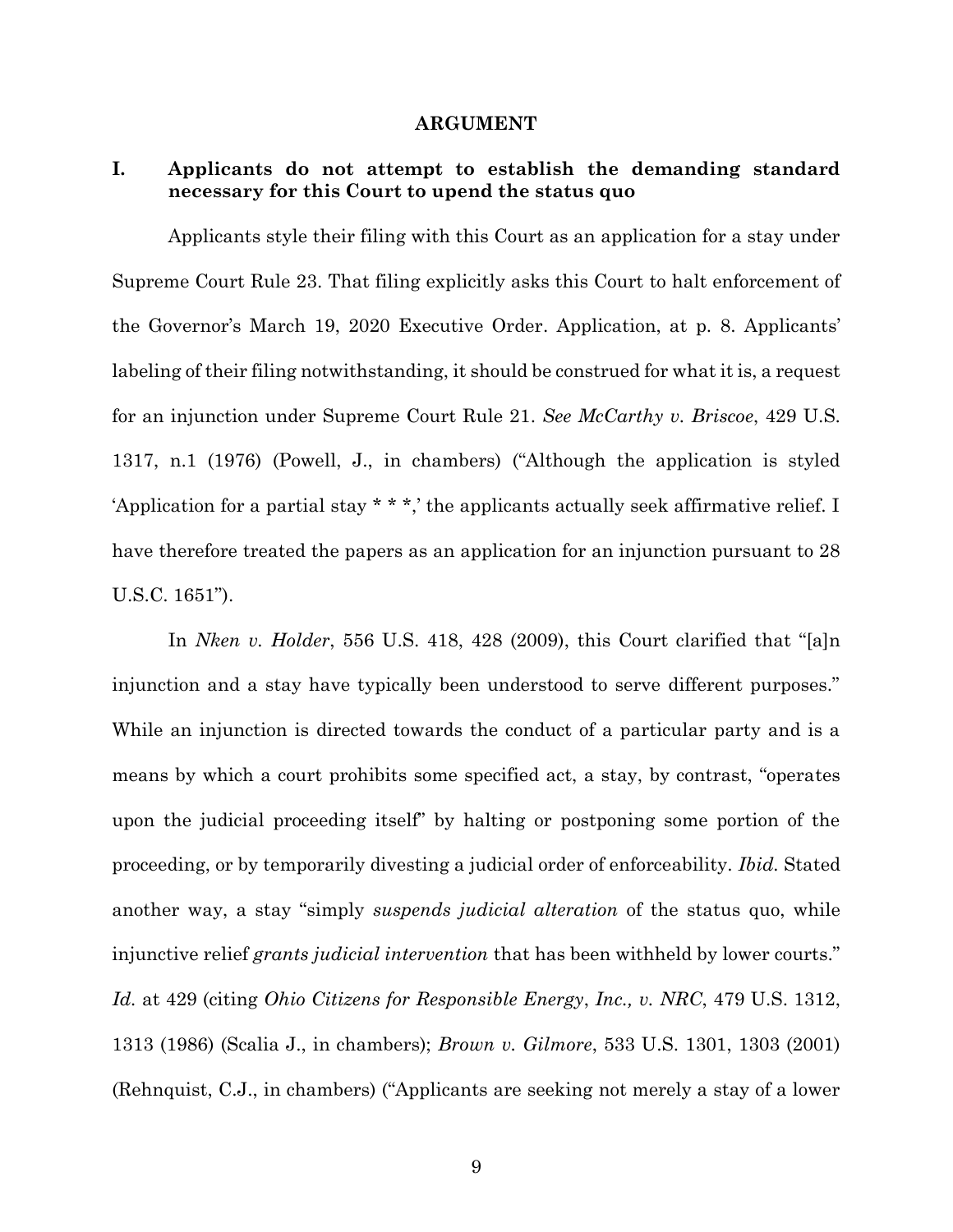court judgment, but an injunction against the enforcement of a presumptively valid state statute."); *Turner Broadcasting System, Inc. v. FCC*, 507 U.S. 1301, 1302 (1993) (Rehnquist, C.J., in chambers) ("By seeking an injunction, applicants request that I issue an order *altering* the legal status quo") (emphasis added, internal brackets and quotations omitted).

Here, there has been no judicial alteration of the status quo, as the Pennsylvania Supreme Court refused to countenance such an alteration. Thus, a stay is not applicable in this circumstance. It is rather Applicants who seek to alter the legal status quo through this Court's intervention, *i.e*., an injunction.

The only source of authority for the Court to enter an injunction is the All Writs Act, 28 U.S.C. § 1651(a). *See Hobby Lobby Stores, Inc. v. Sebelius*, 568 U.S. 1401, 1403 (2020) (Sotomayor, J., in chambers); *Turner Broadcasting System*, 507 U.S. at 1303. An injunction is appropriate only if: (1) it is "necessary or appropriate in aid of" this Court's jurisdiction; *and* (2) the legal rights at issue are "indisputably clear." *Ibid.* This Court has observed that its power to enjoin is to be used "sparingly and only in the most critical and exigent circumstances." *Ohio Citizens for Responsible Energy*, 479 U.S. at 1313; *Lux v. Rodrigues*, 561 U.S. 1306, 1307 (2010) (Roberts, C.J., in chambers); *see also* Supreme Court Rule 20.1 (issuance of an extraordinary writ under the All Writs Act "is not a matter of right, but of discretion sparingly exercised").

As noted, Applicants do not attempt to establish the above standard, as their filing does not cite the All Writs Act, the injunction standard, or any decision from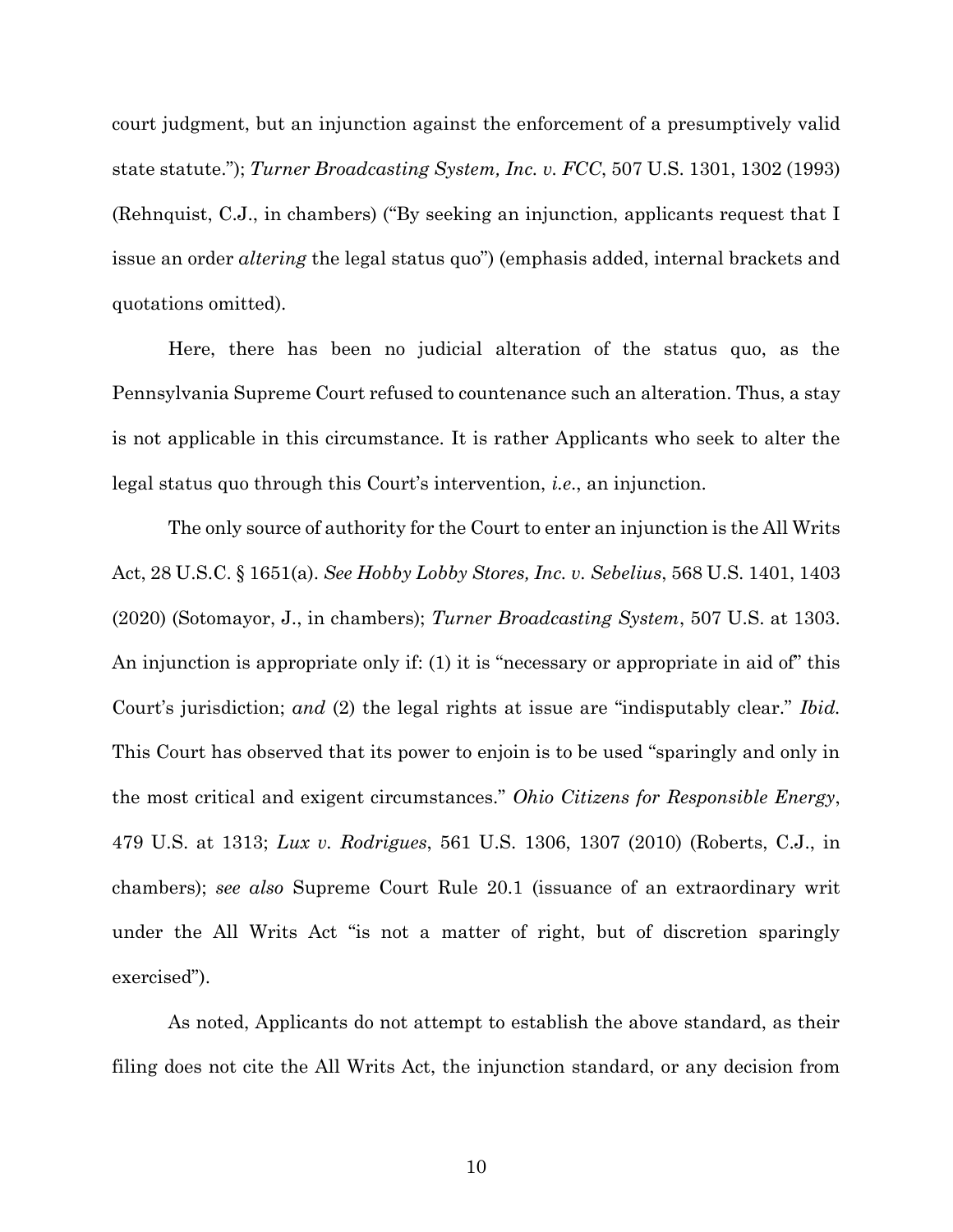this Court. Applicants' failure in this regard is by itself a sufficient basis for denying relief. *See e.g.*, *Ohio Citizens*, 479 U.S. at 1312 ("I will not consider counsel to have asked for such extraordinary relief where, as here, he has neither specifically requested it nor addressed the particular requirements for its issuance"). Even if Applicants had referenced the correct relief, the requirements for its issuance, *and* any authority whatsoever in support of that issuance, they cannot satisfy the demanding standard for that extraordinary and rarely granted form of relief.

### <span id="page-18-0"></span>**II. Applicants have failed to establish that their legal rights are "indisputably clear," or that there is any merit to any of their claims**

As noted, to warrant an injunction from this Court after judicial intervention was withheld by the lower court, an applicant must establish that their legal rights are "indisputably clear." *Turner Broadcasting System*, 507 U.S. at 1303; *Lux*, 561 U.S. at 1307-08 (applicant could not establish that his legal rights were "indisputably clear" where courts of appeals had reached divergent results on the issue). As set forth *infra*, here the Pennsylvania Supreme Court properly rejected each aspect of Applicants' challenge to the Governor's Order based on well-established legal principles. Accordingly, there is no merit to the contentions raised in their petition for a writ of certiorari. Thus, to the extent it can be said the legal issues in this case are "indisputably clear," it is beyond peradventure that the Governor had authority under the Commonwealth's inherent police power to enter the March 19, 2020 Executive Order, and that the Order was consistent with constitutional principles.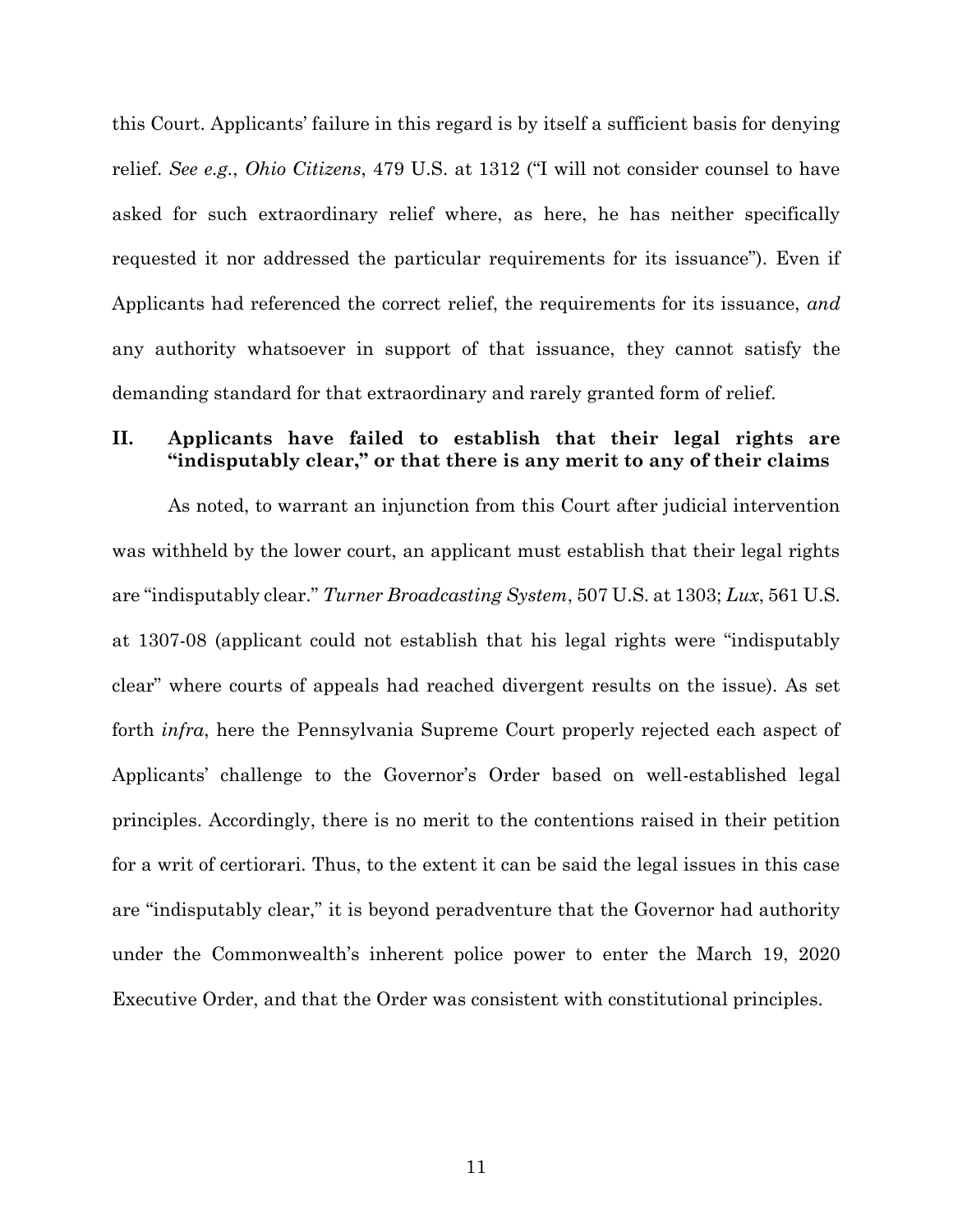#### <span id="page-19-0"></span>**A. The Governor's Order constituted a lawful exercise of the Commonwealth's police power**

It is axiomatic that the Federal government generally lacks police power, which is reserved to the states under the Tenth Amendment. *See Hamilton v. Kentucky Distilleries & Warehouse Co.*, 251 U.S. 146, 165 (1919). <sup>14</sup> The authority of the states when exercising their police powers is broad and, indeed, "one of the least limitable of the powers of government." *District of Columbia v. Brooke*, 214 U.S. 138, 149 (1909). The protection of the public health, safety, and welfare falls within the traditional scope of a State's police powers. *Hillsborough Cty. v. Automated Med. Laboratories, Inc.*, 471 U.S 707, 719 (1985).

The Pennsylvania Supreme Court determined that state law grants the Governor "broad emergency management powers" when responding to a "disaster," including the power to temporarily close certain businesses. *Majority Opinion*, at 17, 26. Applicants' attempt to have the Court overrule the Commonwealth's interpretation of its own laws, Pet. for Writ of Cert., at 6-8, is wholly improper. As the Pennsylvania Supreme Court addressed and resolved those issues on the basis of state law, this Court is bound by that resolution. *See Washington State Department of Licensing v. Cougar Den, Inc.*, 139 S.Ct. 1000, 1010 (2019) (citing *Johnson v. United States*, 559 U.S. 133, 138 (2010)).

<sup>14</sup> The Tenth Amendment provides that "[t]he powers not delegated to the United States by the Constitution, nor prohibited by it to the States, are reserved to the states respectively, or to the people." U.S. Const. Amend. X.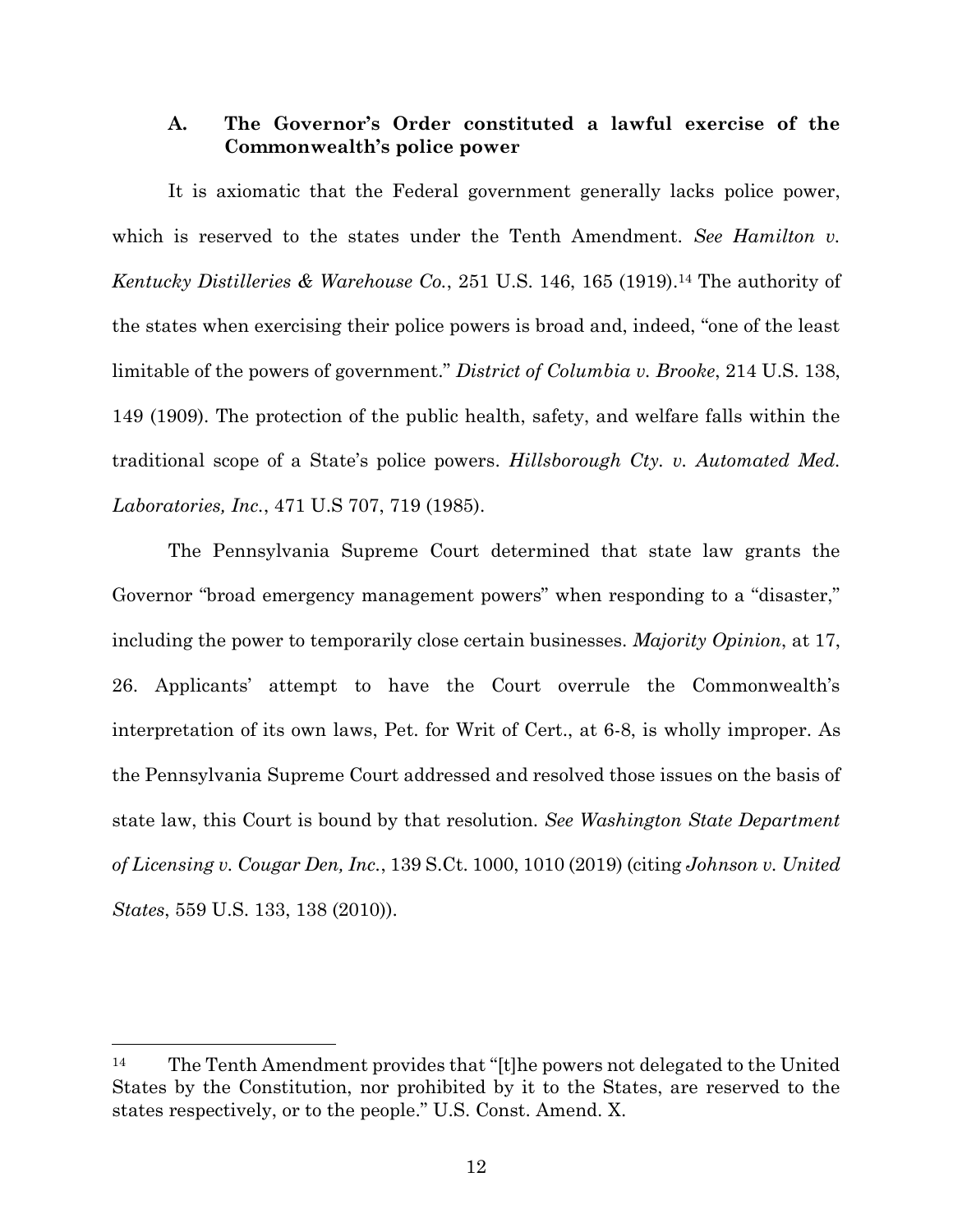Regarding the Commonwealth's inherent police power under the Tenth Amendment, this Court enunciated the framework by which individual constitutional rights are balanced with a state's need to prevent the spread of disease more than a century ago in *Jacobson v. Massachusetts*, 197 U.S. 11 (1905). At issue in *Jacobson* was the constitutionality of a Massachusetts law requiring all citizens to be vaccinated for smallpox, which was enacted after an outbreak. *Jacobson*, 197 U.S. at 12. Much like Applicants in the present case, the defendant in *Jacobson* argued that "his liberty [was] invaded" by the mandatory vaccination law, which he believed was "unreasonable, arbitrary, and oppressive." *Id.* at 26.

In response, this Court emphasized that "the liberty secured by the Constitution \* \* \* does not import an absolute right in each person to be, at all times and in all circumstances, wholly freed from restraint." *Id.* Under such an absolutist position, liberty itself would be extinguished:

> There are manifold restraints to which every person is necessarily subject for the common good. On any other basis organized society could not exist with safety to its members. \* \* \* Real liberty for all could not exist under the operation of a principle which recognizes the right of each individual person to use his own, whether in respect of his person or his property, regardless of the injury that may be done to others.

*Jacobson*, 197 U.S. at 26. Legal commentators have recognized this Court's central point: "[u]nbridled individual liberty eventually clashes with the liberty interests of others, and without some legal constraints, '[r]eal liberty for all could not exist.'" Thomas Wm. Mayo, Wendi Campbell Rogaliner, and Elicia Grilley Green, "'To Shield Thee From Diseases of the World': The Past, Present, and Possible Future of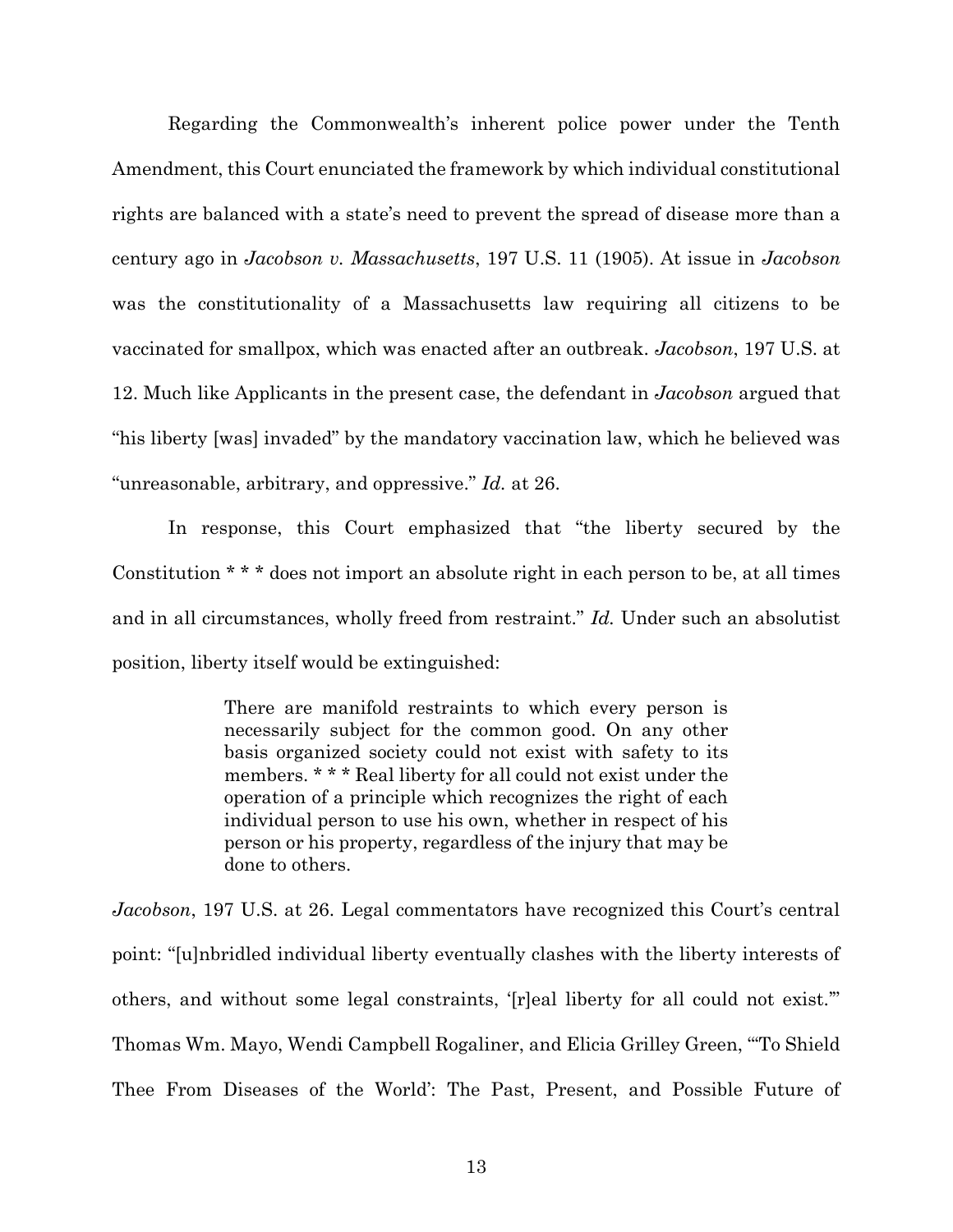Immunization Policy," 13 J. Health & Life Sci. L. 3, 9 (Feb. 2020) (quoting *Jacobson*, 197 U.S. at 26).

In striking the proper balance, police powers can be used whenever reasonably required for the safety of the public under the circumstances. *Jacobson*, 197 U.S. at 28; *see also Lawton v. Steele*, 152 U.S. 133, 137 (1894) (a state may exercise its police power when (1) the interests of the public require government interference, and (2) the means used are reasonably necessary to accomplish that purpose). Applying these principles, *Jacobson* determined that "a community has the right to protect itself against an epidemic of disease which threatens the safety of its members" and upheld the vaccination law. *Id.* at 27.

The framework set forth in *Jacobson* has been reiterated in other contexts. *See Zucht v. King*, 260 U.S. 174 (1922) (city ordinance requiring vaccination of children before enrolling in public school did not violate the Fourteenth Amendment's equal protection clause); *Prince v. Massachusetts*, 321 U.S. 158 (1944) (upholding state vaccination law protecting children over the religious objections of their parents because "[t]he right to practice religion freely does not include liberty to expose the community or the child to communicable disease or the latter to ill health or death"). Further, that framework remains in place today. *See Cruzan v. Missouri Dept. of Health*, 479 U.S. 261, 278-79 (1990) (citing *Jacobson*).

Applicants maintain that the Governor has not satisfied the two-prong test established in *Lawton v. Steele*, *supra*. They are wrong. With respect to the first prong—that the interests of the public require government interference—the

14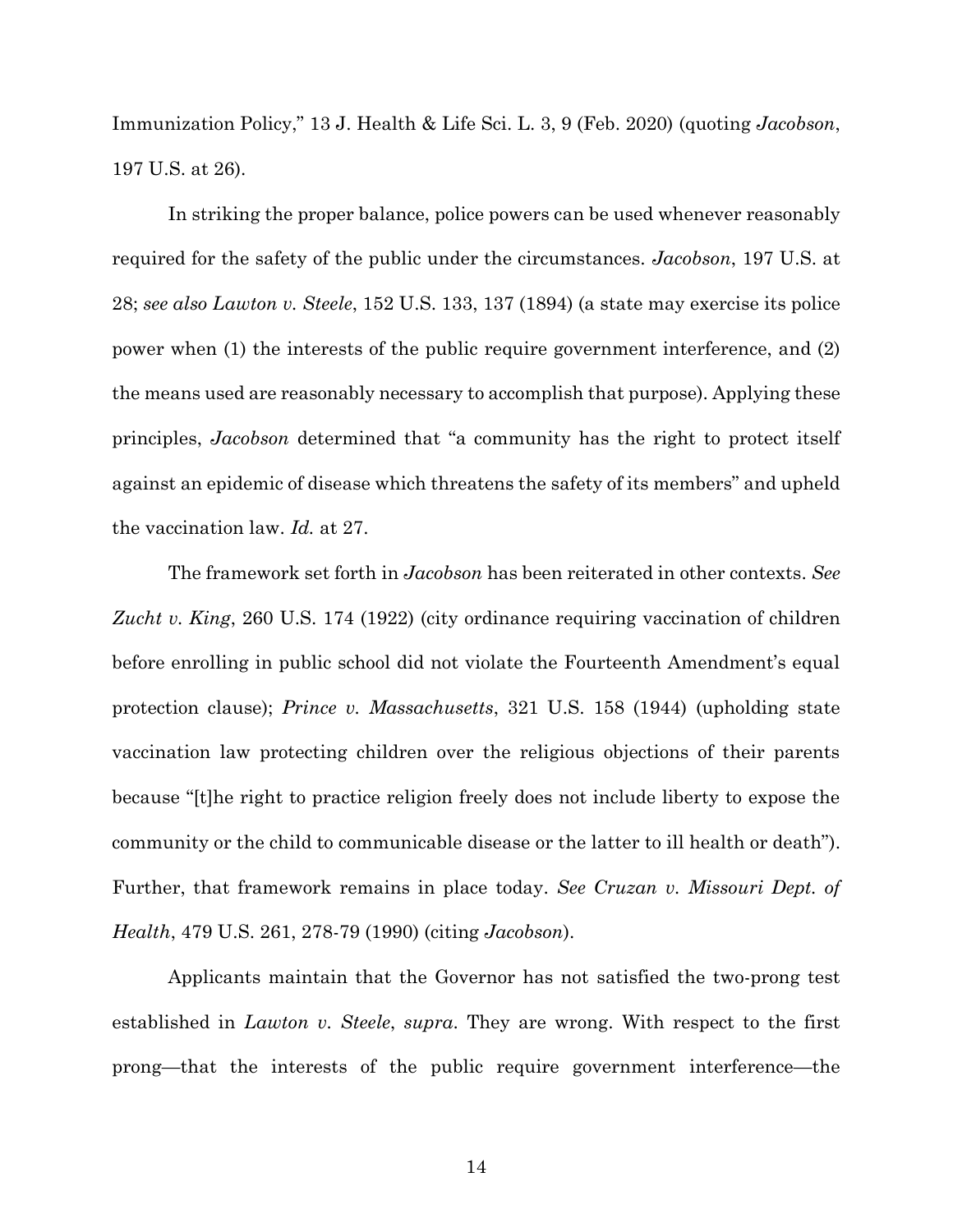Pennsylvania Supreme Court correctly determined that the health interests of the public justified the Governor's actions given the unprecedented nature of the COVID-19 pandemic. *Majority Opinion*, at 27-28. Applicants appear to acknowledge that at least some government intervention was warranted; they merely proffer a series of public policy prescriptions that differ from the actions taken by the Governor. Pet. for Writ of Cert., at 22-23, 31-33.

As to the second prong, the closure of non-essential businesses was a reasonably necessary means of protecting the public health against the spread of COVID-19. Applicants instead propose the "voluntary" practice of "social-distancing" alone, for only those demographic groups especially at risk, and in certain areas where the disease is prevalent. Pet. for Writ of Cert., at 9-11. But even assuming Applicants' proposals were reasonable, so was the Governor's response. And "[t]his Court has often said that debatable questions as to reasonableness are not for the court." *Goldblatt v. Town of Hempstead, N.Y.*, 369 U.S. 590, 594-95 (1962).

As the Pennsylvania Supreme Court found, the Governor "utilized a recognized tool, business closures, to enforce social distancing to mitigate and suppress the continued spread of COVID-19." *Majority Opinion*, at 29. Indeed, nearly every State responded in the same way, ordering all or certain non-essential businesses to close physical locations in order to enforce social distancing.<sup>15</sup> *See Jacobson*, 197 U.S. at 31 (looking to other states and countries in determining that vaccination law was a

<sup>15</sup> "State Data and Policy Actions to Address Coronavirus," Kaiser Family Foundation, [https://www.kff.org/health-costs/issue-brief/state-data-and-policy](https://www.kff.org/health-costs/issue-brief/state-data-and-policy-actions-to-address-coronavirus/)[actions-to-address-coronavirus/](https://www.kff.org/health-costs/issue-brief/state-data-and-policy-actions-to-address-coronavirus/) (last visited 5/1/20).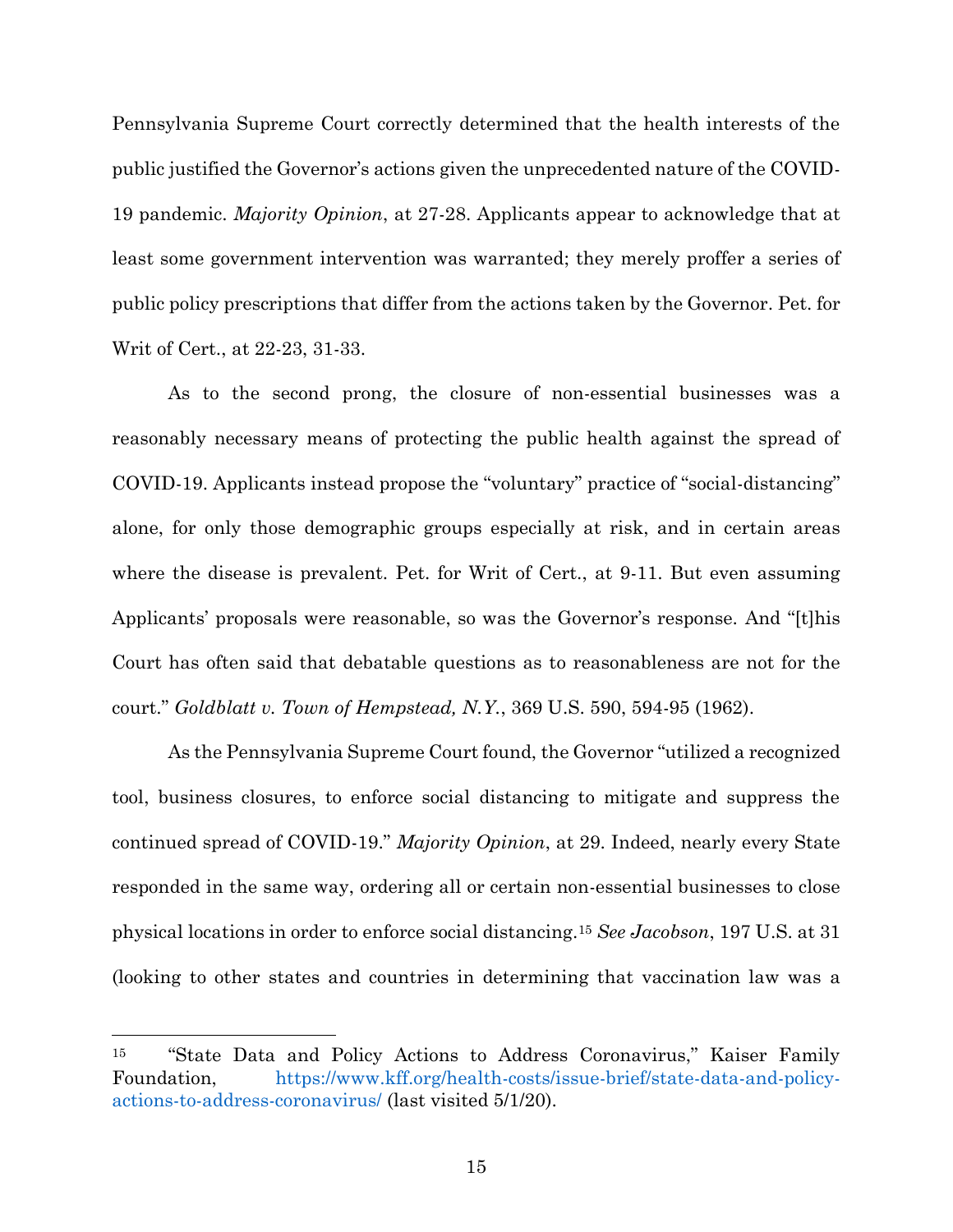reasonably necessary means of protecting public health and safety). So have the courts, and for the same reason. *See e.g.*, U.S. Supreme Court closing its building to the public until further notice, [https://www.supremecourt.gov/announcements/COVID-19.aspx;](https://www.supremecourt.gov/announcements/COVID-19.aspx) U.S. Supreme Court Press Release detailing how the Court will hear May arguments telephonically, [https://www.supremecourt.gov/publicinfo/press/pressreleases/pr\\_04-13-20;](https://www.supremecourt.gov/publicinfo/press/pressreleases/pr_04-13-20)

Pennsylvania Supreme Court March 18, 2020 Order closing all courts to the public, [http://www.pacourts.us/assets/files/page-1305/file-8634.pdf.](http://www.pacourts.us/assets/files/page-1305/file-8634.pdf) 16

In short, Applicants cannot show that the Governor's order was an unreasonable exercise of his police powers, much less that their construction of the law is "indisputably clear." *See Turner Broadcasting*, 507 U.S. at 1303.

### <span id="page-23-0"></span>**B. There has been no violation of Applicants' First Amendment Rights**

The Pennsylvania Supreme Court correctly concluded that "the Executive Order does not violate the First Amendment to the United States Constitution." *Majority Opinion*, at 50. While the First Amendment generally prohibits states from "abridging the freedom of speech, or of the press[,]" U.S. Const. amend. I, States may place "content neutral" time, place, and manner regulations on speech "so long as they are designed to serve a substantial governmental interest and do not unreasonably limit alternative avenues of communication." *City of Renton v. Playtime Theatres, Inc.*, 475 U.S. 41, 46-47 (1986). "The principal inquiry in determining

<sup>16</sup> For a list of all emergency COVID-19 orders by the Pennsylvania Supreme Court, see [http://www.pacourts.us/ujs-coronavirus-information.](http://www.pacourts.us/ujs-coronavirus-information)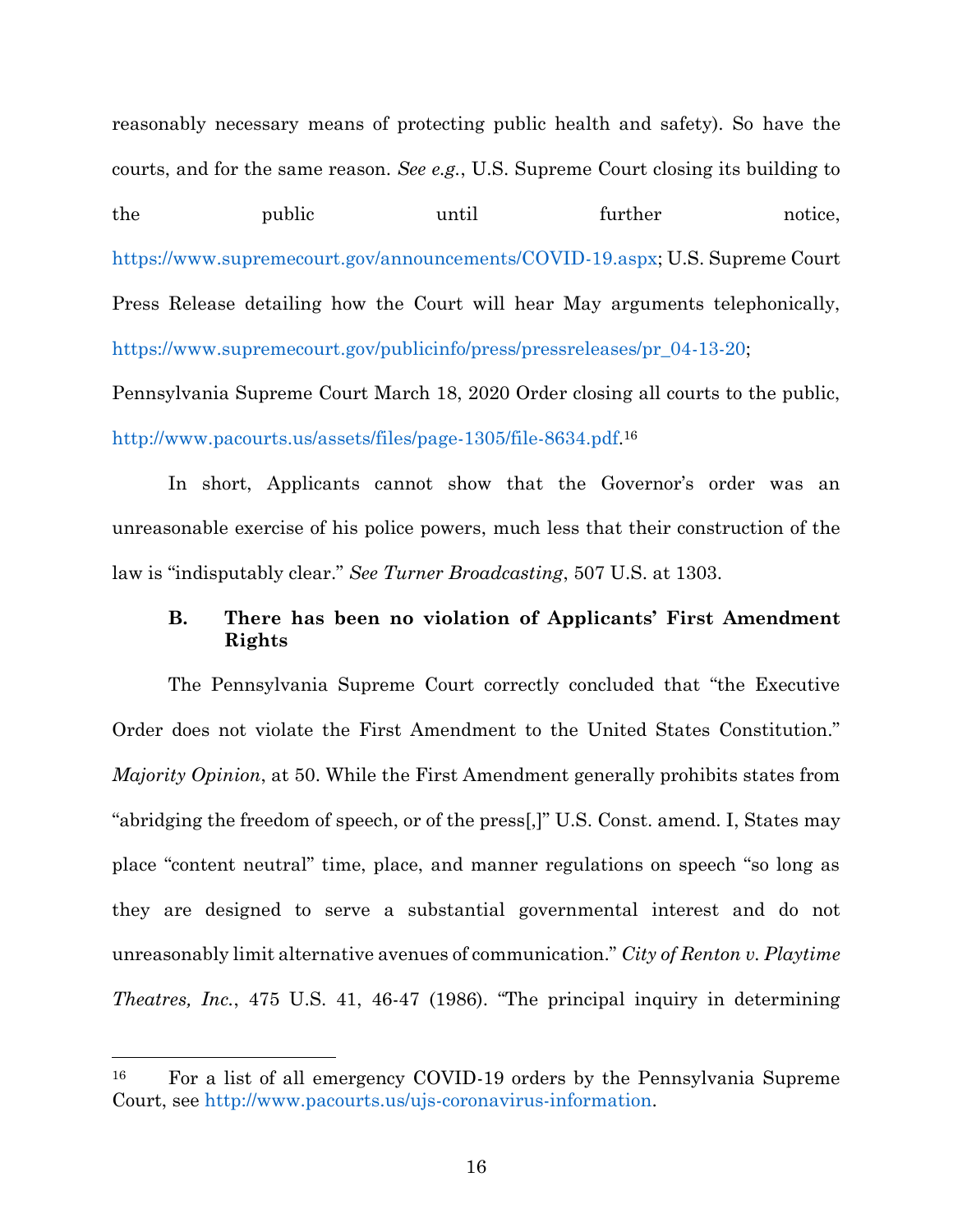content neutrality \* \* \* is whether the government has adopted a regulation of speech because of disagreement with the message it conveys." *Ward v. Rock Against Racism*, 491 U.S. 781, 791 (1989). And "when a content-neutral regulation does not entirely foreclose any means of communication, it may satisfy the tailoring requirement even though it is not the least restrictive or least intrusive means of serving the statutory goal." *Hill v. Colorado*, 530 U.S. 703, 726 (2000).

As the Pennsylvania Supreme Court correctly determined, "[t]here is no question that the containment and suppression of COVID-19 and the sickness and death it causes is a substantial governmental interest," and that the Governor's Order is content neutral because "[i]t does not regulate speech at all, let alone based on content." *Majority Opinion*, at 49-50. The Pennsylvania Supreme Court, citing to this Court, recognized that alternative avenues to communicate and assemble continue to both exist and flourish. They exist online, which in the modern age has become a quintessential forum for the exercise of First Amendment rights. *See Majority Opinion*, at 50 (citing *Packingham v. North Carolina*, 137 S. Ct. 1730, 1735 (2017)). <sup>17</sup> They also exist through means that allow for social distancing: The Governor's Order does not limit political candidates and their supporters from speaking on television and radio. Nor does it prevent any campaign from sending out direct mailings from private residences, putting up yard signs, or speaking to the press. *See e.g.*, David Murrell, "Meet Danny DeVito, the Guy Challenging Tom Wolf's

<sup>17</sup> Candidate Danny DeVito has a website [\(https://dannydevitopa.com\)](https://dannydevitopa.com/), is active on Facebook, [\(https://www.facebook.com/DannyDeVitoPA\)](https://www.facebook.com/DannyDeVitoPA) and on Twitter (@DannyDeVitoPA).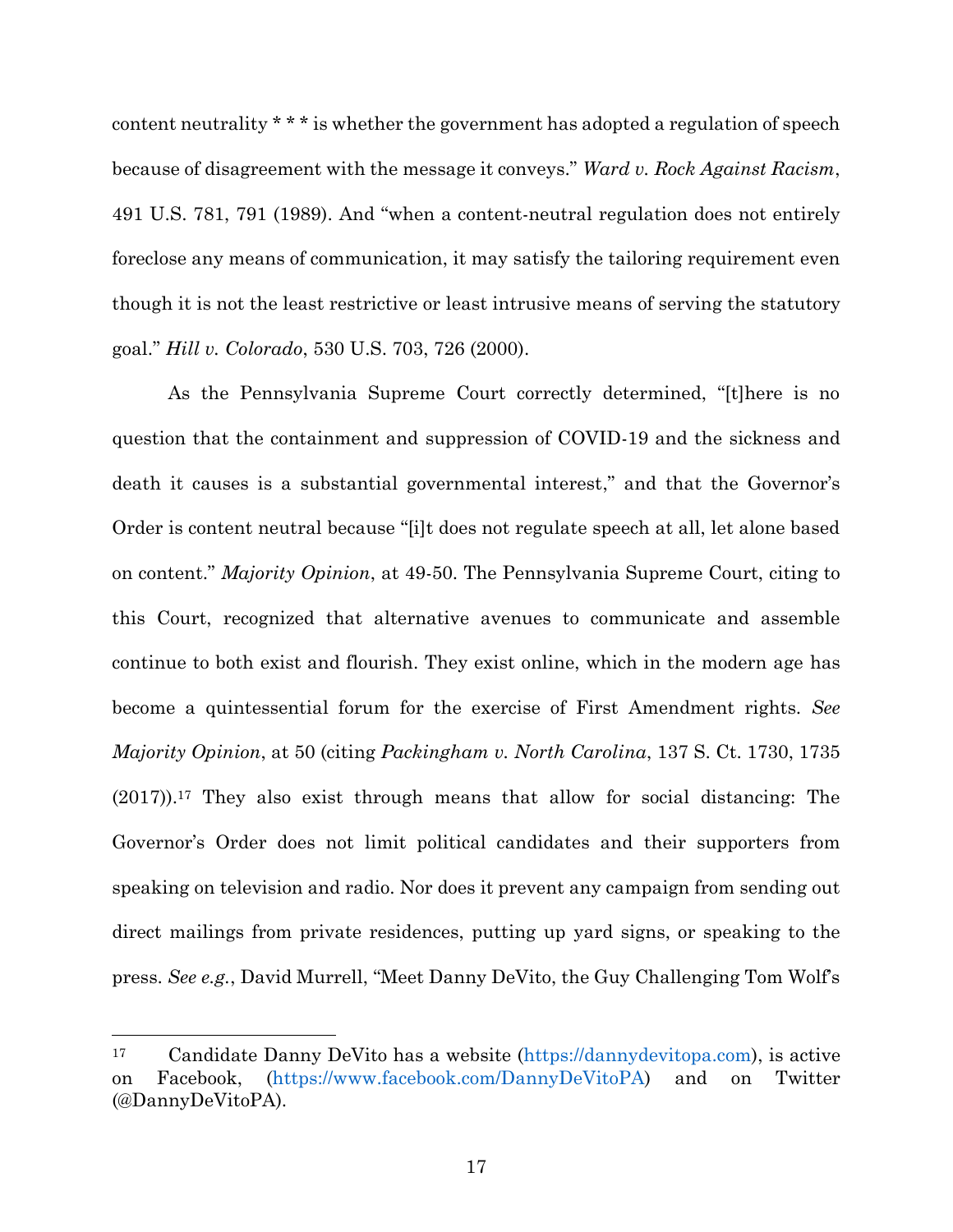Business Shutdown Order," Philadelphia Magazine, [https://www.phillymag.com/news/2020/03/26/coronavirus-business-shutdown-danny](https://www.phillymag.com/news/2020/03/26/coronavirus-business-shutdown-danny-devito/)[devito/](https://www.phillymag.com/news/2020/03/26/coronavirus-business-shutdown-danny-devito/) (last visited 4/28/20).

Applicants, in their petition for writ of certiorari, misrepresent the scope of the Governor's Order and the nature of its enforcement. Specifically, Applicants assert that the Governor's Order prohibits all protests in streets and parks. And that the effect of the Governor's order is to prohibit all Pennsylvanians from exercising their right to speech and assembly anywhere in Pennsylvania. Application, at ¶ 36. The Governor's Order does no such thing. It permits protests in outdoor spaces so long as protestors maintain social distancing. And even when social distancing is not strictly adhered to, individuals are not being stopped or cited for protesting. For example, on April 20, 2020, "[l]awyer and radio host Marc Scaringi," Applicants' counsel, spoke to a rally in front of the state Capitol building protesting the Governor's Order. Steven Marroni, et al., "Protest of Gov. Wolf's coronavirus shutdown at Capitol: Recap," PennLive.com, [https://www.pennlive.com/news/8d1601-protest-of-gov-wolf-s](https://www.pennlive.com/news/8d1601-protest-of-gov-wolf-s-coronavirus-shutdown-at-capitol-live-updates.html)[coronavirus-shutdown-at-capitol-live-updates.html](https://www.pennlive.com/news/8d1601-protest-of-gov-wolf-s-coronavirus-shutdown-at-capitol-live-updates.html) (last visited 4/28/20) (reporting on the April 20, 2020 rally). That same day, candidate Danny DeVito spoke to a similar rally in Pittsburgh. Jamie Martines, et al., "Protesters in Pittsburgh demand Gov. Wolf to reopen businesses amid coronavirus pandemic," Pittsburgh Tribune Review, [https://triblive.com/local/pittsburgh-allegheny/protesters-gather-in](https://triblive.com/local/pittsburgh-allegheny/protesters-gather-in-pittsburgh-demanding-gov-wolf-reopen-businesses-amid-coronavirus-pandemic/)[pittsburgh-demanding-gov-wolf-reopen-businesses-amid-coronavirus-pandemic/](https://triblive.com/local/pittsburgh-allegheny/protesters-gather-in-pittsburgh-demanding-gov-wolf-reopen-businesses-amid-coronavirus-pandemic/)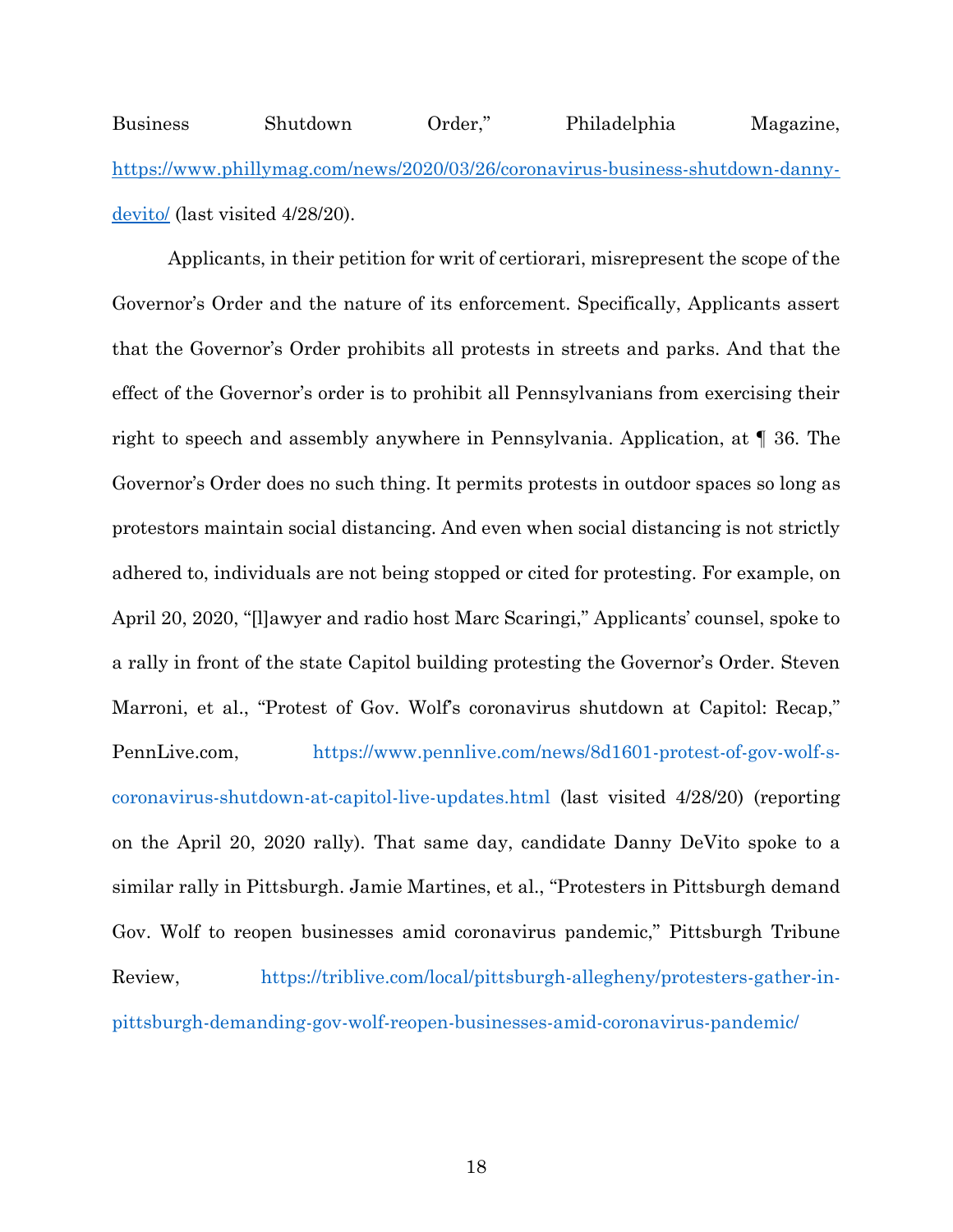(last visited 05/04/20). The protestors were not cited or stopped. Applicants' argument is belied by their counsel's own personal experience.

The Governor's Order is precisely the type of content-neutral, narrowly tailored protection of the health and safety of citizens that a State is permitted to enforce. *See Hill*, 530 U.S. at 715; *Clark v. Cmty. for Creative Non-Violence*, 468 U.S. 288 (1984) (upholding prohibition against sleeping in public park). Applicants' claim is without merit, and thus fails to establish entitlement to relief that is "indisputably clear."

#### **C. There has been no violation of the Equal Protection Clause**

<span id="page-26-0"></span>The Pennsylvania Supreme Court correctly determined that "the Executive Order does not violate constitutional equal protection principles." *Majority Opinion*, at 48. The United States Constitution does not require state officials to treat all entities "alike where differentiation is necessary to avoid an imminent threat" to health and safety. *Jones v. N. Carolina Prisoners' Labor Union, Inc.*, 433 U.S. 119, 136 (1977); *Williamson v. Lee Optical of Oklahoma, Inc.*, 348 U.S. 483, 489 (1955) ("Evils in the same field may be of different dimensions and proportions, requiring different remedies"). The Pennsylvania Supreme Court correctly concluded that Applicants were not similarly situated to the entities with which they compared themselves. For example, that court observed that "[c]ampaign offices and legislative offices are not similarly situated[,]" because when legislators use their district offices, they do so as government officials, not as candidates. In fact, it is illegal under Pennsylvania law for public officials to use their district offices for campaign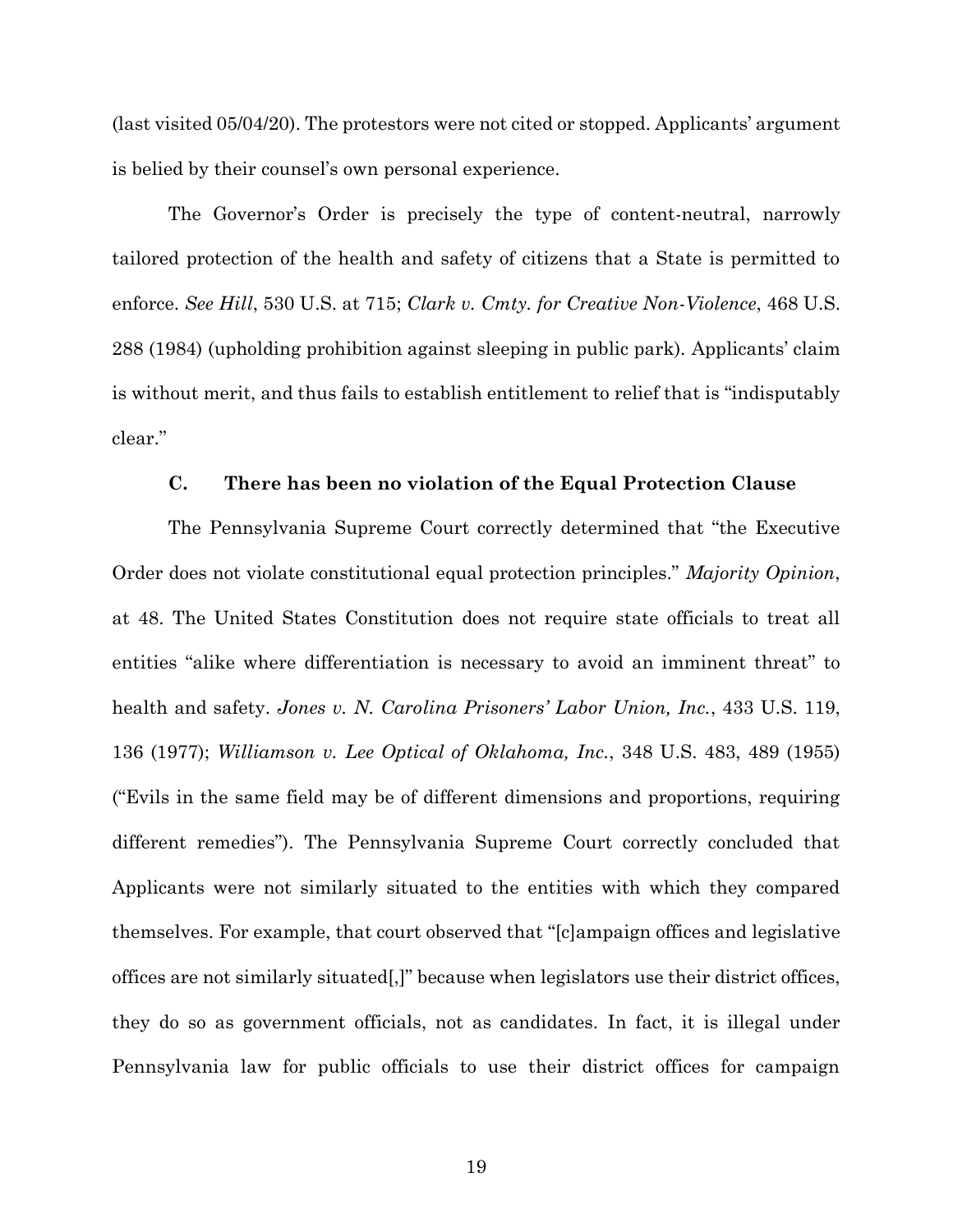purposes. *Majority Opinion*, at 47. While some state representatives' offices remain open, albeit without visitations, this is so they can serve the public during this pandemic and vote remotely on legislation. Likewise, the "DeVito Committee is not similarly situated to social advocacy groups[,]" because, unlike the latter, the committee does not "advocate for vulnerable individuals during this time of disaster." *Ibid*.

Rather than present a meaningful challenge to the Pennsylvania Supreme Court's analysis, Applicants, in their petition for writ of certiorari, attack the lifesustaining and non-life-sustaining classification as arbitrary and incapable of being understood. It is neither. The Governor's list of life-sustaining businesses is divided among industries using the North American Industry Classification System (NAICS), which is well understood by businesses. These codes and classifications were developed under the auspices of the Office of Management and Budget and are utilized by the U.S. Census Bureau to group similarly situated organizations and entities together for classification purposes. *See* U.S. Census Bureau, North American Industry Classification System, <https://www.census.gov/eos/www/naics/> (last visited 5/2/20). By using this highly regarded and ubiquitous classification system, the Governor ensured that similarly situated entities *would* be treated the same*.* As demonstrated by this action, Applicants certainly understand upon which side of this divide they fall.

Applicants' argument is nothing more than a public policy disagreement with the Governor's determination as to which physical locations would remain open and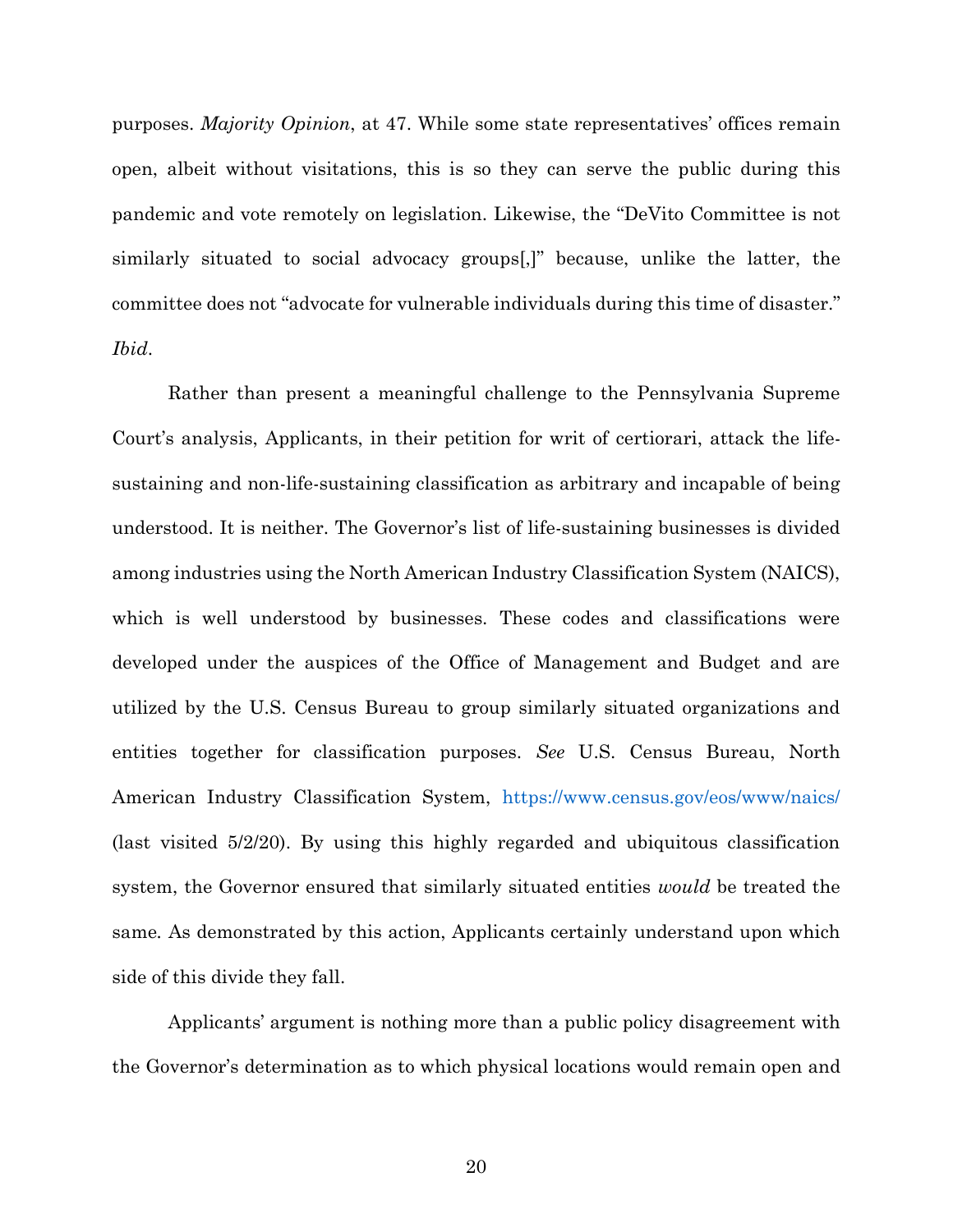which would be temporarily closed. Applicants essentially argue that if they had been empowered by law to make these life and death decisions, they would have responded to this global crisis differently. *See e.g*., Pet. for Writ of Cert., at 31-33. Applicants made the same arguments to the Pennsylvania Supreme Court detailing in their view why golf courses should have been deemed essential. *See Majority Opinion*, at 50. But it is not their decision.

Nor is this difficult public policy determination for the courts. The Pennsylvania Supreme Court correctly recognized, "[i]t is not for this Court, but rather for the Governor pursuant to the powers conferred upon him by the Emergency Code, to make determinations as to what businesses, or types of businesses, are properly placed in either category." *Majority Opinion*, at 50. Likewise, "the Fourteenth Amendment gives the federal courts no power to impose upon the States their views of what constitutes wise economic or social policy. \* \* \* [I]n the local economic sphere, it is only the invidious discrimination, the wholly arbitrary act, which cannot stand consistently with the Fourteenth Amendment." *City of Dallas v. Stanglin*, 490 U.S. 19, 27 (1989) (internal quotation marks and citations omitted). *See also*, *Whitmore v. Arkansas*, 495 U.S. 149, 161 (1990) ("It is not for this Court to employ untethered notions of what might be good public policy to expand our jurisdiction in an appealing case").

Here, during an unprecedented and rapidly evolving global health disaster, deference to the public policy decisions of the Commonwealth is most appropriate. The Governor's Order balances the economic interests of the Commonwealth against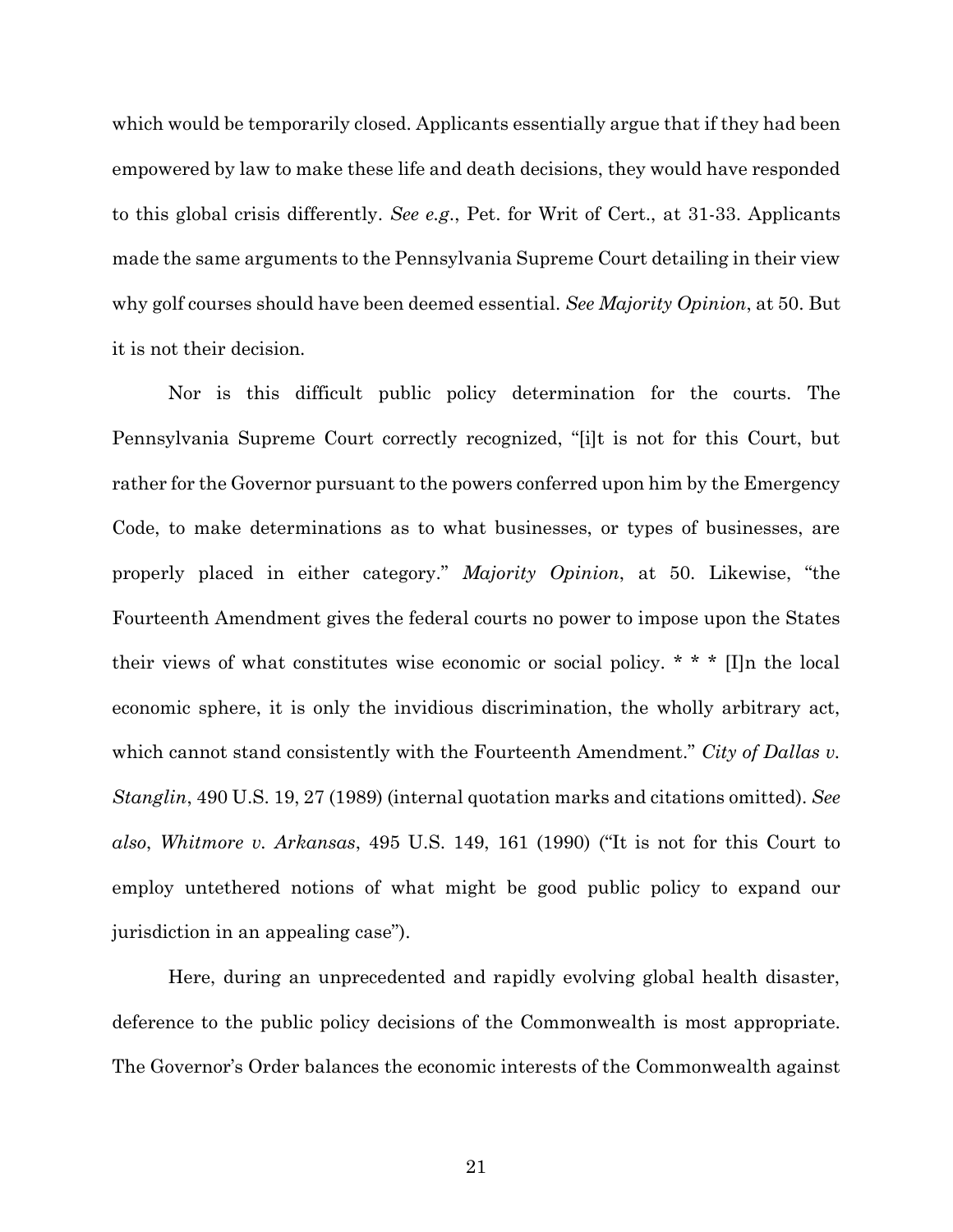the health and lives of 12.8 million Pennsylvanians. Temporarily closing certain physical locations in order to protect lives is certainly not invidious or wholly arbitrary. The health and survival of those citizens is the most compelling of state interests, let alone a legitimate one. And the classifications and distinctions made to protect our citizenry are absolutely essential—let alone reasonably related—to achieving that most compelling of state interests. The Governor's Order does not violate the Equal Protection Clause and Applicants are entitled to no relief. In the context of seeking an injunction, Applicants certainly fail to establish entitlement to relief that is "indisputably clear."

## <span id="page-29-0"></span>**D. There has been no "taking" of Applicants' properties under the Fifth and Fourteenth Amendments**

Applicants further assert that the temporary restraint on non-essential businesses from operating at their physical locations is a taking arising out of eminent domain, entitling them to just compensation pursuant to the Fifth and Fourteenth Amendments. Pet. for Writ of Cert., at 14. It is not.

As explained above, the Governor's actions in regulating Applicants' physical locations have been made pursuant to the state's police powers—not through the power of eminent domain. As this Court stated in *Keystone Bituminous Coal Ass'n v. DeBenedictis*, 480 U.S. 470, 492 n. 22 (1987):

> Courts have consistently held that a State need not provide compensation when it diminishes or destroys the value of property by stopping illegal activity or abating a public nuisance. It is hard to imagine a different rule that would be consistent with the maxim "sic utere tuo ut alienum non laedas" (use your own property in such manner as not to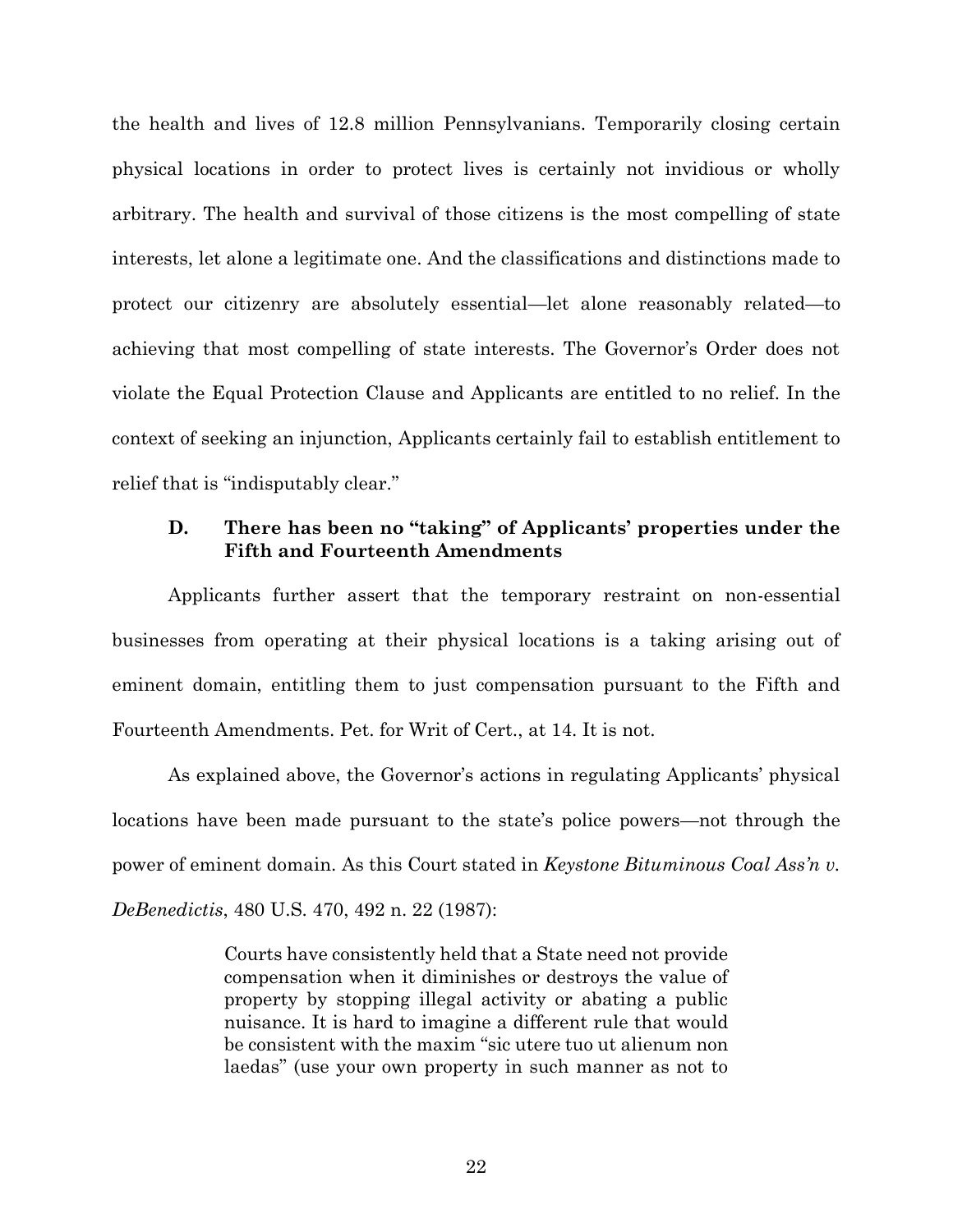injure that of another).

Id. (internal citations omitted).

In *Miller v. Schoene,* 276 U.S. 272 (1928), this Court held that Virginia was not required to compensate the owners of cedar trees under the Takings Clause for the value of the trees that the state had ordered destroyed to prevent an agricultural disease from spreading to nearby apple orchards. In the present circumstance, the Governor seeks to protect Pennsylvania citizens from a disease that threatens not plant life, but human life. If the action taken to save trees in *Miller* did not require compensation, then certainly the Governor's Order to save lives cannot constitute a taking which requires compensation.

Here there is not even contemplation of property being damaged or destroyed. Rather, as the Pennsylvania Supreme Court correctly recognized, the Governor's Order "results in only a temporary loss of the use of the Applicants' businesses premises" in order to "protect the lives and health of millions of Pennsylvania citizens[.]" *Majority Opinion*, at 35-37 (citing *Tahoe-Sierra Pres. Council, Inc. v. Tahoe Reg'l Planning Agency*, 535 U.S 302 (2002); *Manigault v. Springs*, 199 U.S. 473 (1905)). "States are accorded wide latitude in the regulation of their local economies under their police powers, and rational distinctions may be made with substantially less than mathematical exactitude." *City of New Orleans v. Dukes,* 427 U.S. 297, 303 (1976).

Applicants cite *Lucas v. S.C. Coastal Council*, 505 U.S. 1003 (1992), to challenge the Pennsylvania Supreme Court's conclusion that no taking had occurred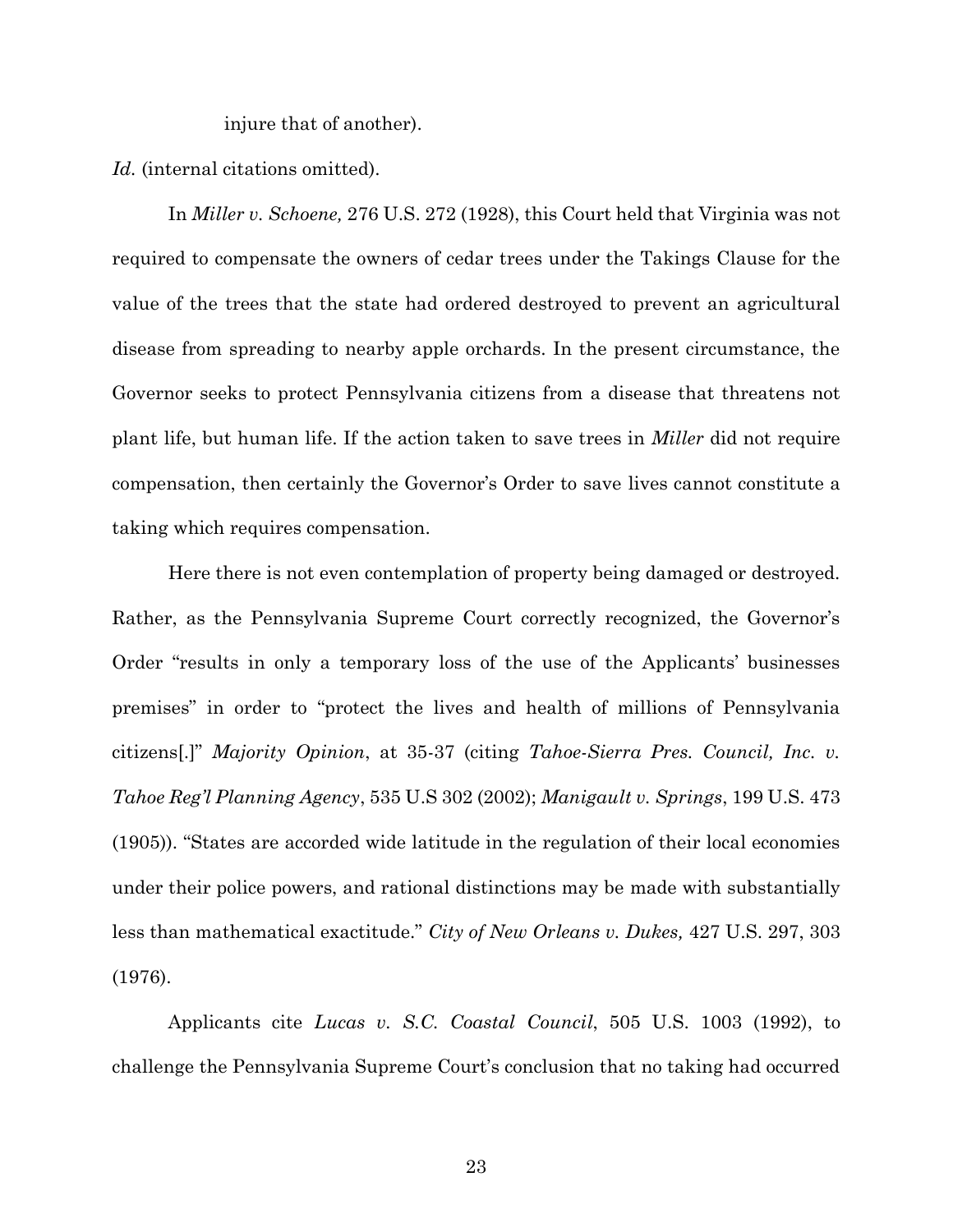here. That case stands for the unremarkable proposition that government action rendering property *permanently* valueless constituted a taking. That is not the case here, where the restrictions are by their nature temporary. Indeed, after review and consideration of public health data, the Governor has recently announced the reopening of certain business locations for 24 counties beginning May 8, 2020.<sup>18</sup> Moreover, in *Lucas*, the Court found that there would be no taking if the state could show that the owner's use of the property would be prohibited by "principles of nuisance and property law." *Id*. at 1031-1032. And the Pennsylvania Supreme Court correctly determined that *Lucas* was distinguishable and that its holding had been limited by this Court's subsequent decision in *Tahoe-Sierra Pres. Council, Inc. v. Tahoe Reg'l Planning Agency*, 535 U.S. 302 (2002). *Majority Opinion*, at 35-37.

In *Tahoe-Sierra Pres. Council,* the regional planning authority restricted development around Lake Tahoe for a total of thirty-two months while it formulated a land-use plan for the area. This Court held that there was no taking because the controlling regulation was merely temporary. In doing so, this Court rejected "the extreme categorical rule that any deprivation of all economic use, no matter how brief, constitutes a compensable taking." *Tahoe-Sierra Pres. Council*, 535 U.S. at 334. The Court further rejected finding a taking based merely on such things as "orders temporarily prohibiting access to crime scenes, businesses that violate health codes, fire-damaged buildings, or other areas that we cannot now foresee. Such a rule would

<sup>18</sup> "Gov. Wolf Announces Reopening of 24 Counties Beginning May 8," Pennsylvania Governor's website, [https://www.governor.pa.gov/newsroom/gov-wolf](https://www.governor.pa.gov/newsroom/gov-wolf-announces-reopening-of-24-counties-beginning-may-8/)[announces-reopening-of-24-counties-beginning-may-8/](https://www.governor.pa.gov/newsroom/gov-wolf-announces-reopening-of-24-counties-beginning-may-8/) (5/1/20).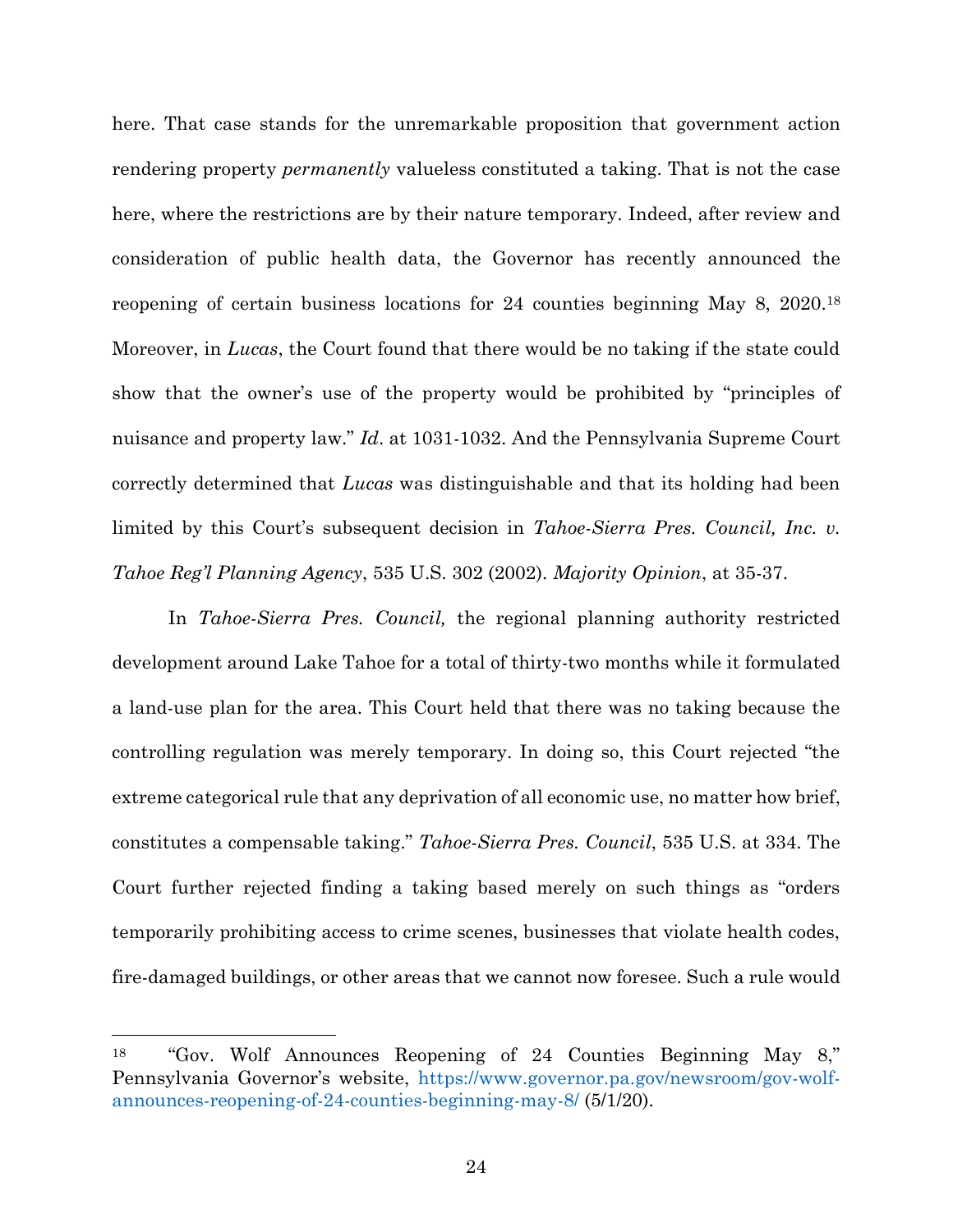undoubtedly require changes in numerous practices that have long been considered permissible exercises of the police power." *Id*. at 335. The present case falls squarely under the rubric established by this Court in *Tahoe-Sierra Pres. Council* for adjudicating takings claims.

*Lucas* simply does not stand for the proposition that all government action which temporarily restricts the use of property constitutes a taking. Further, *Lucas* does not overturn *Miller, Keystone Bituminous Coal*, or *Tahoe-Sierra Pres. Council,* which all provide that the use of the state's police powers to promote the health, safety, and general welfare does not constitute a taking.

Applicant's claim is legally untenable. It certainly fails the standard that their entitlement to relief be "indisputably clear."

#### **E. The Governor's Order comports with Due Process**

<span id="page-32-0"></span>A procedural due process claim, such as Applicants', encompasses two inquiries: whether a life, liberty, or property interest entitled to due process protection is at stake and, if so, what procedures constitute "due process of law" in the situation at hand. Applicants' claimed interest in pursuing their respective business activities unimpeded is not absolute. *Cf. Jacobson*, 197 U.S. at 26 ("persons and property are subjected to all kinds of restraints and burdens in order to secure the general comfort, health, and prosperity of the state"). On this record, the Pennsylvania Supreme Court accepted the proposition that "procedural due process is required even in times of emergency[.]" *Majority Opinion*, at 41. But that court went on to correctly conclude that Applicants received all of the process due.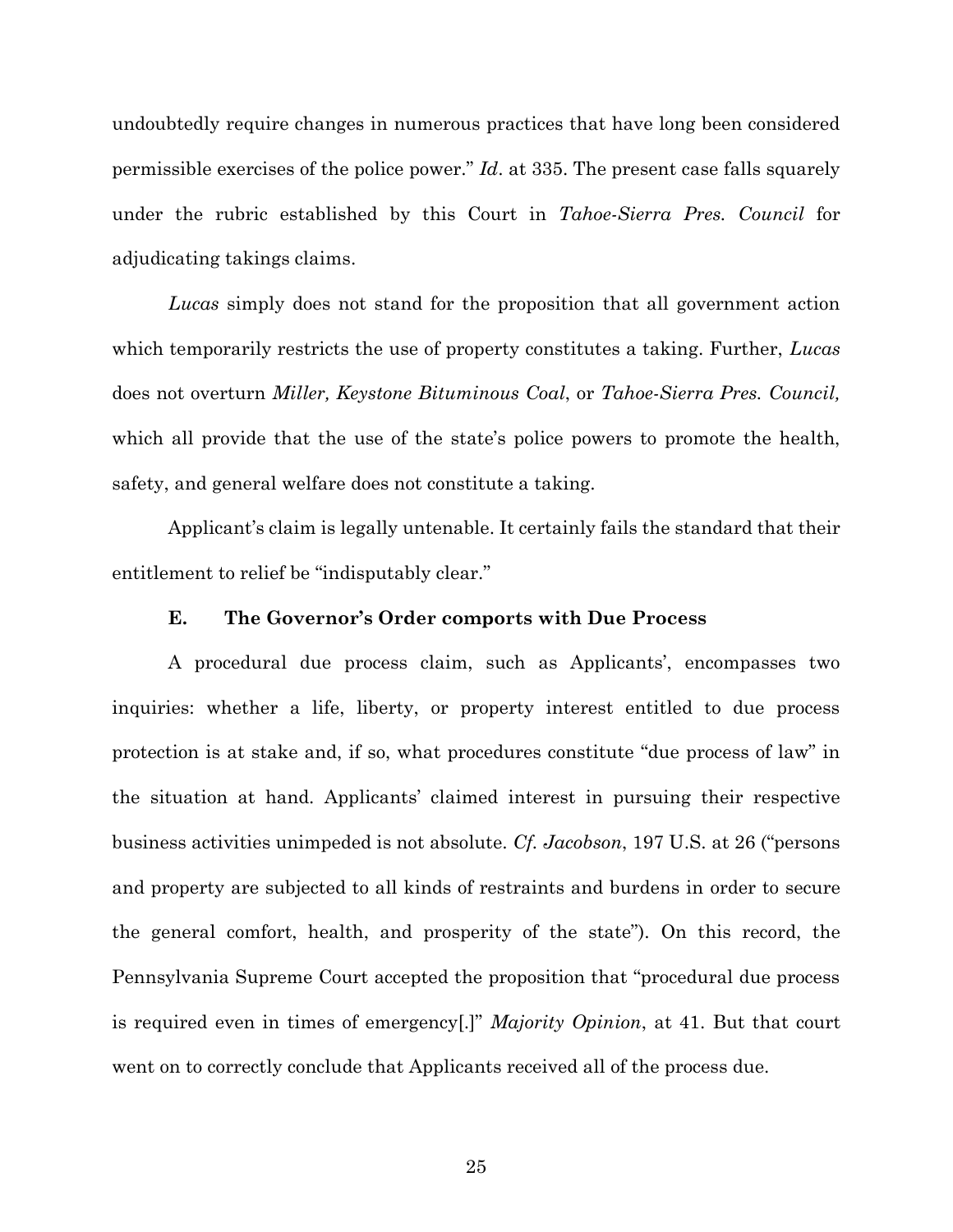Due process "is not a technical conception with a fixed content unrelated to time, place and circumstances." *Gilbert v. Homar,* 520 U.S. 924, 930 (1997). To the contrary, "due process is flexible and calls for such procedural protections as the particular situation demands. \* \* \* [N]ot all situations calling for procedural safeguards call for the same kind of procedure." *Morrissey v. Brewer,* 408 U.S. 471, 481 (1972). "[W]here a State must act quickly, or where it would be impractical to provide predeprivation process, postdeprivation process satisfies the requirements of the Due Process Clause." *Gilbert*, 520 U.S. at 930.

As the Pennsylvania Supreme court rightly identified, *see Majority Opinion*, at 39-40, "the specific dictates of due process generally requires consideration of three distinct factors[.]" *Mathews v. Eldridge*, 424 U.S. 319, 335 (1976). They are "the private interest that will be affected by the official action; \* \* \* the risk of an erroneous deprivation of such interest through the procedures used [including] the probable value, if any, of additional or substitute procedural safeguards; and \* \* \* the Government's interest, including the function involved and the fiscal and administrative burdens that the additional or substitute procedural requirement[s] would entail." *Ibid.*

Applicants' unsupported assertion—essentially reiterated in their petition for a writ certiorari, *see* Pet. for Writ of Cert., at 18-22—"that they were entitled to the full panoply of procedural due process rights to challenge the Executive Order (containing the list placing them in the non-life-sustaining category) prior to its entry[,]" was correctly rejected by the Pennsylvania Supreme Court. *Majority* 

26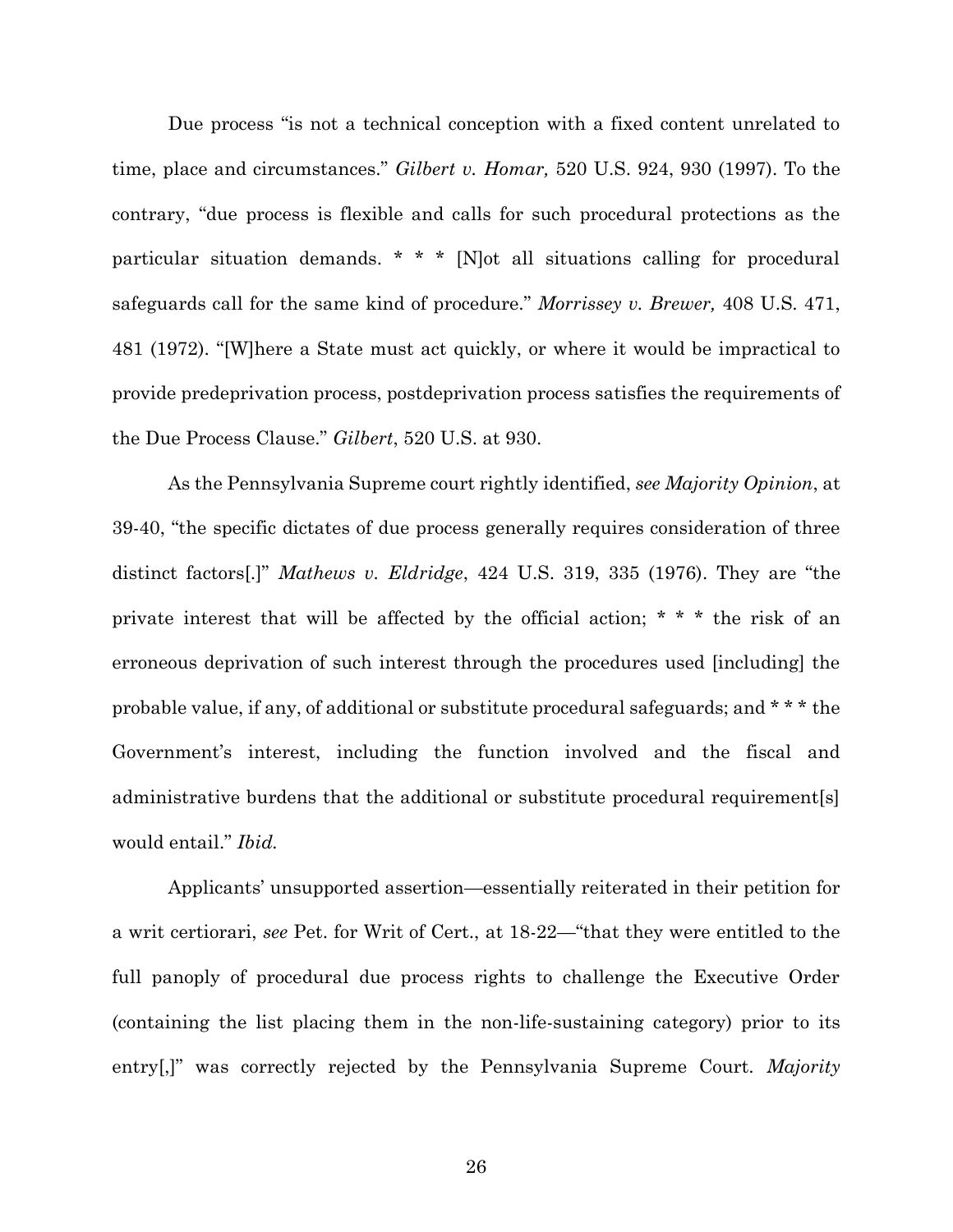*Opinion*, at 39-40. With the rapid spread of COVID-19, there was an "urgent need to act quickly to protect the citizens of the Commonwealth from sickness and death[.]" *Ibid*. Applicants—"and every other business in the state on the non-life-sustaining list"—could not possibly be afforded pre-deprivation notice and an opportunity to be heard. *Id.* at 40. That would have delayed the entry of the Governor's Order "by weeks, months, or even years, an entirely untenable result[.]" *Ibid.*

On the issue of post-deprivation process, the Pennsylvania Supreme Court, faithful to *Mathews'* balancing approach and other precedents, "conclude[d] that the waiver process provides sufficient due process under the circumstances presented here." *Majority Opinion*, at 41. This was so, according to that court, because "'[p]rotection of the health and safety of the public is a paramount governmental interest which justifies summary administrative action. Indeed, deprivation of property to protect the public health and safety is '[o]ne of the oldest examples' of permissible summary action." *Majority Opinion*, at 42 (quoting *Hodel v. Virginia Surface Min. & Reclamation Ass'n, Inc.*, 452 U.S. 264, 300-01 (1981)).

The Pennsylvania Supreme Court pointed out that the term "waiver process" is a misnomer, as it was not intended "to provide waivers to businesses that are not life-sustaining, but rather constitute[d] an attempt to identify businesses that may have been mis-categorized as non-life-sustaining." *Majority Opinion*, at 43. That court explained that this is "an entirely proper focus of procedural due process" which, after all, "is geared toward protecting individuals from the *mistaken* deprivation of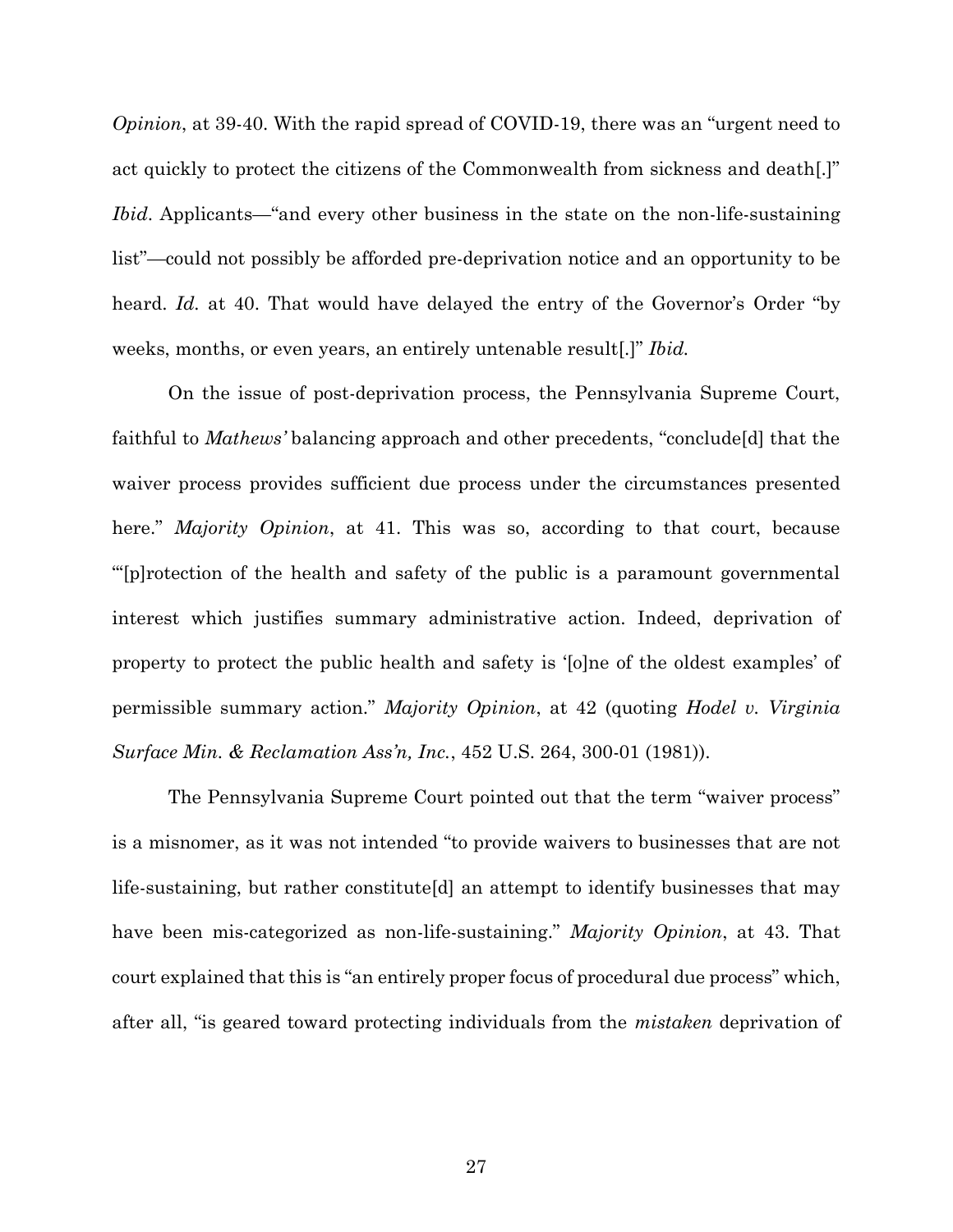life, liberty, or property." *Ibid.* (emphasis in original) (citing *Carey v. Piphus*, 435 U.S. 247, 259-260 (1978)).

Applicants' continuing focus on the alleged unfairness and arbitrariness of the waiver process, *see* Pet. for Writ of Cert.*,* at 26-29, is both wrong and beside the point. It is wrong because, as discussed above, the Governor's determinations as to which physical locations must close in order to protect lives was based on well-established and clear NAICS classifications. *Supra,* at p. 20; *Majority Opinion*, at 7-8. It is beside the point because Applicants merely disagree as a matter of public policy with the Governor's classification of them as non-life sustaining.

As part of its *Mathews* analysis, the Pennsylvania Supreme Court also emphasized that any loss of Applicants' property rights is temporary.<sup>19</sup> *Majority Opinion*, at 44. Accordingly, the risk that the available waiver process may result in an erroneous deprivation cannot "outweigh the value of additional or substitute safeguards." This follows because more elaborate procedures cannot possibly be "provided within a realistic timeframe." *Ibid.* To do what Applicants claim is required "would overwhelm an entire department of government otherwise involved in disaster mitigation." *Ibid.*

<sup>19</sup> Applicants seize upon Chief Justice Saylor's observation in his Concurrence and Dissent that "[w]hile the majority repeatedly stresses that such closure is temporary \* \* \* this may in fact not be so for businesses that are unable to endure the associated revenue losses." *Concurring and Dissenting Opinion*, at 2. Applicants strip this comment from all meaningful context. The Concurrence and Dissent voiced concern about the lack of a record in this instance. *Id.* at 3-4. Nothing in the existing record establishes the specific long-term effects on any business, much less Applicants' businesses.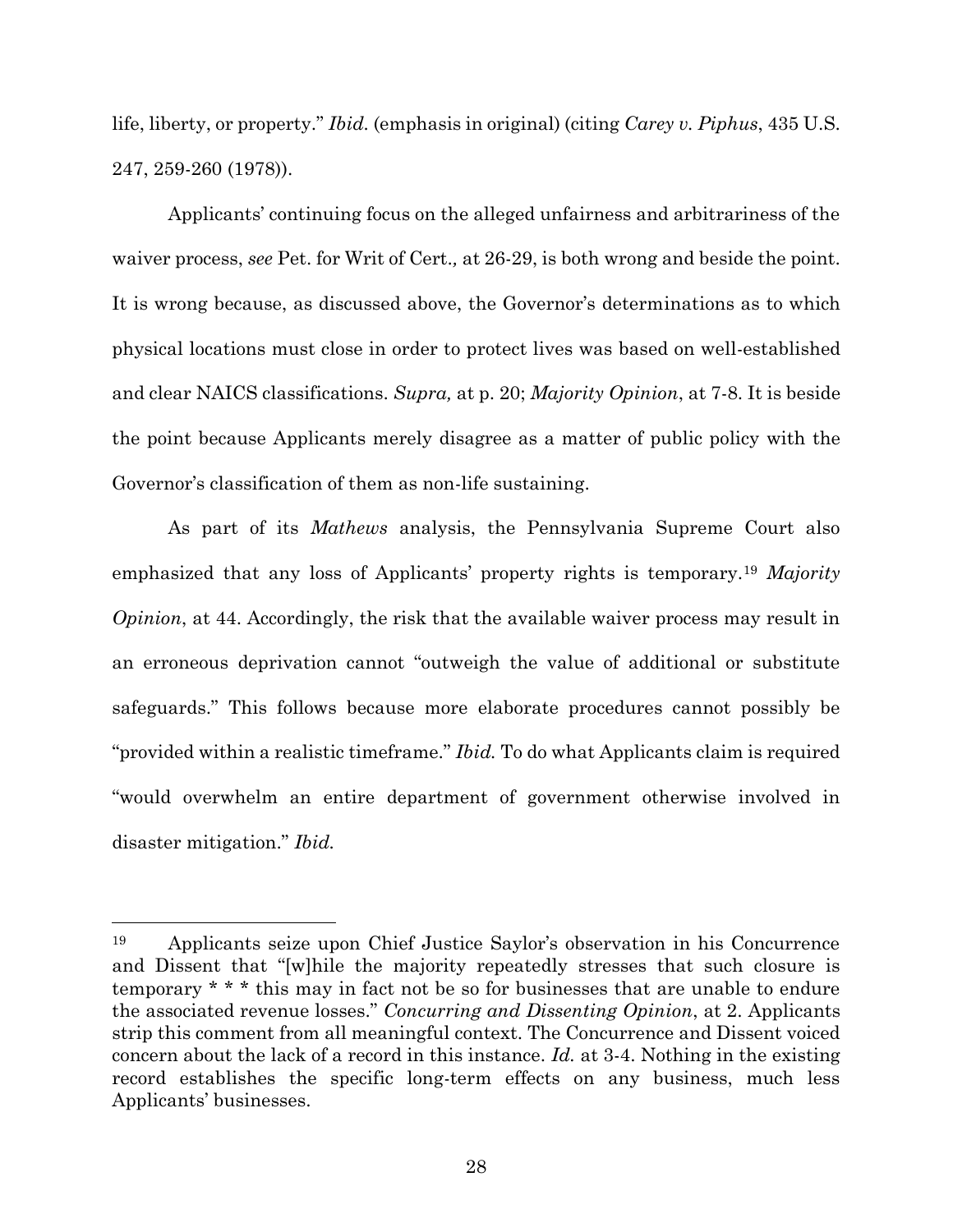Applicants respond to this in two ways: first by discounting the danger that prompted the Governor's Order; and second by trying to explain away the temporal urgency that the danger created. Applicants characterize the death of more than 60,000 of their fellow citizens as "staggeringly low," Pet. for Writ of Cert., at 12, demonstrating a callous disregard for the dangers of this virus and the lives it has taken. <sup>20</sup> And Applicants seek to explain away the exigency this danger created, not through legal analysis, but—again—by raising policy concerns. For example, they suggest the Governor should have met with industry leaders before issuing his Executive Order and implemented that order differently. Pet. for Writ of Cert., at 22- 23. This, however, is not a legal challenge, but a public policy critique that ignores the rapid, ever-evolving nature of the present crisis, which in turn necessitated a rapid, ever-evolving response. Whatever the merits of Applicants' policy critiques, they are not a subject for the courts, and are certainly not a basis for this Court's review.

Applicants next complain that those administering the waiver process, which even Applicants note has benefitted thousands of Pennsylvanians, have stopped taking new waiver applications. Application, at ¶ 5. This is misguided. By design, the waiver process will no longer be necessary as restrictions on businesses are eased and currently-closed locations are allowed to reopen. A measured reopening phase is

<sup>20</sup> Applicant's comparison of COVID-19 to seasonal influenza is telling. According to Applicants, over a 7-month period, between 24,000 and 60,000 Americans died from influenza in 2019-2020. In just two months, more than 60,000 Americans have died from COVID-19, with that number rising daily.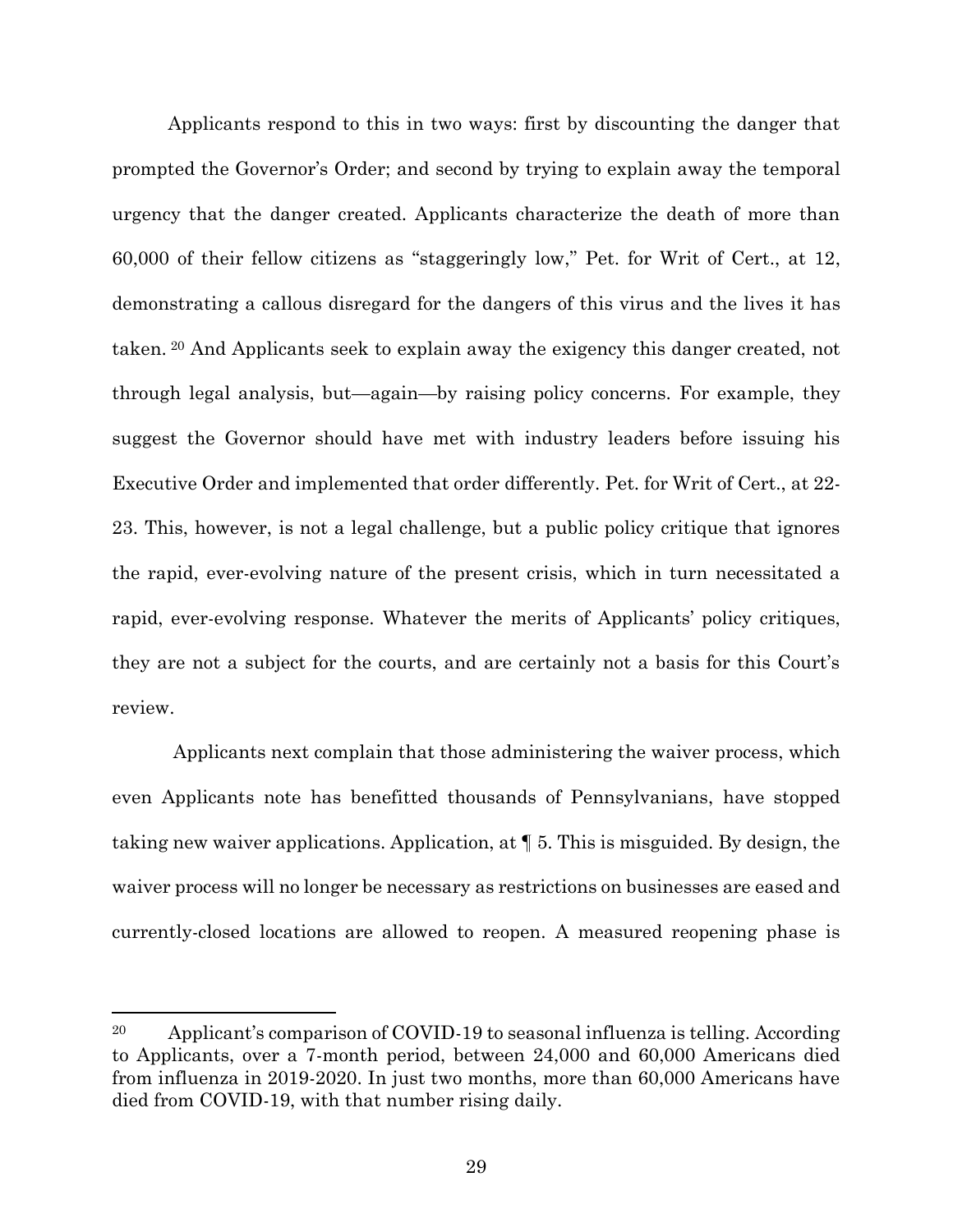already under way as of this writing.<sup>21</sup> Continuing to accept waiver applications is therefore unnecessary.

Finally, the absence of further appeal from a waiver denial does not render the waiver process constitutionally deficient. Federal and state statutes contemplate judicial review of certain governmental determinations under certain circumstances. *See, e.g.,* 5 U.S.C. § 702; 2 Pa.C.S. §§ 702, 704. Conceptually, such review is an element of the "due process" available in those contexts. But Applicants' implicit assumption that *every* decision or order by a government official *must* be judicially reviewable is fanciful. "The very nature of due process negates any concept of inflexible procedures universally applicable to every imaginable situation." *Cafeteria and Restaurant Workers Union, Local 473 v. McElroy*, 367 U.S. 886, 895 (1961). Even criminal defendants, who are obviously entitled to due process when prosecuted, do not have an absolute right, under the Constitution, to appeal. *See, e.g., Jones v. Barnes*, 463 U.S. 745, 751 (1983).

<sup>21</sup> For example, on April 27, 2020, Governor Wolf announced that some restrictions on businesses related to certain outdoor activities would be lifted as of May 1, 2020. Among them are restrictions on golf courses – including, presumably, Applicant Blueberry Hill – which are among the businesses being permitted to reopen. *See* "Governor Announces May 1 Statewide Reopening of Limited Outdoor Recreational Activities to Help Pennsylvanians Maintain Positive Physical, Mental Health," Governor of Pennsylvania's website, <https://www.governor.pa.gov/?p=2846231> (4/27/20). The Governor also recently reopened certain business locations for 24 counties beginning May 8, 2020. "Gov. Wolf Announces Reopening of 24 Counties Beginning May 8," Pennsylvania Governor's website, [https://www.governor.pa.gov/newsroom/gov-wolf-announces-reopening-of-](https://www.governor.pa.gov/newsroom/gov-wolf-announces-reopening-of-24-counties-beginning-may-8/)[24-counties-beginning-may-8/](https://www.governor.pa.gov/newsroom/gov-wolf-announces-reopening-of-24-counties-beginning-may-8/) (5/1/20).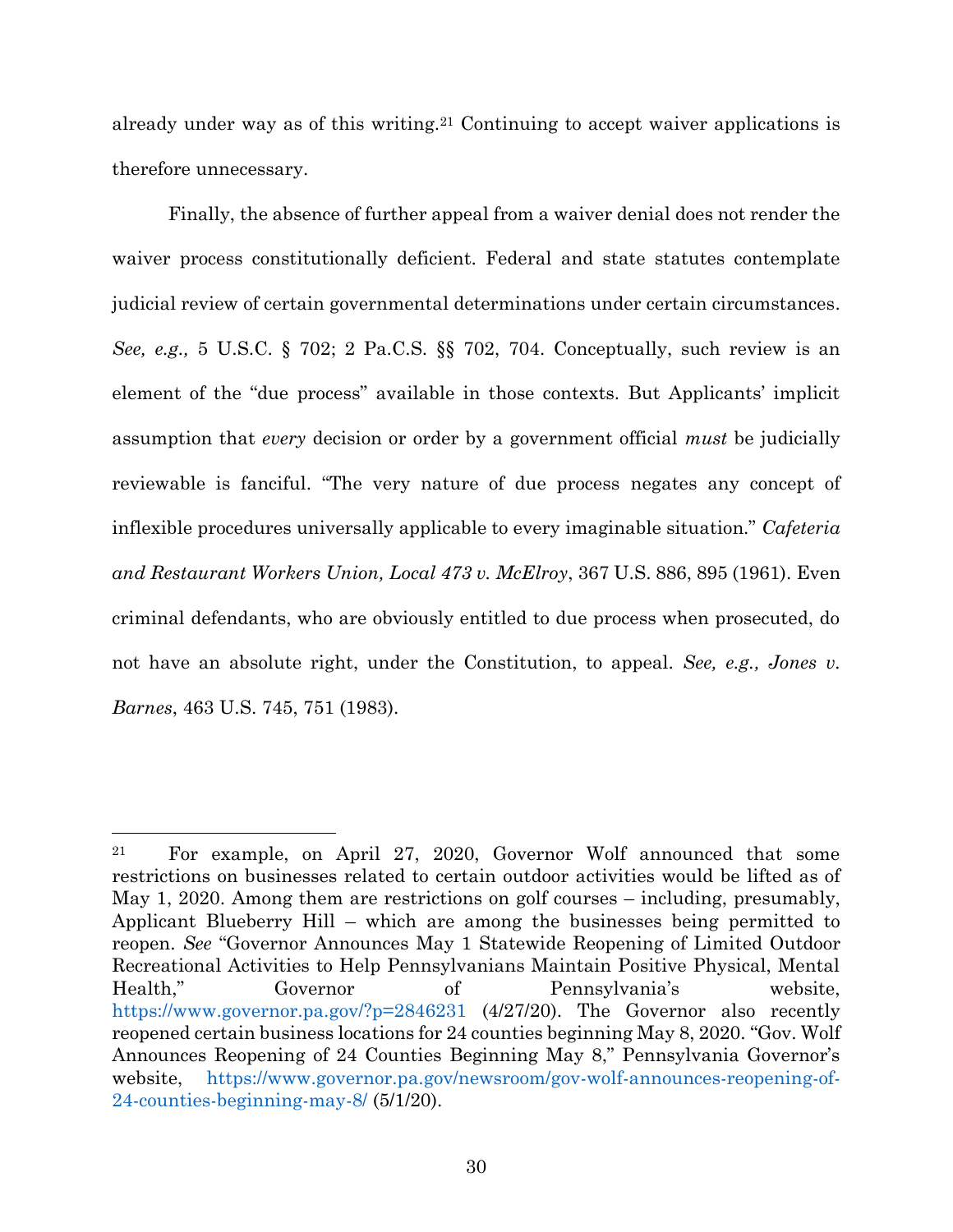Here, as the Pennsylvania Supreme Court explained, decisions issued by the Governor and Secretary are not administrative adjudications of a state agency that would be appealable to the courts "by law" in accordance with Pa. Const. art. V,  $\S$  9. *Majority Opinion*, at 45-46. Moreover, "the summary procedure of a review of an application for a waiver meets the exigency of this disaster—social distancing." *Majority Opinion*, at 44. What Applicants envision would require "in person testimonials, cross-examination and oral argument," which in turn would require "massive numbers of staff \* \* \* (who would be working from home)" and "troves of telecommunication devices \* \* \* to accomplish it." *Id.* at 44-45. "The near impossibility of such procedures contrasted with the temporary deprivation at issue here drives the conclusion that the waiver process \* \* \* provides an adequate opportunity for [Applicants] to make their case for reclassification." *Id*. at 45.

Accordingly, "[u]nder the circumstances of an ongoing disaster emergency, a full evidentiary proceeding is not a viable post-deprivation procedural process." *Ibid.* None of the authorities Applicants rely on, *see* Pet. for Writ of Cert., at 29-30, undercut the conclusion of the Pennsylvania Supreme Court on this issue. Applicants' claim fails utterly and, thus, it cannot be said that their entitlement to relief is "indisputably clear."

## <span id="page-38-0"></span>**III. Applicants fail to establish that an injunction is necessary in aid of this Court's jurisdiction**

Applicants' claims are far from "indisputably clear." Nevertheless, even assuming that they were, Applicants would still not be entitled to an injunction from this Court. To establish entitlement to an injunction, Applicants must show that it is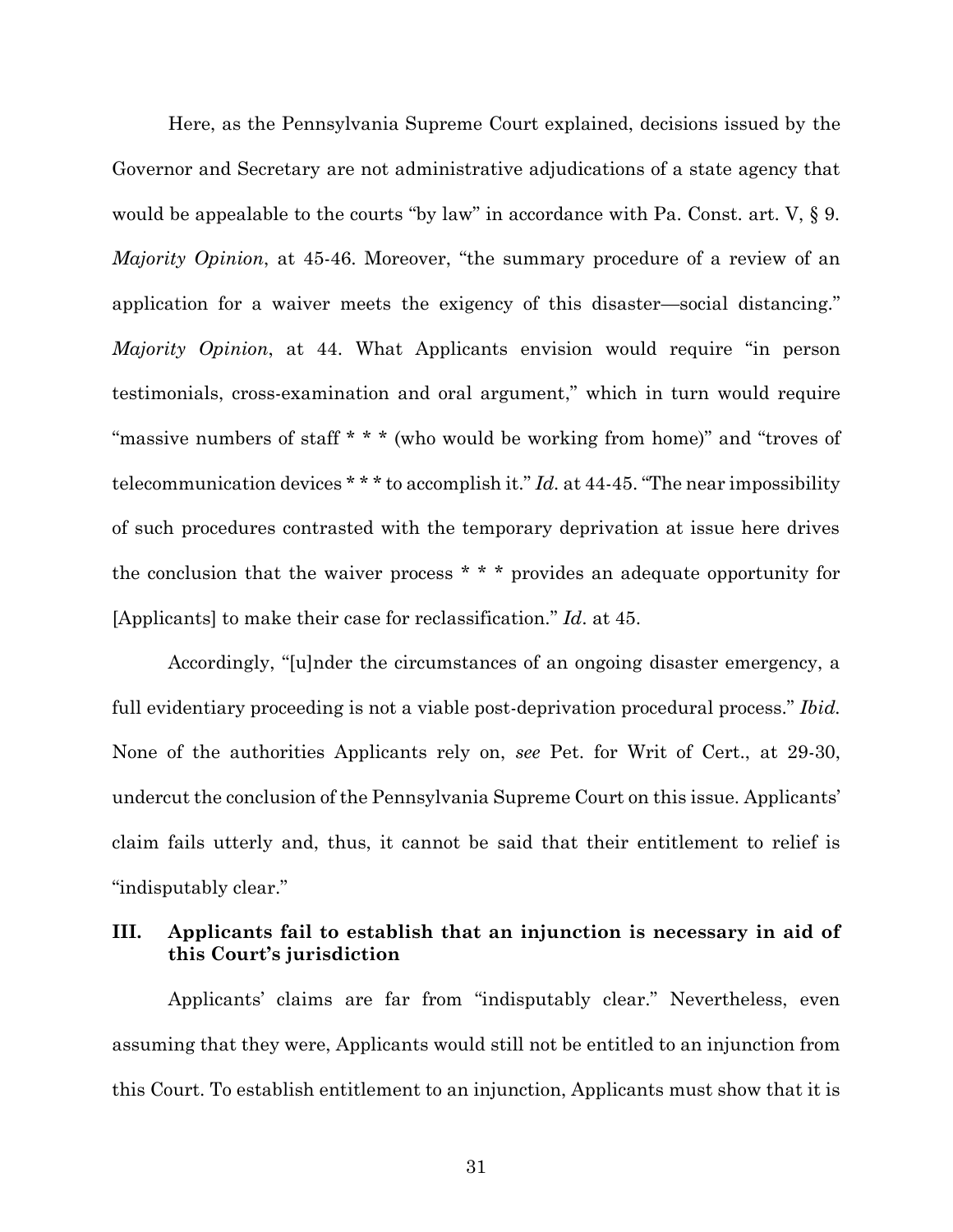necessary in aid of this Court's jurisdiction, *i.e.*, that continued implementation of the Governor's Order would prevent this Court's exercise of its appellate jurisdiction to decide the merits of Applicants' appeal. *Turner Broadcasting*, 507 U.S. at 1302. As with the requirement that claims be indisputably clear, Applicants make no attempt to meet this requirement either.

Instead, Applicants simply assert, without basis, irreparable harm. Application, at ¶ 9. <sup>22</sup> As this Court stated in *Hobby Lobby*:

> [W]hile the applicants allege they will face irreparable harm \* \* \* they cannot show that an injunction is necessary or appropriate to aid our jurisdiction. Even without an injunction pending appeal, the applicants may continue their challenge to the regulations in the lower courts. Following a final judgment, they may, if necessary, file a petition for a writ of certiorari in this Court.

*Hobby Lobby Stores*, 568 U.S. at 1404. Here, continued enforcement of the March 19, 2020 Executive Order would not deprive this Court of jurisdiction over Applicants' petition for a writ of certiorari. Further, as in *Hobby Lobby*, Applicants may continue their challenge to the Executive Order in the lower courts. Indeed, three of the Applicants are currently litigating a parallel challenge in a Pennsylvania trial court involving a nearly verbatim complaint as the case *sub judice See Sean Logue v. Wolf*,

<sup>&</sup>lt;sup>22</sup> Even if irreparable harm were the appropriate standard in this instance, and it is not, Exhibit A to Applicants' application, which purports to describe the irreparable harm suffered by them, is not competent evidence of that harm. Applicants' self-serving "statement," was neither properly executed, dated, sworn to under penalty of perjury, nor presented to the Pennsylvania Supreme Court. *See*  Application, at Exhibit A ("Statement of Petitioner"). As such, the "statement" should be disregarded.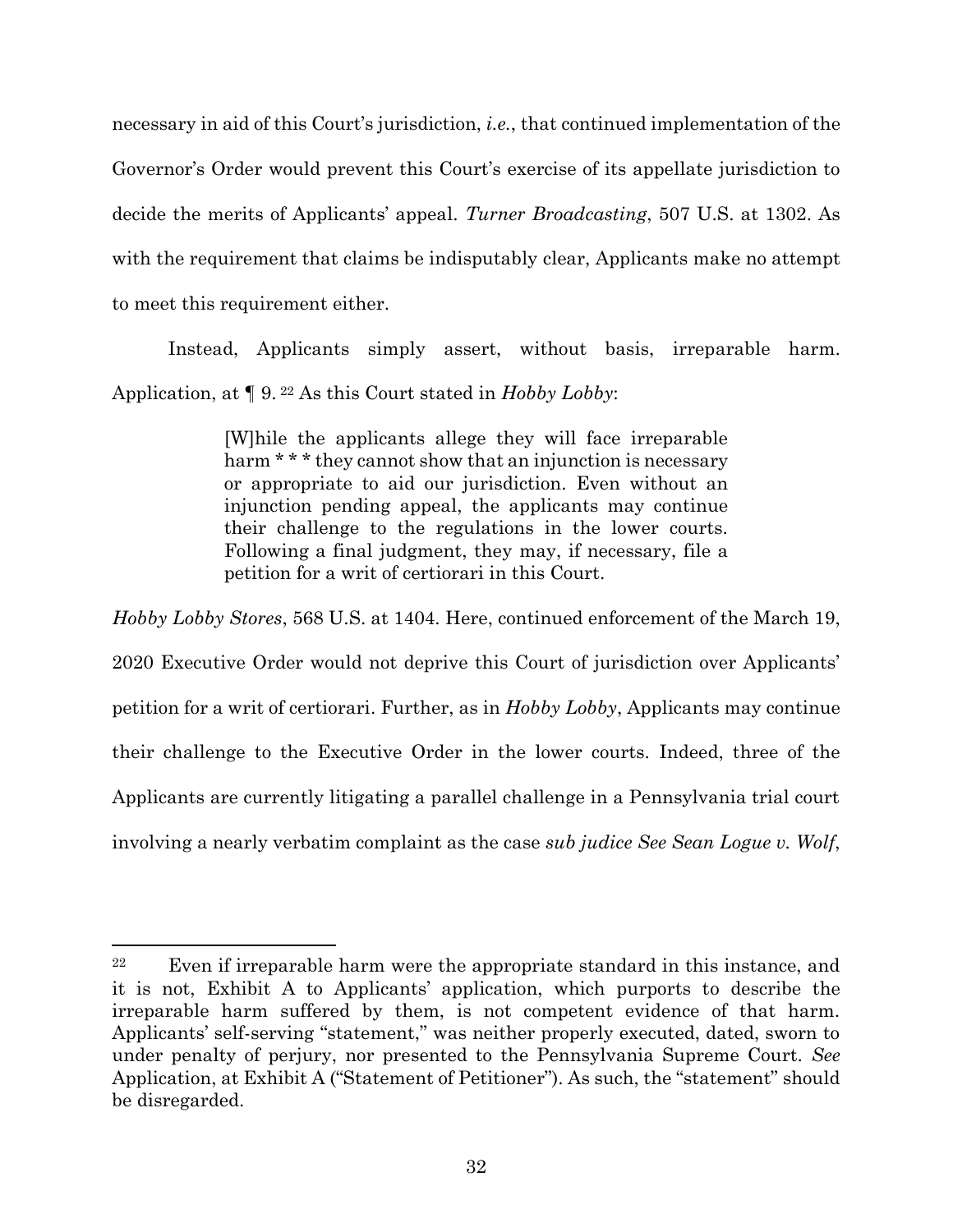231 M.D. 2020 (Pa. Cmwlth.). Again, on this basis alone, Applicants' application should be denied. <sup>23</sup>

## <span id="page-40-0"></span>**IV. Applicants' petition for a writ of certiorari presents an exceedingly flawed vehicle for this Court's review**

Applicants' failure to satisfy any aspect of this Court's injunction standard is a sufficient basis for denying their application. Because Applicants filed their petition for a writ of certiorari simultaneously with their application, it is apparent that this case would be an exceptionally poor vehicle for this Court's review.

As noted *supra*, Applicants ask this Court to review the Pennsylvania Supreme Court's interpretation of Pennsylvania's Emergency Code, as well as state statutes the court determined were unnecessary to its disposition. *See* Pet. for Writ of Cert. 6- 7; *see also Majority Opinion*, at 20 n.10. It is well-established, however, that this Court is bound by a state supreme court's interpretation of state law, *see Washington State Department of Licensing*, 139 S.Ct. at 1010 (citing *Johnson*, 559 U.S. at 138), and that this Court will not review a claim rejected by a state court if it rested upon

<sup>23</sup> Even if their application could reasonably be considered a stay request, and it cannot, Applicants would be unable to satisfy the "heavy burden" for issuance of a stay. *Williams v. Zbaraz*, 442 U.S. 1309, 1311 (1979) (Stevens, J., in chambers). When considering a stay request, a Circuit Justice considers, *inter alia*, whether there is a "a fair prospect that a majority of the Court will conclude that the decision below was erroneous," and "whether there is reasonable probability that four Justices will consider the issue sufficiently meritorious to grant certiorari or to note probable jurisdiction." *Rostker v. Goldberg*, 448 U.S. 1306, 1308 (1980) (Brennan, J., in chambers) (citations and internal quotations omitted). As already explained, because the Pennsylvania Supreme Court decided Applicants' challenges based on wellestablished principles of law, there is not a reasonable prospect that this Court would conclude that it was erroneous. Further, as discussed *infra*, Applicants' petition for writ of certiorari presents an exceedingly poor vehicle for review by this Court, so there is not a reasonable probability that four Justices would vote to grant it.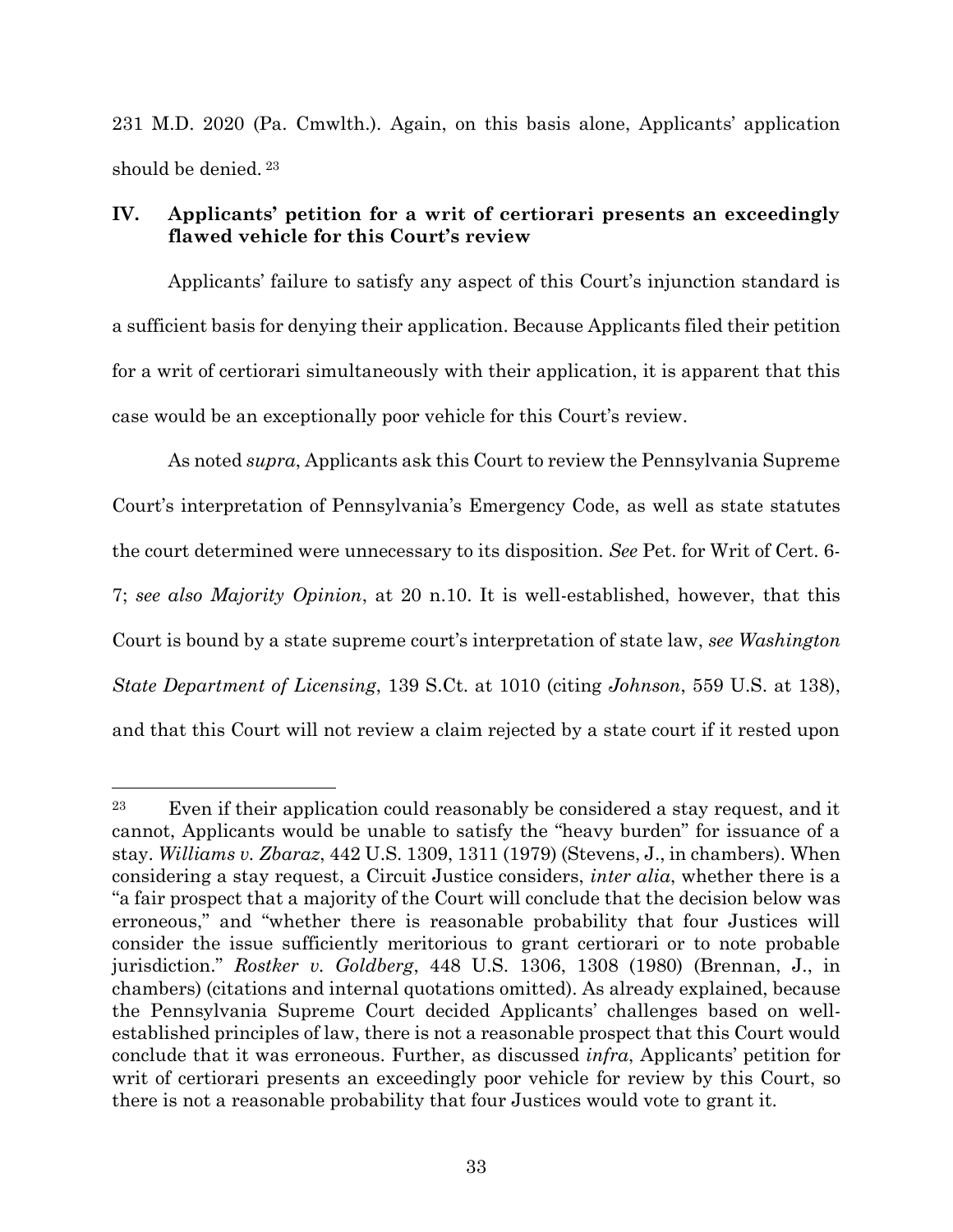adequate and independent state law grounds, *see Walker v. Martin*, 562 U.S. 307, 315 (2011). Further, Applicants expressly ask this Court to review the Pennsylvania Supreme Court's findings of fact. *See* Pet. for Writ of Cert., 14 n. 17. This Court, however, is not a court of error-correction. *Halbert v. Michigan*, 545 U.S. 605, 611 (2005). Even if it were, that task would be complicated by the fact that Applicants initiated an original action in the Pennsylvania Supreme Court, and thus seek review of a decision reached without a fully developed record.

When Applicants finally address issues that arise under Federal law, their arguments fall into three broad categories. The first stems from disagreements on public policy over how the Governor struck the proper balance between economic interests and saving lives. The second stems from disagreements over how the Pennsylvania Supreme Court applied well-established principles. Applicants do not challenge the principles themselves, but rather disagree with the conclusions reached in their application here. The third stems from Applicants' misrepresentations about the nature of the Governor's order and the manner in which it has been enforced. None of these types of arguments provide a basis for this Court's review.

\* \* \*

It is axiomatic that the Federal government generally lacks police power, which is reserved to the States. It is equally well-established that those powers are at their broadest in the States' efforts to protect the lives of their citizens. Exercising those powers is the most fundamental of public policies. The Court has been loath to enter into such matters. It should not do so here.

34